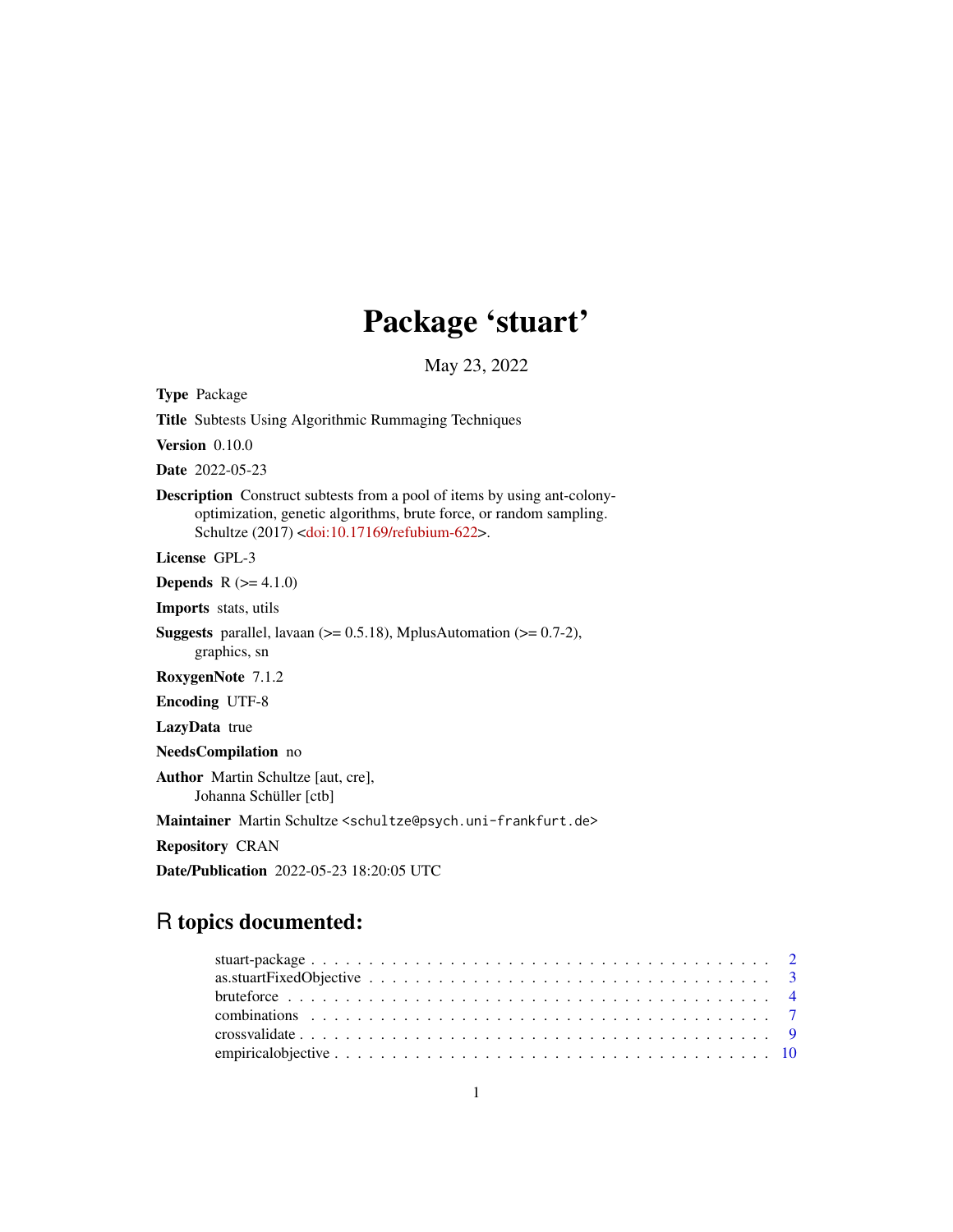# <span id="page-1-0"></span>2 stuart-package 3 stuart-package 3 stuart-package 3 stuart-package 3 stuart-package 3 stuart-package 3 stuart-package 3 stuart-package 3 stuart-package 3 stuart-package 3 stuart-package 3 stuart-package 3 stuart-package 3

| Index | 39 |
|-------|----|
|       |    |
|       |    |
|       |    |
|       |    |
|       |    |
|       |    |
|       |    |
|       |    |
|       |    |
|       |    |
|       |    |

stuart-package *STUART: Subtests Using Algorithmic Rummaging Techniques*

#### **Description**

The STUART-Package automates the generation of subtests from a given set of items within the confines of confirmatory factor analysis.

#### Functionality

Using this package subtests can be generated in four different ways: using a pseudo-random approach rooted in Ant-Colony-Optimization via the [mmas](#page-24-1)-function, using a simple genetic algorithm via the [gene](#page-12-1)-function, using a brute-force approach via the aptly named [bruteforce](#page-3-1)-function, or by random chance, using the [randomsamples](#page-32-1)-function.

Addtionally, there are some convenience functions which are more or less useful. The [combinations](#page-6-1)function can be used to determine the number of possible subtests to inform a decision on which selection approach to use. The [crossvalidate](#page-8-1)-function can be used to evaluate the quality of a selection in a different (sub-)sample. To add to this functionality, the [holdout](#page-21-1)-function randomly splits the data into a calibration and a validation sample. The entire process can be applied to k samples with [kfold](#page-22-1). The [heuristics](#page-19-1)-function can be used to extract the formatting of heuristic matrices which can be provided to the **numeral** function.

As of version 0.10.0 this package also includes some convenience functions for handling objective functions. These are mainly [fixedobjective](#page-11-1) - to generate a fixed objective function containing any number of a variety of possible quality criteria - and [empiricalobjective](#page-9-1) - to generate an adaptive objective function based on the quality determined for previous solution on any such criteria. In addition [objectivematrices](#page-29-1) provides functionality to extract matrices for situations in which, for example, latent correlations or regressions predicting distal outcomes are included into the selection procedure.

The package also provides three datasets to try things out with: [fairplayer](#page-11-2), [sia](#page-36-1), and [sups](#page-37-1).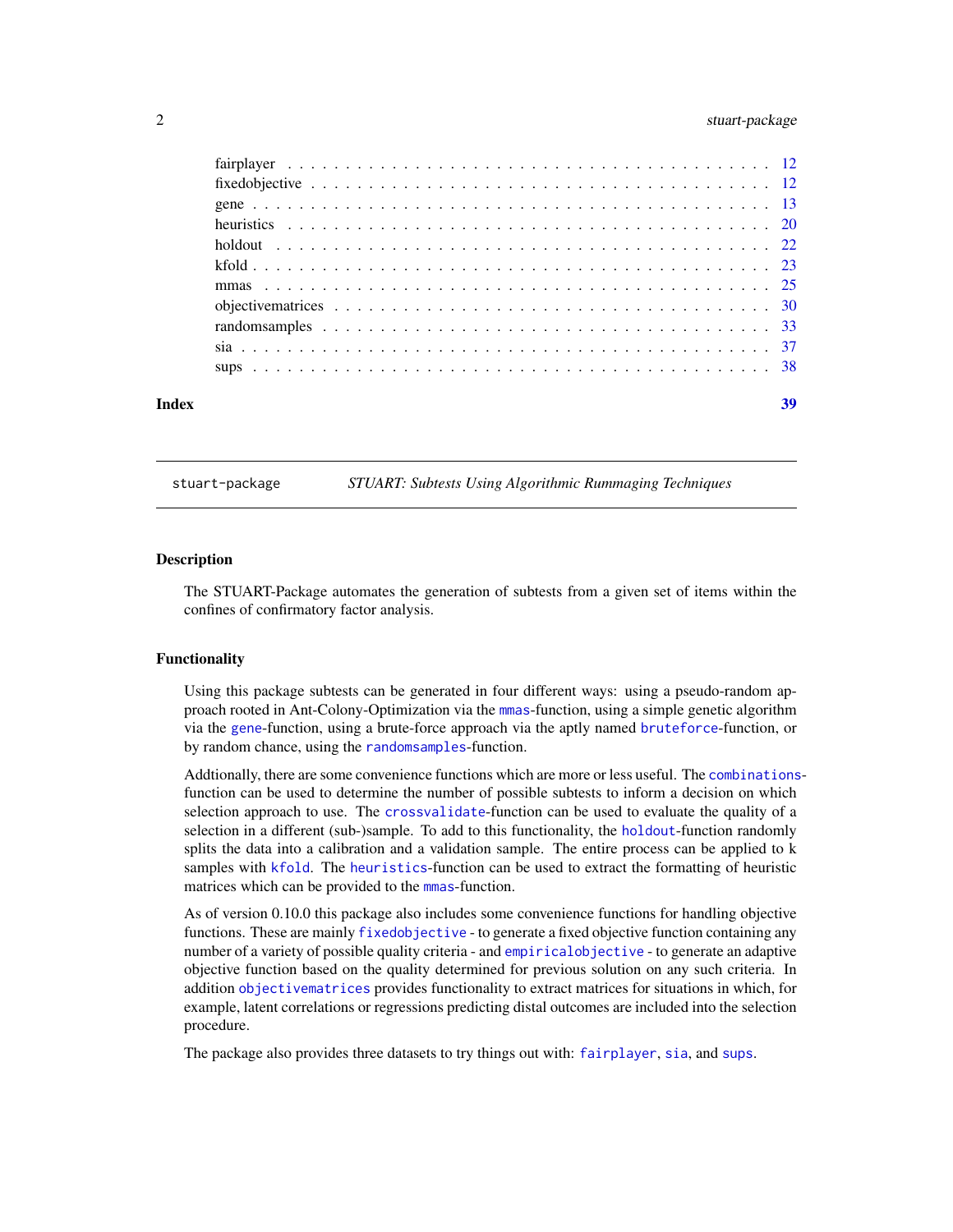# <span id="page-2-0"></span>Author(s)

Maintainer: Martin Schultze <schultze@psych.uni-frankfurt.de>

Other contributors:

• Johanna Schüller [contributor]

as.stuartFixedObjective

*Convert empirical to fixed objective.*

# Description

Convert an empirical objective to a fixed version to be used in item-selection. Sensible for extracting values from random selections and then using them in empirical but static objective functions.

### Usage

```
as.stuartFixedObjective(x)
```
# Arguments

x An object of class stuartEmpiricalObjective.

#### Value

Returns an object of class stuartFixedObjective

### Author(s)

Martin Schultze

# See Also

[empiricalobjective](#page-9-1), [fixedobjective](#page-11-1)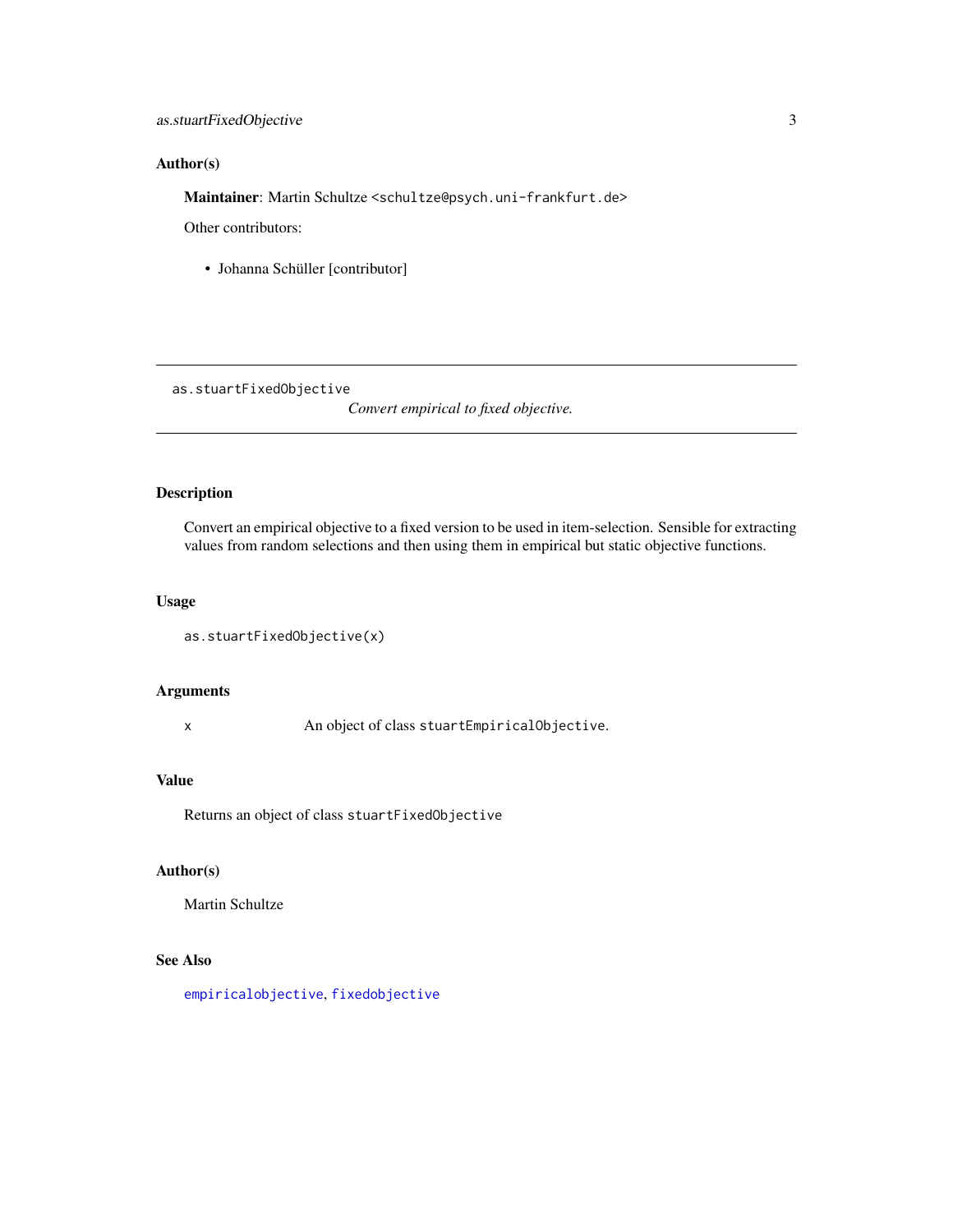<span id="page-3-1"></span><span id="page-3-0"></span>

#### Description

Construct subtests from a given pool of items using a brute-force approach (i.e. by estimating all possible combinations).

#### Usage

```
bruteforce(
  data,
  factor.structure,
  capacity = NULL,
  item.invariance = "congeneric",
  repeated.measures = NULL,
  long.invariance = "strict",
 mtmm = NULL,mtmm.invariance = "configural",
  grouping = NULL,group.invariance = "strict",
  comparisons = NULL,
  auxiliary = NULL,
  use.order = FALSE,
  software = "lavaan",
  cores = NULL,
  objective = NULL,
  ignore.errors = FALSE,
  analysis.options = NULL,
  suppress.model = FALSE,
  request.override = 10000,
  filename = NULL
\mathcal{L}
```
#### Arguments

| data             | A data.frame containing all relevant data.                                                                                                                                                                                                 |
|------------------|--------------------------------------------------------------------------------------------------------------------------------------------------------------------------------------------------------------------------------------------|
| factor.structure |                                                                                                                                                                                                                                            |
|                  | A list linking factors to items. The names of the list elements correspond to the<br>factor names. Each list element must contain a character-vector of item names<br>that are indicators of this factor.                                  |
| capacity         | A list containing the number of items per subtest. This must be in the same<br>order as the factor. structure provided. If a single number, it is applied to all<br>subtests. If NULL all items are evenly distributed among the subtests. |
| item.invariance  |                                                                                                                                                                                                                                            |
|                  | A character vector of length 1 or the same length as factor structure contain-<br>ing the desired invariance levels between items pertaining to the same subtest.                                                                          |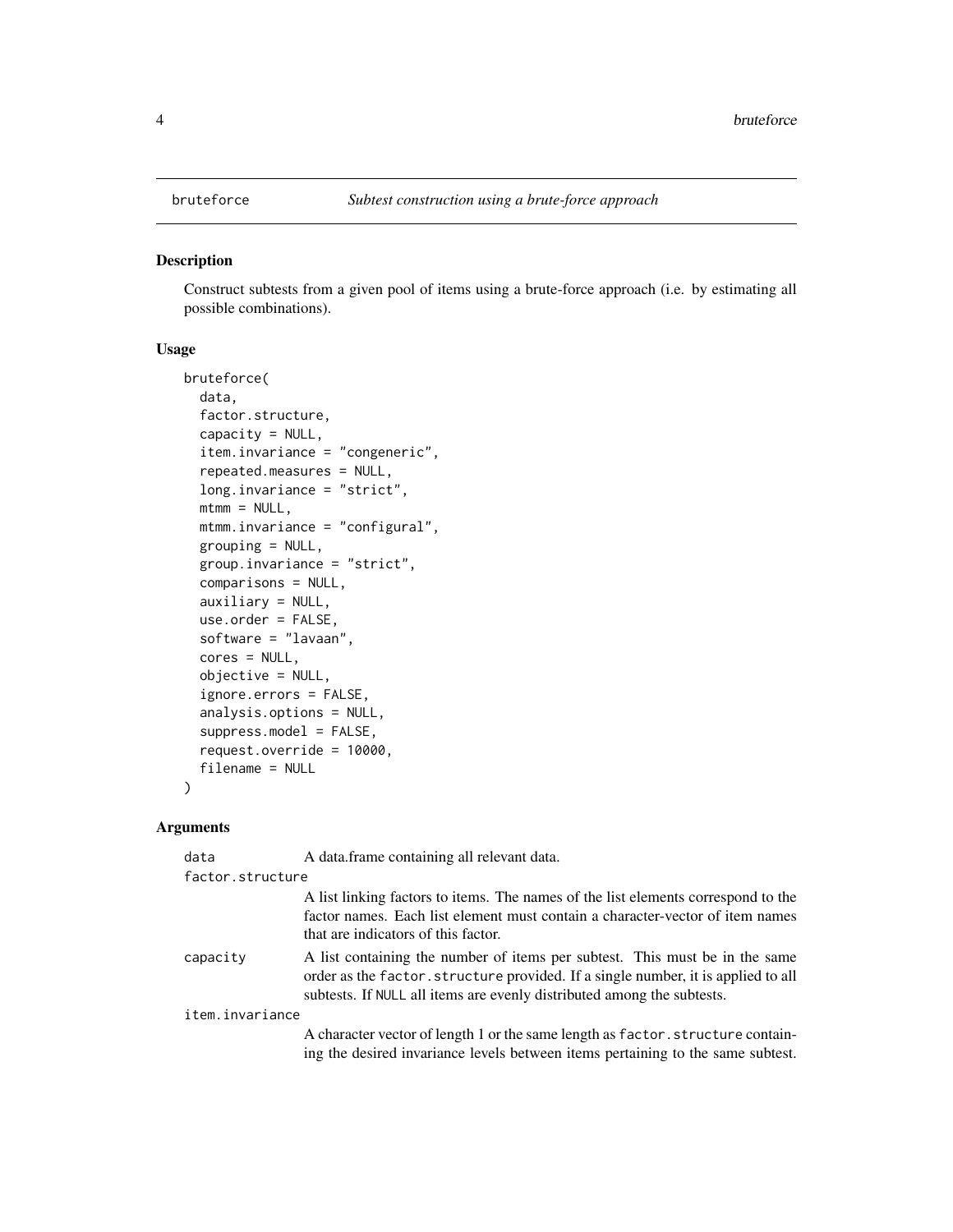# <span id="page-4-0"></span>bruteforce 5

|                   | Currently there are five options: 'congeneric', 'ess.equivalent', 'ess.parallel',<br>'equivalent', and 'parallel', the first being the default.                                                                                                                                                                                                      |
|-------------------|------------------------------------------------------------------------------------------------------------------------------------------------------------------------------------------------------------------------------------------------------------------------------------------------------------------------------------------------------|
| repeated.measures |                                                                                                                                                                                                                                                                                                                                                      |
|                   | A list linking factors that are repeated measures of each other. Repeated factors<br>must be in one element of the list - other sets of factors in other elements of the<br>list. When this is NULL (the default) a cross-sectional model is estimated.                                                                                              |
| long.invariance   |                                                                                                                                                                                                                                                                                                                                                      |
|                   | A character vector of length 1 or the same length as repeated.measures con-<br>taining the longitudinal invariance level of repeated items. Currently there are<br>four options: 'configural', 'weak', 'strong', and 'strict'. Defaults to 'strict'.<br>When repeated.measures=NULL this argument is ignored.                                        |
| mtmm              | A list linking factors that are measurements of the same construct with different<br>methods. Measurements of the same construct must be in one element of the<br>list - other sets of methods in other elements of the list. When this is NULL (the<br>default) a single method model is estimated.                                                 |
| mtmm.invariance   |                                                                                                                                                                                                                                                                                                                                                      |
|                   | A character vector of length 1 or the same length as mtmm containing the invari-<br>ance level of MTMM items. Currently there are five options: 'none', 'configu-<br>ral', 'weak', 'strong', and 'strict'. Defaults to 'configural'. With 'none' differing<br>items are allowed for different methods. When mtmm=NULL this argument is ig-<br>nored. |
| grouping          | The name of the grouping variable. The grouping variable must be part of data<br>provided and must be a numeric variable.                                                                                                                                                                                                                            |
| group.invariance  |                                                                                                                                                                                                                                                                                                                                                      |
|                   | A single value describing the assumed invariance of items across groups. Cur-<br>rently there are four options: 'configural', 'weak', 'strong', and 'strict'. Defaults<br>to 'strict'. When grouping=NULL this argument is ignored.                                                                                                                  |
| comparisons       | A character vector containing any combination of 'item', 'long', 'mtmm', and<br>'group' indicating which invariance should be assessed via model comparisons.<br>The order of the vector dictates the sequence in which model comparisons are<br>performed. Defaults to NULL meaning that no model comparisons are performed.                        |
| auxiliary         | The names of auxiliary variables in data. These can be used in additional mod-<br>eling steps that may be provided in analysis.options\$model.                                                                                                                                                                                                       |
| use.order         | A logical indicating whether or not to take the selection order of the items into<br>account. Defaults to FALSE.                                                                                                                                                                                                                                     |
| software          | The name of the estimation software. Can currently be 'lavaan' (the default),<br>'Mplus', or 'Mplus Demo'. Each option requires the software to be installed.                                                                                                                                                                                        |
| cores             | The number of cores to be used in parallel processing. If NULL (the default) the<br>result of detectCores will be used. On Unix-y machines parallel processing is<br>implemented via mclapply, on Windows machines it is realized via parlapply.                                                                                                     |
| objective         | A function that converts the results of model estimation into a pheromone. See<br>mmas for details.                                                                                                                                                                                                                                                  |
| ignore.errors     | A logical indicating whether or not to ignore estimation problems (such as non<br>positive-definite latent covariance matrices). Defaults to FALSE.                                                                                                                                                                                                  |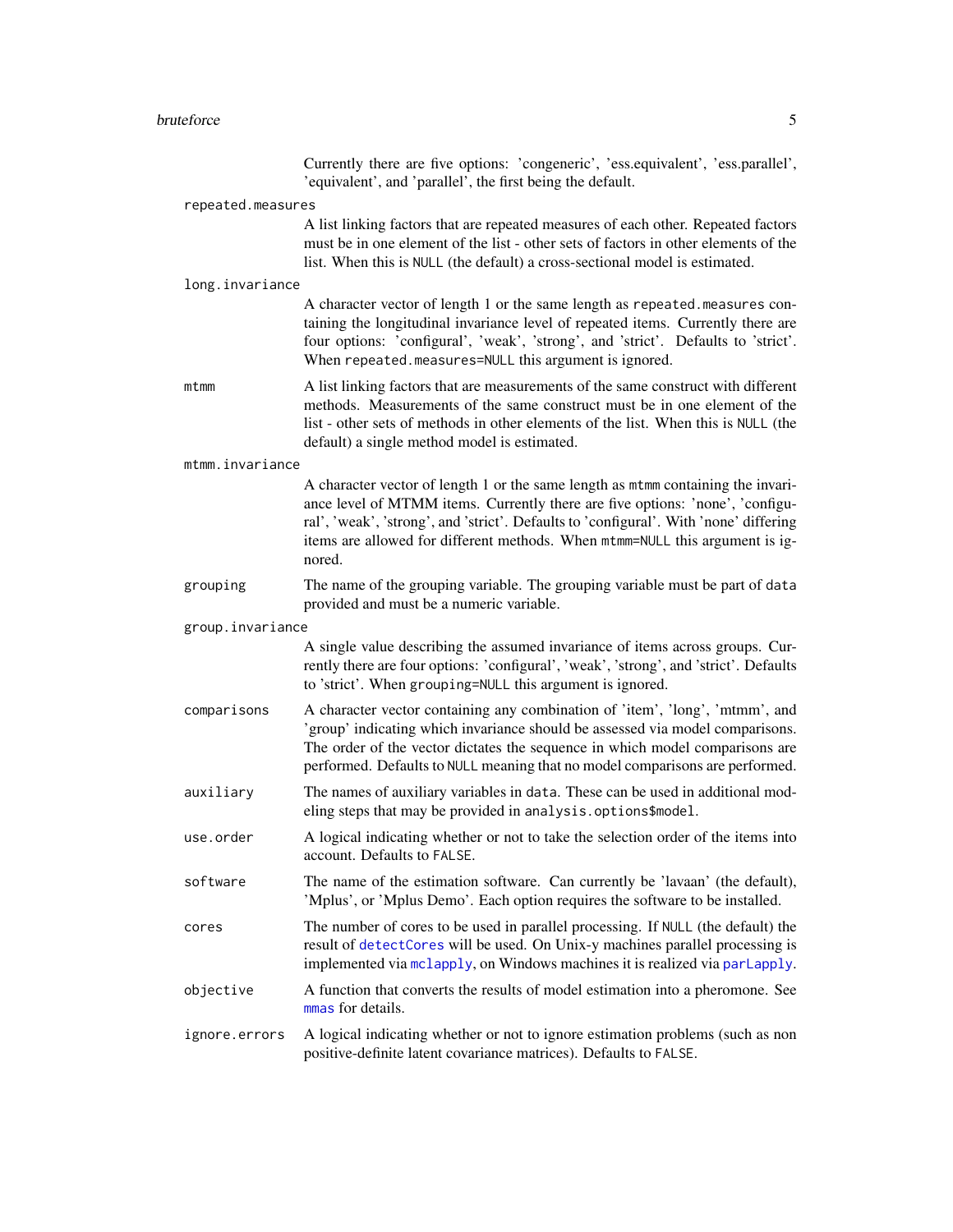<span id="page-5-0"></span>

| analysis.options |                                                                                                                                                                                                                                                                                                              |  |  |  |
|------------------|--------------------------------------------------------------------------------------------------------------------------------------------------------------------------------------------------------------------------------------------------------------------------------------------------------------|--|--|--|
|                  | A list additional arguments to be passed to the estimation software. The names<br>of list elements must correspond to the arguments changed in the respective<br>estimation software. E.g. analysis.options\$model can contain additional<br>modeling commands - such as regressions on auxiliary variables. |  |  |  |
|                  | suppress model A logical indicating whether to suppress the default model generation. If TRUE<br>a model must be provided in analysis.options\$model.                                                                                                                                                        |  |  |  |
| request.override |                                                                                                                                                                                                                                                                                                              |  |  |  |
|                  | The maximum number of combinations for which the estimation is performed<br>immediately, without an additional override request.                                                                                                                                                                             |  |  |  |
| filename         | The stem of the filenames used to save inputs, outputs, and data files when<br>software='Mplus'. This may include the file path. When NULL (the default)<br>files will be saved to the temporary directory, which is deleted when the R ses-<br>sion is ended.                                               |  |  |  |

#### Details

The pheromone function provided via objective is used to assess the quality of the solutions. These functions can contain any combination of the fit indices provided by the estimation software. When using Mplus these fit indices are 'rmsea', 'srmr', 'cfi', 'tli', 'chisq' (with 'df' and 'pvalue'), 'aic', 'bic', and 'abic'. With lavaan any fit index provided by [inspect](#page-0-0) can be used. Additionally 'crel' provides an aggregate of composite reliabilites, 'rel' provides a vector or a list of reliability coefficients for the latent variables, 'con' provides an aggregate consistency estimate for MTMM analyses, and 'lvcor' provides a list of the latent variable correlation matrices. For more detailed objective functions 'lambda', 'theta', 'psi', 'alpha', and 'nu' provide the model-implied matrices. Per default a pheromone function using 'crel', 'rmsea', and 'srmr' is used. Please be aware that the objective must be a function with the required fit indices as (correctly named) arguments.

Using model comparisons via the comparisons argument compares the target model to a model with one less degree of assumed invariance (e.g. if your target model contains strong invariance, the comparison model contain weak invariance). Adding comparisons will change the preset for the objective function to include model differences. With comparisons, a custom objective function (the recommended approach) can also include all model fit indices with a preceding delta. to indicate the difference in this index between the two models. If more than one type of comparison is used, the argument of the objective function should end in the type of comparison requested (e.g. delta.cfi.group to use the difference in CFI between the model comparison of invariance across groups).

#### Value

Returns an object of the class stuartOutput for which specific summary and plot methods are available. The results are a list.

| call             | The called function.                                                  |
|------------------|-----------------------------------------------------------------------|
| software         | The software used to fit the CFA models.                              |
| parameters       | A list of the ACO parameters used.                                    |
| analysis.options |                                                                       |
|                  | A list of the additional arguments passed to the estimation software. |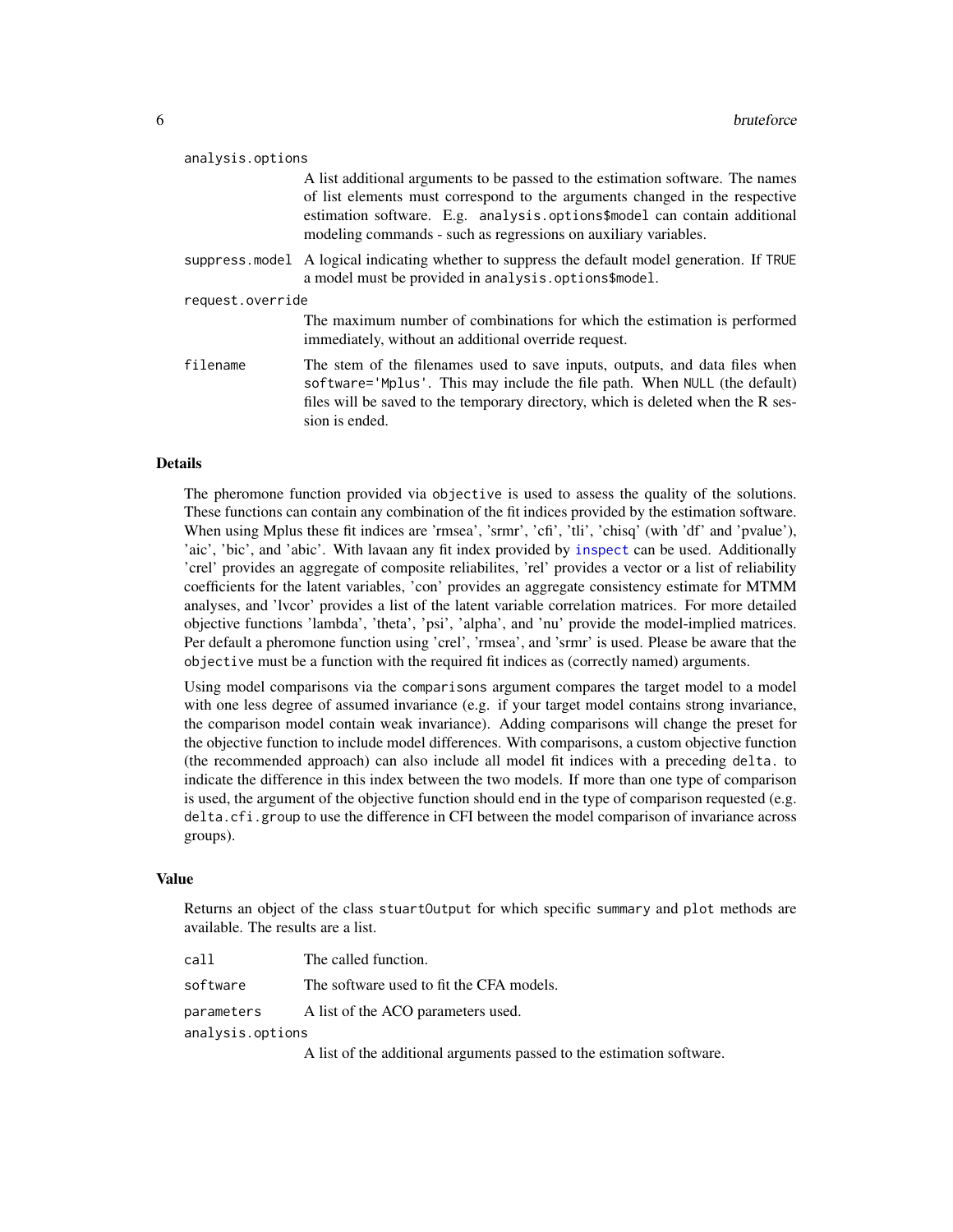# <span id="page-6-0"></span>combinations 7

| timer      | An object of the class proc_time which contains the time used for the analysis.  |
|------------|----------------------------------------------------------------------------------|
| log        | A data. Frame containing the estimation history.                                 |
| $log\_mat$ | A list of matrices (e.g. lvcor) relevant to the estimation history, if any.      |
| solution   | NULL                                                                             |
| pheromones | NULL                                                                             |
| subtests   | A list containing the names of the selected items and their respective subtests. |
| final      | The results of the estimation of the global-best solution.                       |

# Author(s)

Martin Schultze

# See Also

[mmas](#page-24-1), [gene](#page-12-1), [randomsamples](#page-32-1), [combinations](#page-6-1)

# Examples

```
# Bruteforce selection in a minimal example
# selecting 3 of 5 items
# requires lavaan
data(fairplayer)
fs <- list(ra = names(fairplayer)[53:57])
sel <- bruteforce(fairplayer, fs, 3,
  cores = 1) # number of cores set to 1
summary(sel) # Fit is perfect because of just-identified model
```
<span id="page-6-1"></span>combinations *Compute the number of possible subtest combinations*

#### Description

Used to compute the number of possible subtest constellations prior to performing item selection.

#### Usage

```
combinations(
  data,
  factor.structure,
  capacity = NULL,repeated.measures = NULL,
 mtmm = NULL,use.order = FALSE,
  ...
\mathcal{L}
```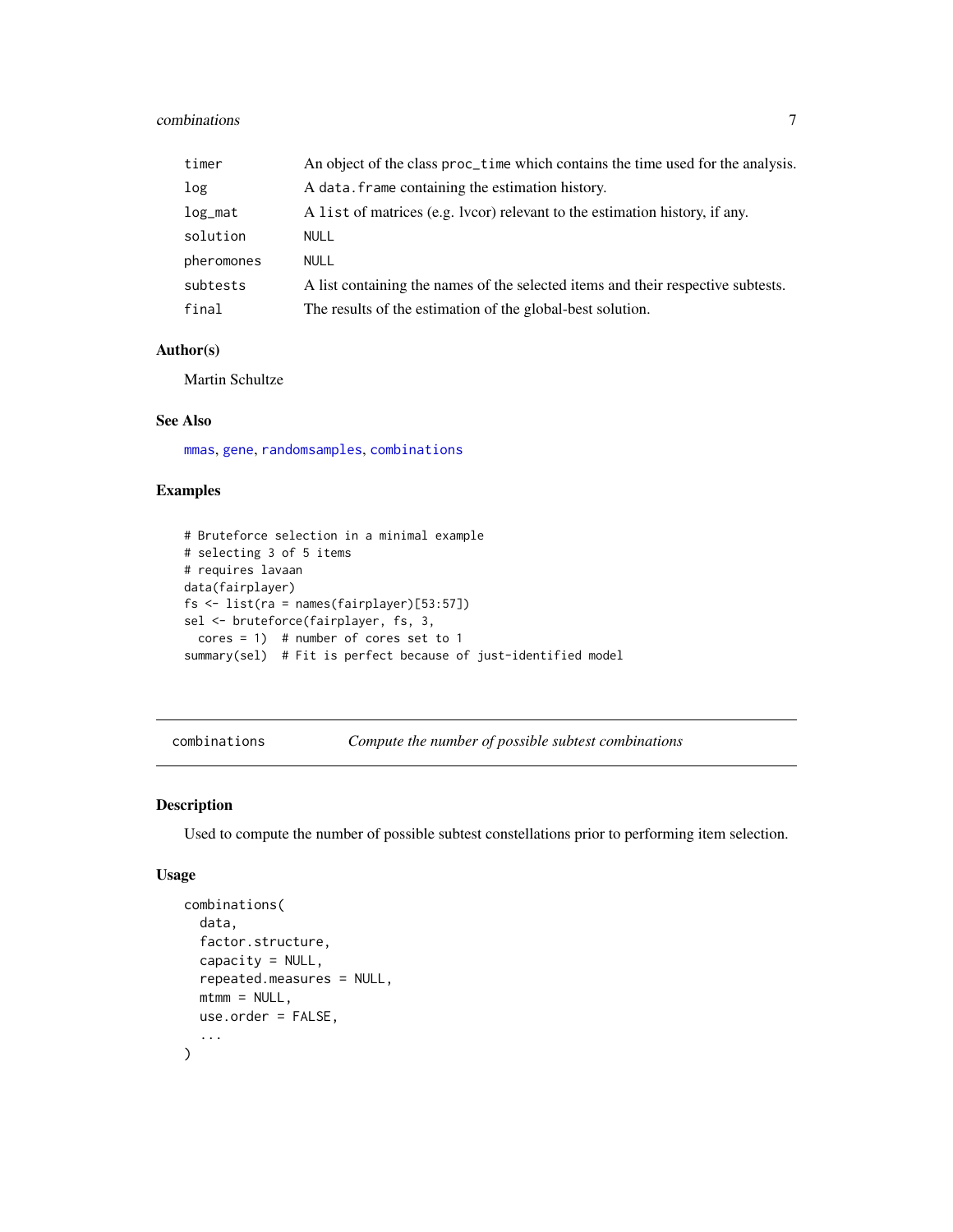# <span id="page-7-0"></span>Arguments

| data              | A data. frame containing all relevant data.                                                                                                                                                                                                                                                          |
|-------------------|------------------------------------------------------------------------------------------------------------------------------------------------------------------------------------------------------------------------------------------------------------------------------------------------------|
| factor.structure  |                                                                                                                                                                                                                                                                                                      |
|                   | A list linking factors to items. The names of the list elements correspond to the<br>factor names. Each list element must contain a character-vector of item names<br>that are indicators of this factor.                                                                                            |
| capacity          | A list containing the number of items per subtest. This must be in the same<br>order as the factor. structure provided. If a single number, it is applied to all<br>subtests. If NULL all items are evenly distributed among the subtests.                                                           |
| repeated.measures |                                                                                                                                                                                                                                                                                                      |
|                   | A list linking factors that are repeated measures of each other. Repeated factors<br>must be in one element of the list - other sets of factors in other elements of the<br>list. When this is NULL (the default) a cross-sectional model is estimated.                                              |
| $m$ t $mn$        | A list linking factors that are measurements of the same construct with different<br>methods. Measurements of the same construct must be in one element of the<br>list - other sets of methods in other elements of the list. When this is NULL (the<br>default) a single method model is estimated. |
| use.order         | A logical indicating whether or not to take the selection order of the items into<br>account. Defaults to FALSE.                                                                                                                                                                                     |
|                   | Other arguments normally provided to minas, which will be ignored.                                                                                                                                                                                                                                   |

# Value

Returns the number of possible subtest constellations.

### Author(s)

Martin Schultze

# See Also

[bruteforce](#page-3-1), [mmas](#page-24-1), [gene](#page-12-1)

# Examples

```
# Determine number of combinations in a simple situation
data(fairplayer)
fs <- list(si = names(fairplayer)[83:92])
combinations(fairplayer, fs, 4)
```

```
# Number of combinations with repeated measures
data(fairplayer)
fs <- list(si1 = names(fairplayer)[83:92],
 si2 = names(fairplayer)[93:102],
  si3 = names(fairplayer)[103:112])
repe <- list(si = c('si1', 'si2', 'si3'))
combinations(fairplayer, fs, 4, repeated.measures = repe)
```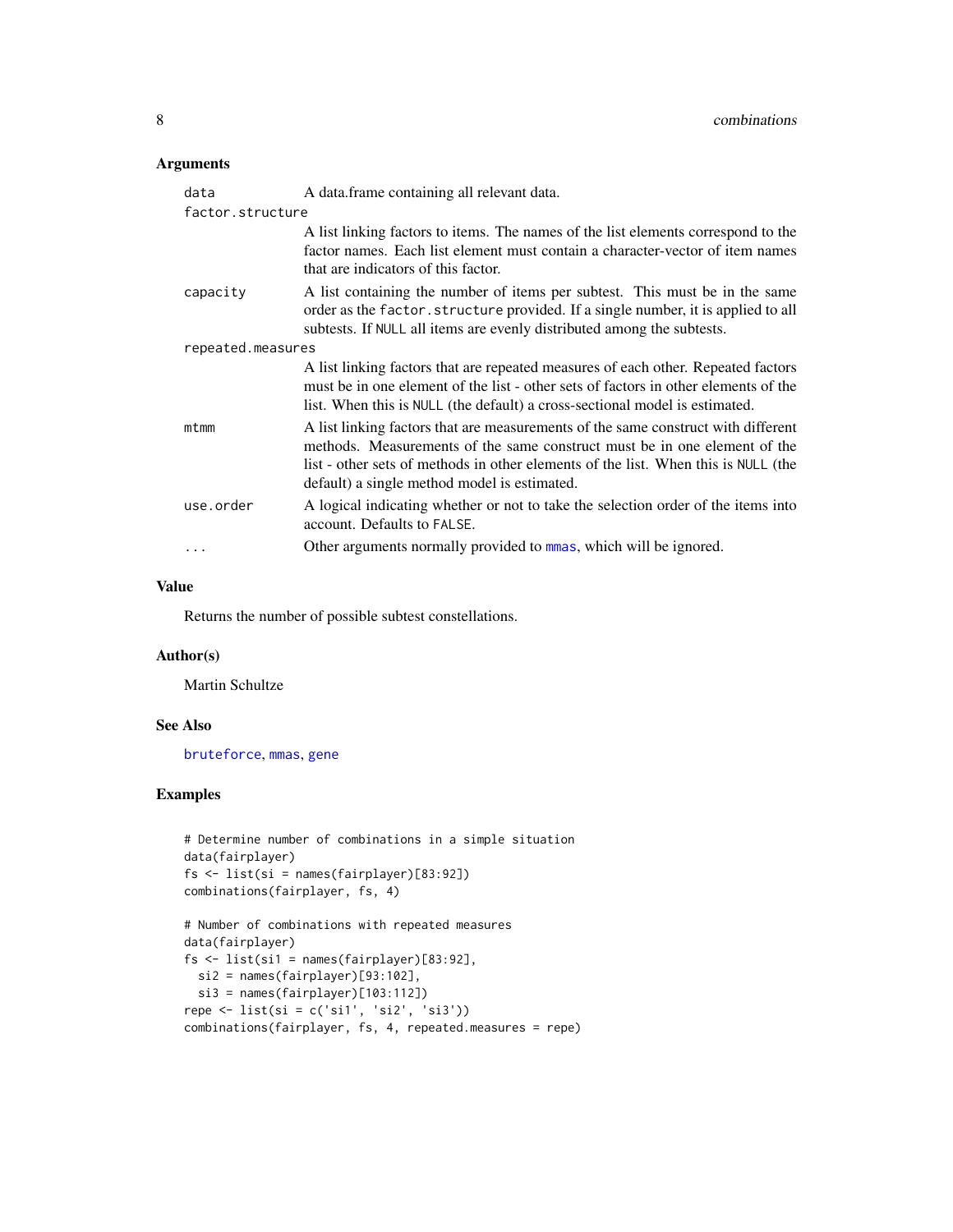<span id="page-8-1"></span><span id="page-8-0"></span>

# Description

Cross-validate a measurement model obtained from STUART.

# Usage

```
crossvalidate(
  selection,
  old.data,
  new.data,
  max.invariance = "strict",
  filename = NULL
\mathcal{L}
```
# Arguments

| selection | An object of class stuart Output.                                                                                                                                                                                                                              |
|-----------|----------------------------------------------------------------------------------------------------------------------------------------------------------------------------------------------------------------------------------------------------------------|
| old.data  | A data. frame of the calibration sample.                                                                                                                                                                                                                       |
| new.data  | A data. frame of the validation sample.                                                                                                                                                                                                                        |
|           | max.invariance The maximum measurement invariance level which will be tested. Currently<br>there are four options: 'configural', 'weak', 'strong', and 'strict' (the default).<br>All levels below max. invariance are also tested.                            |
| filename  | The stem of the filenames used to save inputs, outputs, and data files when<br>software='Mplus'. This may include the file path. When NULL (the default)<br>files will be saved to the temporary directory, which is deleted when the R ses-<br>sion is ended. |

# Value

Returns a list containing the data.frame comparison and an object containing the model results of the four different invariance assumptions.

| comparison | A data frame with 4 observations, each observation representing a level of<br>measurement invariance. The number of columns depends on the arguments of           |
|------------|-------------------------------------------------------------------------------------------------------------------------------------------------------------------|
|            | the objective used in the original selection. In addition to those columns, three<br>additional columns with the (corrected) Likelihood-Ratio-Tests are reported. |
| models     | A list of the four model results either of class lavaan or mplus model, depend-<br>ing on the software-setting of the original selection.                         |

# Author(s)

Martin Schultze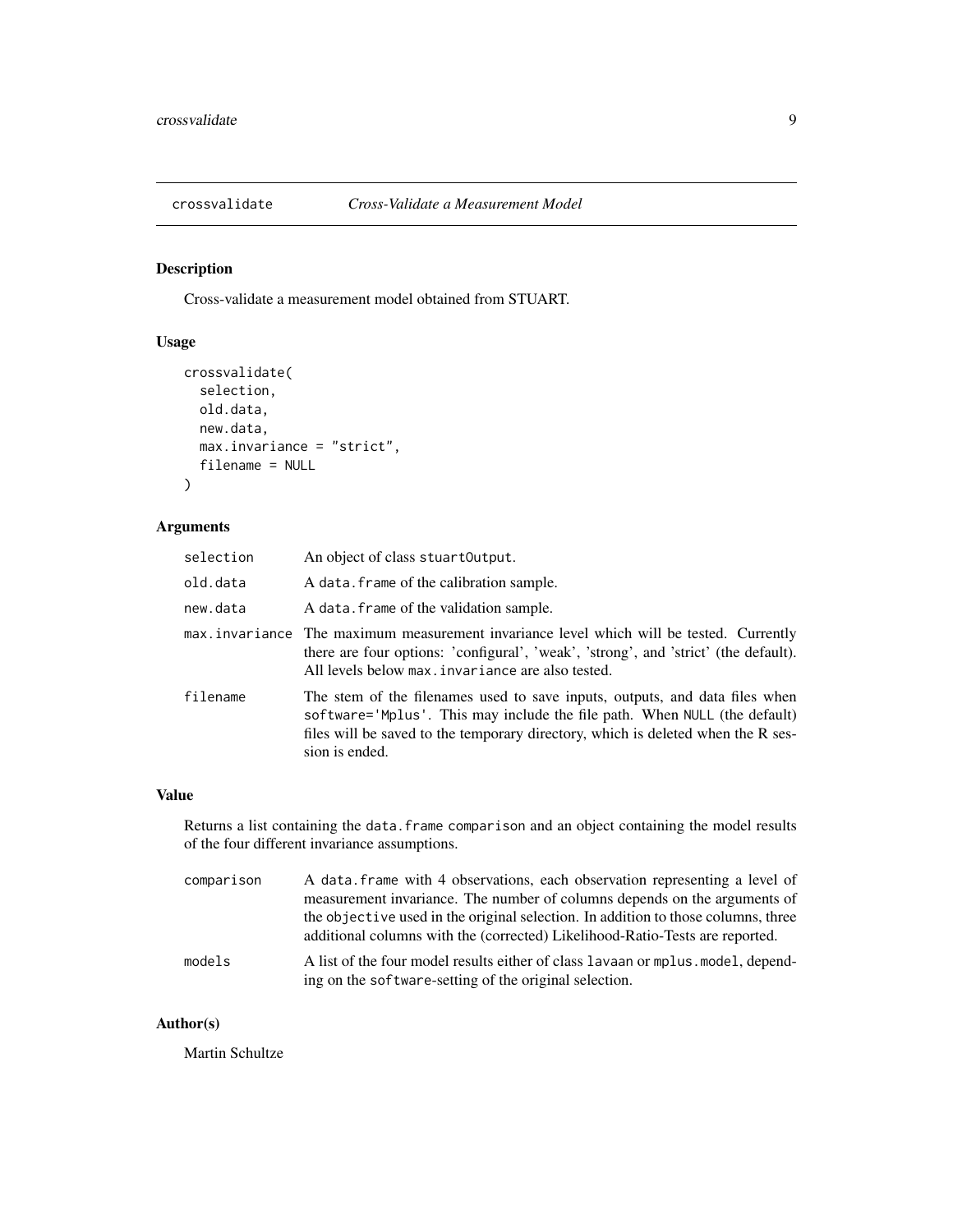# See Also

[holdout](#page-21-1), [mmas](#page-24-1), [bruteforce](#page-3-1)

# Examples

```
# Split data into two halves
data(fairplayer)
half1 <- fairplayer[1:72,]
half2 <- fairplayer[73:143,]
# Simple example from bruteforce
fs <- list(ra = names(fairplayer)[53:57])
sel <- bruteforce(half1, fs, 3,
  cores = 1) # number of cores set to 1
# Validation
crossvalidate(sel, half1, half2)
# Using the 'holdout' function for data split
data(fairplayer)
split <- holdout(fairplayer, seed = 55635)
# Simple example from bruteforce
fs <- list(ra = names(fairplayer)[53:57])
sel <- bruteforce(split, fs, 3,
  cores = 1) # number of cores set to 1
# Validation
crossvalidate(sel, split)
```
<span id="page-9-1"></span>empiricalobjective *Generate an empirical objective function for item selection.*

# Description

Generate an empirical objective function from default or empirical values for use in an item selection using STUART.

#### Usage

```
empiricalobjective(
 criteria = c("rmsea", "srmr", "crel"),
 add = c("chisq", "df", "pvalue"),x = NULL,
 n = 50,
  side = NULL,
  skew = FALSE,
```
<span id="page-9-0"></span>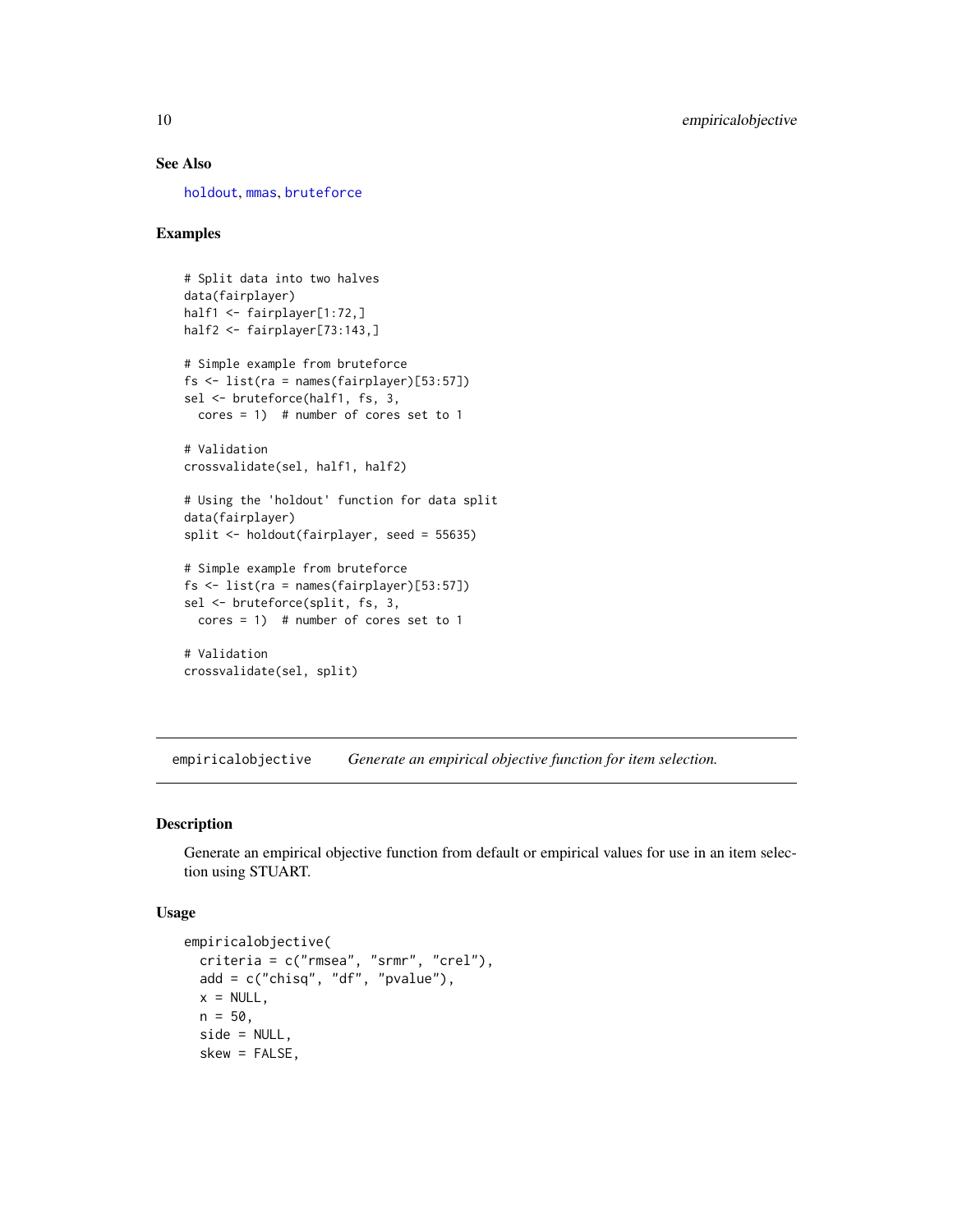# <span id="page-10-0"></span>empiricalobjective 11

```
scale = 1,
  matrices = NULL,
  fixed = NULL,comparisons = NULL,
  ...
\mathcal{L}
```
# Arguments

| criteria    | A vector of names of criteria included in the objective function. Defaults to<br>c('rmsea', 'srmr', 'crel').                                                                                                                 |
|-------------|------------------------------------------------------------------------------------------------------------------------------------------------------------------------------------------------------------------------------|
| add         | A vector of names of criteria not used in the objective function, but added in<br>order to be included in the log of solutions.                                                                                              |
| x           | Either a vector of values or an object of class stuartOutput from which to<br>determine values in the objective function. If NULL (the default) values are gen-<br>erated from criteria-specific presets.                    |
| n           | Number of values to use in function determining. Defaults to 50, meaning if<br>side = 'top' the 50 largest values are used to determine discrimination and<br>difficulty parameters for each criterion.                      |
| side        | Which side good values are located at. 'top' means large values are good<br>(e.g. Reliability), 'bottom' means small values are good (e.g. RMSEA), and<br>'middle' means average values are good (e.g. factor correlations). |
| skew        | Whether to account for skew in the distribution using the psn() function from<br>the sn-Package. Defaults to FALSE, meaning a normal distribution is used.                                                                   |
| scale       | A numeric scale to use in weighting the objective component. Defaults to 1.                                                                                                                                                  |
| matrices    | An object of class stuart Objective Matrices to include matrices (e.g. latent<br>correlations) into the objective function.                                                                                                  |
| fixed       | An object of class stuartFixedObjective to include already previously de-<br>fined fixed objectives.                                                                                                                         |
| comparisons | A vector of names of criteria included in the objective function which are related<br>to model comparisons (e.g. when determining measurement invariance).                                                                   |
| $\cdots$    | Additional arguments.                                                                                                                                                                                                        |

# Value

Returns an object of class stuartFixedObjective

# Author(s)

Martin Schultze

# See Also

[fixedobjective](#page-11-1), [extractobjective](#page-0-0), [objectivematrices](#page-29-1)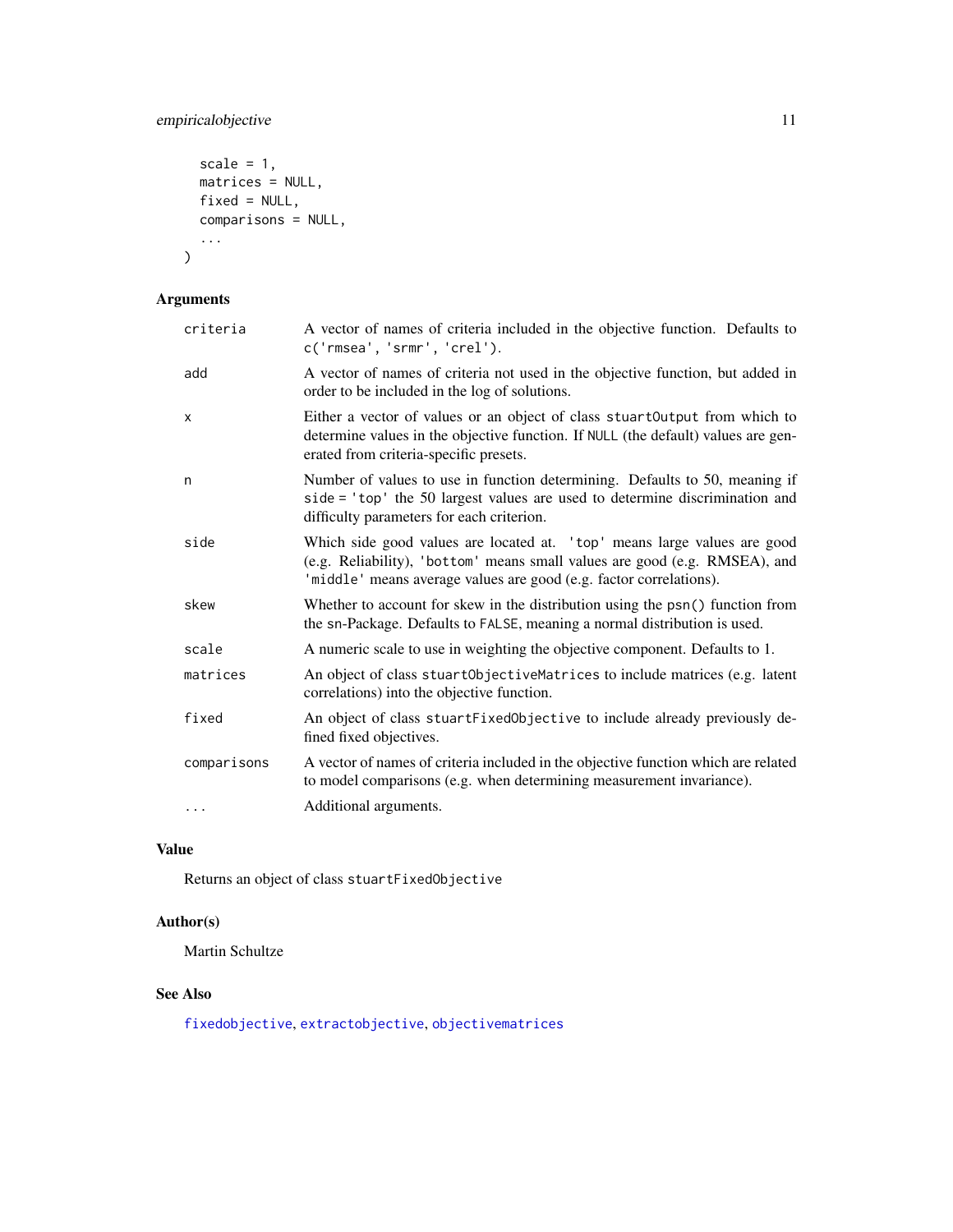<span id="page-11-2"></span><span id="page-11-0"></span>

#### **Description**

Self- and teacher-reported empathy (8 item scale), relational aggression (5 item scale), and social intelligence (10 item scale) at three different occasions.

#### Format

A data frame with 143 observations on 142 variables. The variable names consist of an initial letter indicating the source (s: self-report, t: teacher-report), two letters indicating the construct (EM: empathy, RA: relational aggression, SI: social intelligence), a number indicating the item number on the scale, and a "t" followed by a number indicating the measurement occasion.

#### Source

Bull, H., Schultze, M., Scheithauer, H. (2009) School-based prevention of bullying and relational aggression: The fairplayer.manual. European Journal of Developmental Science, 3:313-317.

Schultze, M. (2012). Evaluating What The Crowd Says. A longitudinal structural equation model for exchangeable and structurally different methods for evaluating interventions. Unpublished Diploma Thesis.

<span id="page-11-1"></span>fixedobjective *Generate a fixed objective function for item selection.*

#### Description

Generate an objective function from default values for use in an item selection using STUART.

# Usage

```
fixedobjective(
  criteria = c("rmsea", "srmr", "crel"),
  add = c("chisq", "df", "pvalue"),
  side = NULL,
  scale = 1,
 matrices = NULL,
  fixed = NULL,
  comparisons = NULL,
  ...
)
```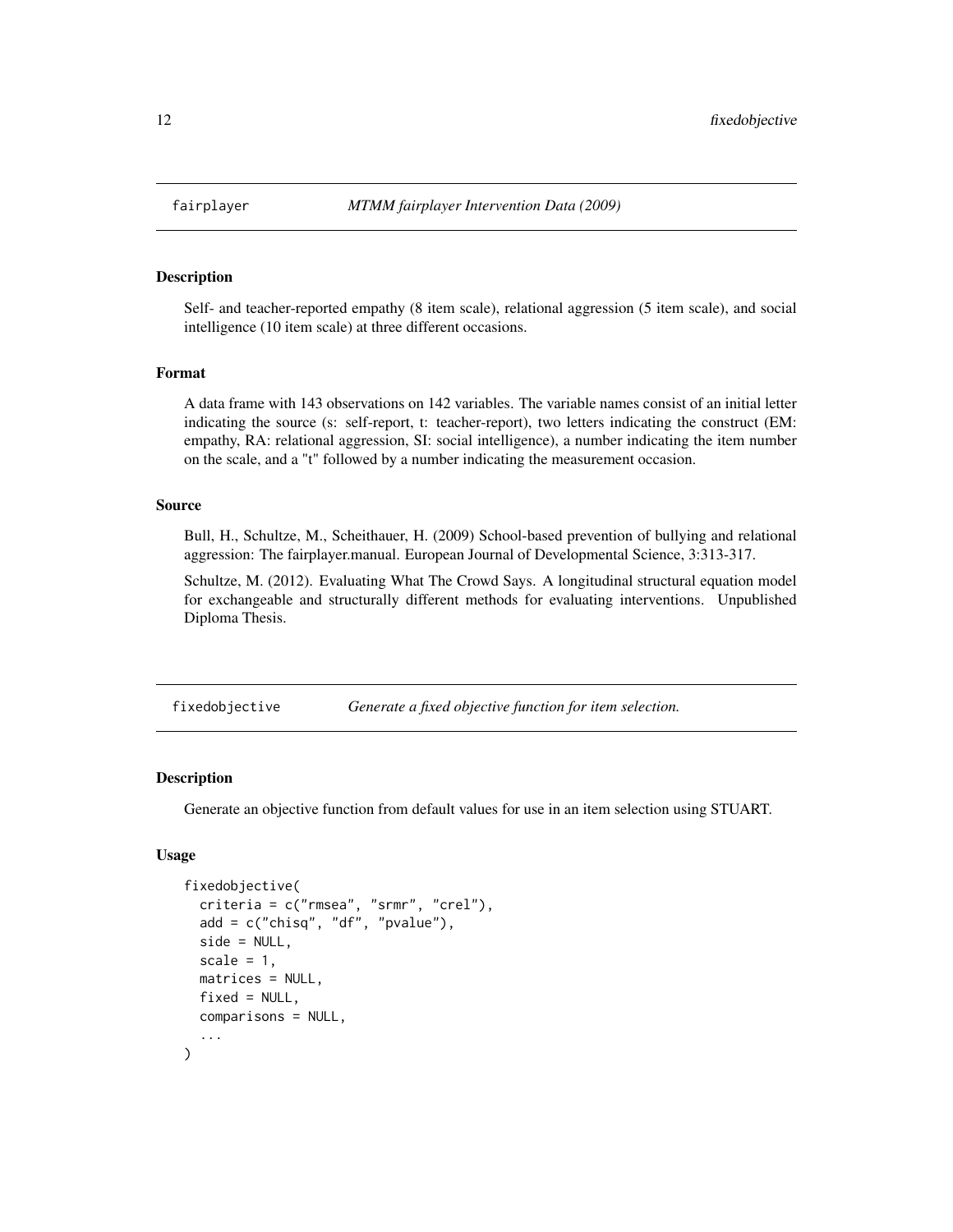#### <span id="page-12-0"></span>gene and the set of the set of the set of the set of the set of the set of the set of the set of the set of the set of the set of the set of the set of the set of the set of the set of the set of the set of the set of the

# Arguments

| criteria    | A vector of names of criteria included in the objective function. Defaults to<br>c('rmsea', 'srmr', 'crel').                                                                                                                 |
|-------------|------------------------------------------------------------------------------------------------------------------------------------------------------------------------------------------------------------------------------|
| add         | A vector of names of criteria not used in the objective function, but added in<br>order to be included in the log of solutions.                                                                                              |
| side        | Which side good values are located at. 'top' means large values are good<br>(e.g. Reliability), 'bottom' means small values are good (e.g. RMSEA), and<br>'middle' means average values are good (e.g. factor correlations). |
| scale       | A numeric scale to use in weighting the objective component. Defaults to 1.                                                                                                                                                  |
| matrices    | An object of class stuartObjectiveMatrices to include matrices (e.g. latent<br>correlations) into the objective function.                                                                                                    |
| fixed       | An object of class stuartFixedObjective to include already previously de-<br>fined fixed objectives.                                                                                                                         |
| comparisons | A vector of names of criteria included in the objective function which are related<br>to model comparisons (e.g. when determining measurement invariance).                                                                   |
| $\cdots$    | Additional arguments.                                                                                                                                                                                                        |

# Value

Returns an object of class stuartFixedObjective

#### Author(s)

Martin Schultze

# See Also

[empiricalobjective](#page-9-1), [extractobjective](#page-0-0), [objectivematrices](#page-29-1)

<span id="page-12-1"></span>gene *Subtest construction using a simple genetic algorithm*

# Description

Construct subtests from a given pool of items using a simple genetic algorithm. Allows for multiple constructs, occasions, and groups.

# Usage

```
gene(
 data,
 factor.structure,
 capacity = NULL,
  item.weights = NULL,
  item.invariance = "congeneric",
```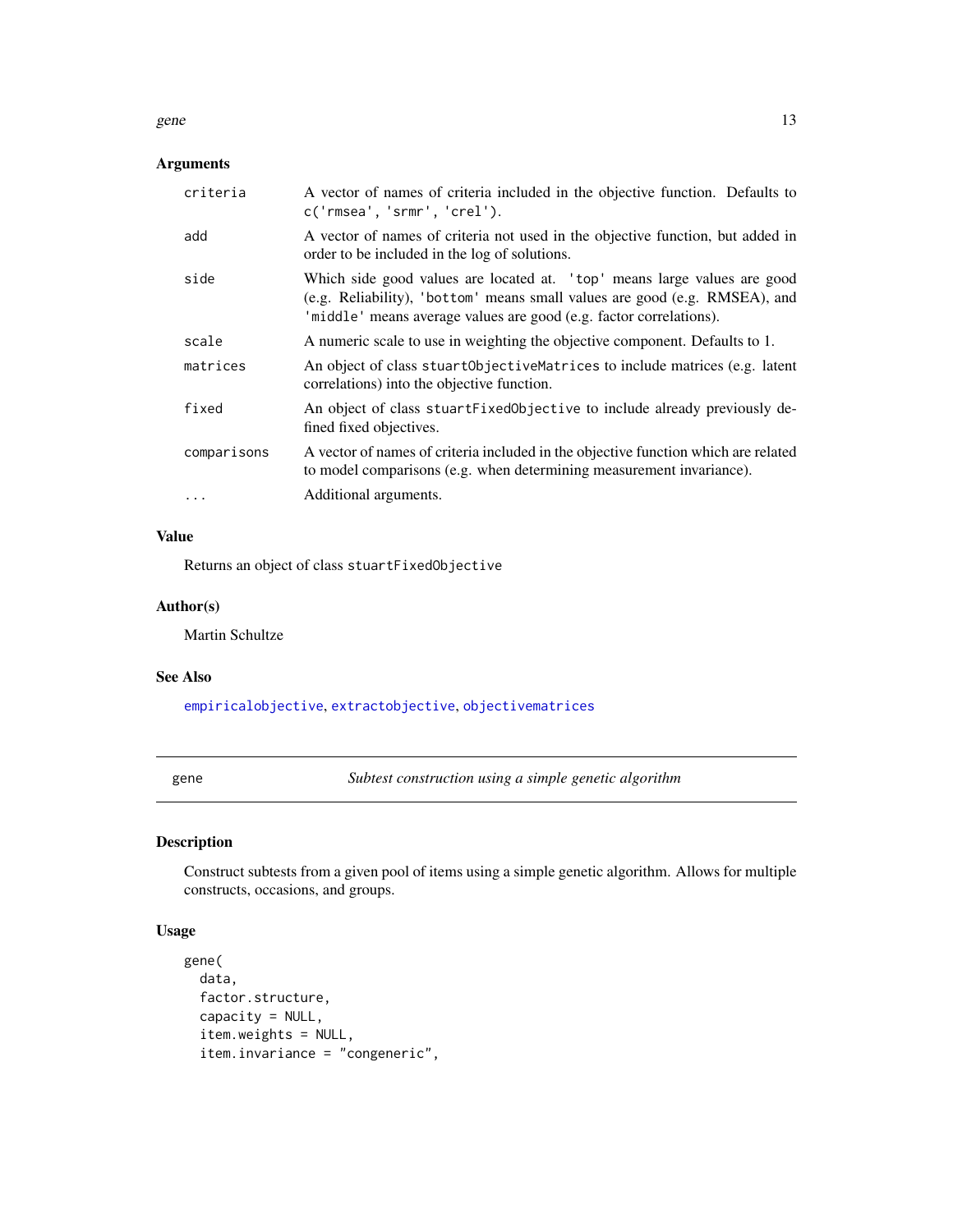```
repeated.measures = NULL,
  long.invariance = "strict",
 mtmm = NULL,mtmm.invariance = "configural",
  grouping = NULL,
  group.invariance = "strict",
  comparisons = NULL,
  auxiliary = NULL,
 use.order = FALSE,
  software = "lavaan",
  cores = NULL,
  objective = NULL,
  ignore.errors = FALSE,
  burnin = 5,
  generations = 256,
  individuals = 64,
  selection = "tournament",
  selection.pressure = NULL,
 elitism = NULL,
  reproduction = 0.5,
 mutation = 0.05,
 mating.index = 0,
 mating.size = 0.25,
 mating.criterion = "similarity",
  immigration = 0,convergence.criterion = "geno.between",
  tolerance = NULL,
  reinit.n = 1,
  reinit.criterion = convergence.criterion,
  reinit.tolerance = NULL,
  reinit.prop = 0.75,
  schedule = "run",analysis.options = NULL,
  suppress.model = FALSE,
  seed = NULL,
  filename = NULL
)
```
#### Arguments

| data             | A data.frame containing all relevant data.                                                                                                                                                                                                 |
|------------------|--------------------------------------------------------------------------------------------------------------------------------------------------------------------------------------------------------------------------------------------|
| factor.structure |                                                                                                                                                                                                                                            |
|                  | A list linking factors to items. The names of the list elements correspond to the<br>factor names. Each list element must contain a character-vector of item names<br>that are indicators of this factor.                                  |
| capacity         | A list containing the number of items per subtest. This must be in the same<br>order as the factor, structure provided. If a single number, it is applied to all<br>subtests. If NULL all items are evenly distributed among the subtests. |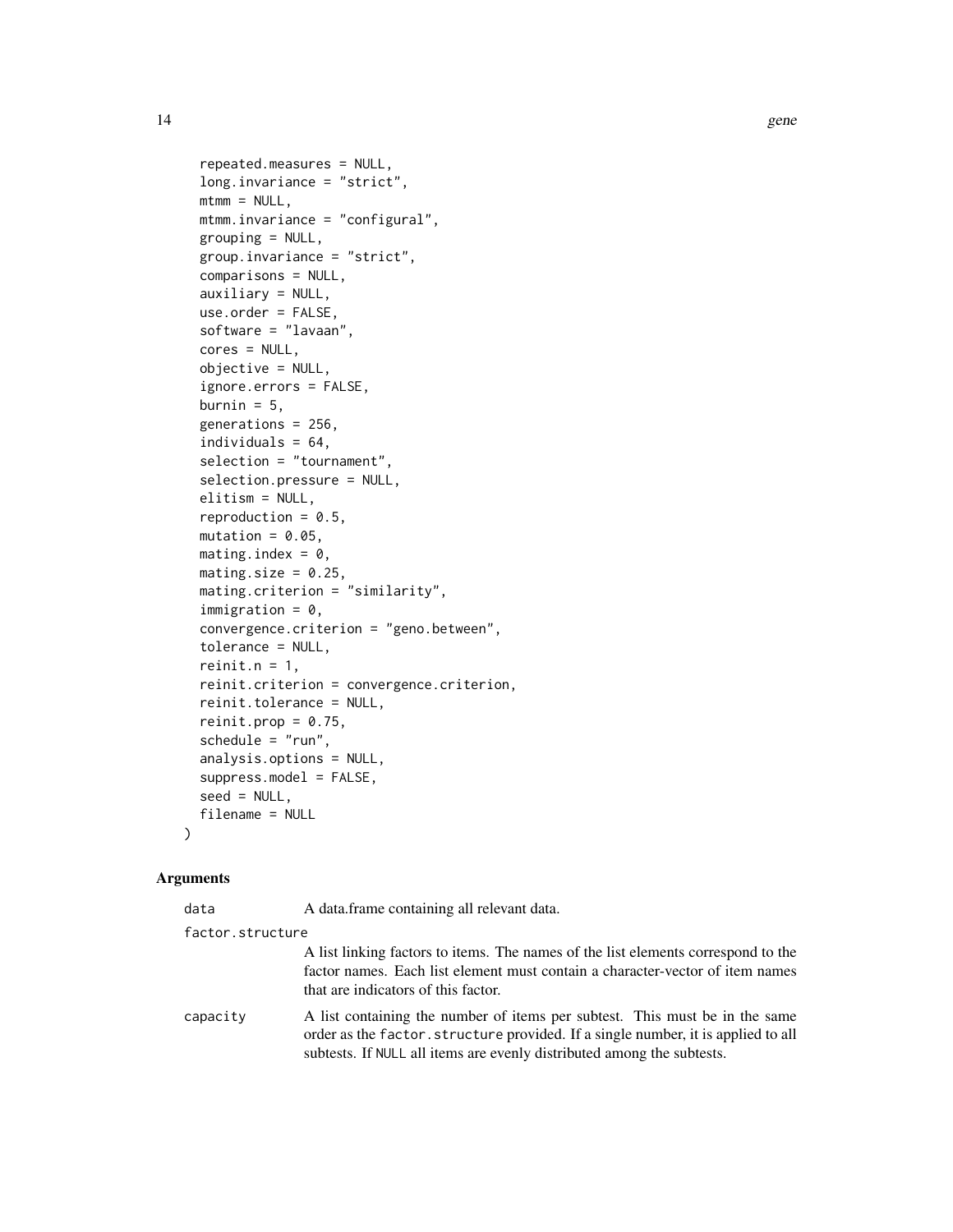<span id="page-14-0"></span>

| item.weights      | A placeholder. Currently all weights are assumed to be one.                                                                                                                                                                                                                                                                                          |  |
|-------------------|------------------------------------------------------------------------------------------------------------------------------------------------------------------------------------------------------------------------------------------------------------------------------------------------------------------------------------------------------|--|
| item.invariance   |                                                                                                                                                                                                                                                                                                                                                      |  |
|                   | A character vector of length 1 or the same length as factor. structure contain-<br>ing the desired invariance levels between items pertaining to the same subtest.<br>Currently there are five options: 'congeneric', 'ess.equivalent', 'ess.parallel',<br>'equivalent', and 'parallel', the first being the default.                                |  |
| repeated.measures |                                                                                                                                                                                                                                                                                                                                                      |  |
|                   | A list linking factors that are repeated measures of each other. Repeated factors<br>must be in one element of the list - other sets of factors in other elements of the<br>list. When this is NULL (the default) a cross-sectional model is estimated.                                                                                              |  |
| long.invariance   |                                                                                                                                                                                                                                                                                                                                                      |  |
|                   | A character vector of length 1 or the same length as repeated measures con-<br>taining the longitudinal invariance level of repeated items. Currently there are<br>four options: 'configural', 'weak', 'strong', and 'strict'. Defaults to 'strict'.<br>When repeated.measures=NULL this argument is ignored.                                        |  |
| mtmm              | A list linking factors that are measurements of the same construct with different<br>methods. Measurements of the same construct must be in one element of the<br>list - other sets of methods in other elements of the list. When this is NULL (the<br>default) a single method model is estimated.                                                 |  |
| mtmm.invariance   |                                                                                                                                                                                                                                                                                                                                                      |  |
|                   | A character vector of length 1 or the same length as mtmm containing the invari-<br>ance level of MTMM items. Currently there are five options: 'none', 'configu-<br>ral', 'weak', 'strong', and 'strict'. Defaults to 'configural'. With 'none' differing<br>items are allowed for different methods. When mtmm=NULL this argument is ig-<br>nored. |  |
| grouping          | The name of the grouping variable. The grouping variable must be part of data<br>provided and must be a numeric variable.                                                                                                                                                                                                                            |  |
| group.invariance  |                                                                                                                                                                                                                                                                                                                                                      |  |
|                   | A single value describing the assumed invariance of items across groups. Cur-<br>rently there are four options: 'configural', 'weak', 'strong', and 'strict'. Defaults<br>to 'strict'. When grouping=NULL this argument is ignored.                                                                                                                  |  |
| comparisons       | A character vector containing any combination of 'item', 'long', 'mtmm', and<br>'group' indicating which invariance should be assessed via model comparisons.<br>The order of the vector dictates the sequence in which model comparisons are<br>performed. Defaults to NULL meaning that no model comparisons are performed.                        |  |
| auxiliary         | The names of auxiliary variables in data. These can be used in additional mod-<br>eling steps that may be provided in analysis.options\$model.                                                                                                                                                                                                       |  |
| use.order         | A logical indicating whether or not to take the selection order of the items into<br>account. Defaults to FALSE.                                                                                                                                                                                                                                     |  |
| software          | The name of the estimation software. Can currently be 'lavaan' (the default) or<br>'Mplus'. Each option requires the software to be installed.                                                                                                                                                                                                       |  |
| cores             | The number of cores to be used in parallel processing. If NULL (the default) the<br>result of detectCores will be used. On Unix-y machines parallel processing is<br>implemented via mclapply, on Windows machines it is realized via parlapply.                                                                                                     |  |
| objective         | A function that converts the results of model estimation into a pheromone. See<br>'details' for details.                                                                                                                                                                                                                                             |  |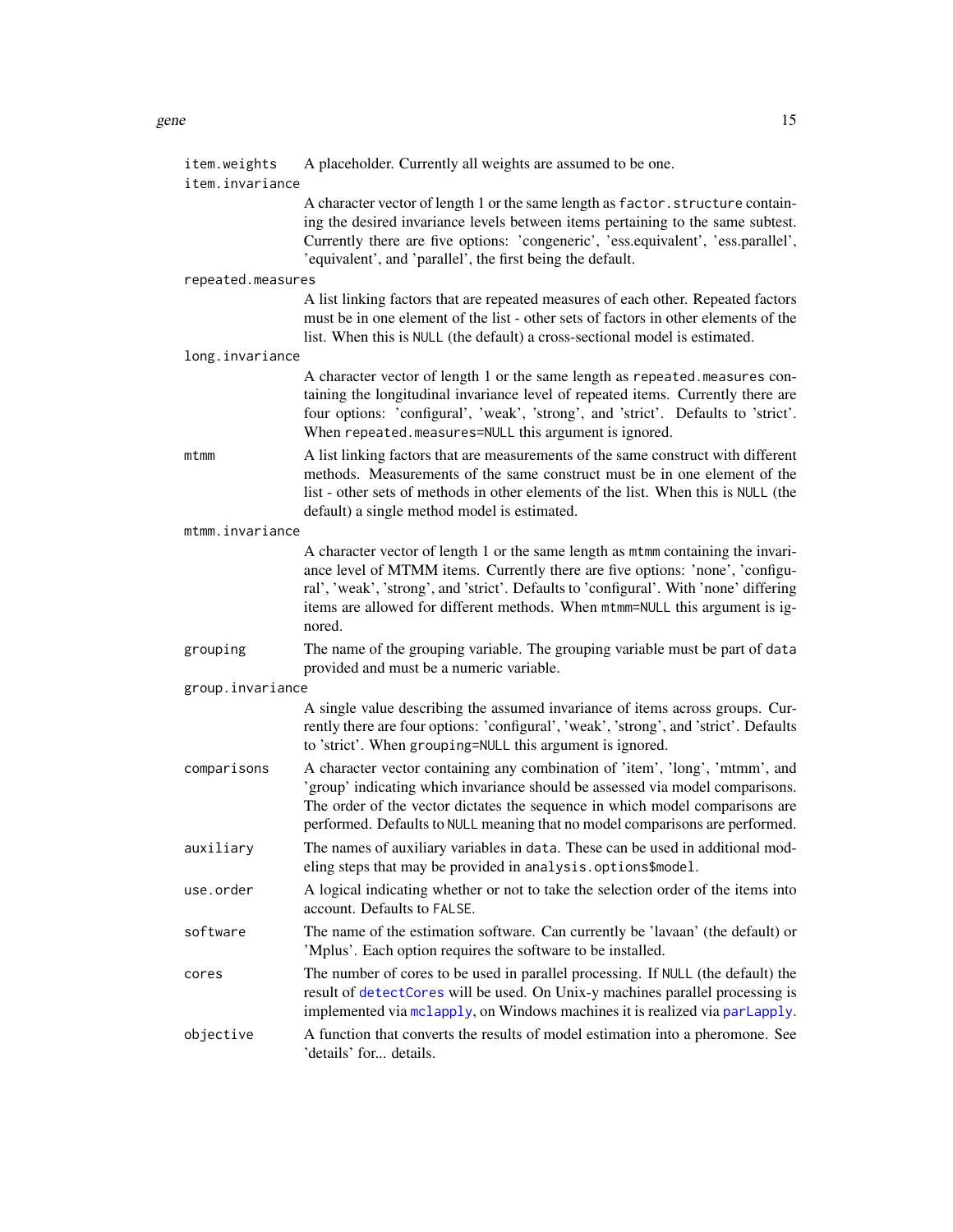| ignore.errors         | A logical indicating whether or not to ignore estimation problems (such as non<br>positive-definite latent covariance matrices). Defaults to FALSE.                                                                                                                                                                                                            |
|-----------------------|----------------------------------------------------------------------------------------------------------------------------------------------------------------------------------------------------------------------------------------------------------------------------------------------------------------------------------------------------------------|
| burnin                | Number of generations for which to use fixed objective function before switch-<br>ing to empirical objective. Ignored if objective is not of class stuartEmpiricalObjetive.<br>Defaults to 5.                                                                                                                                                                  |
| generations           | Maximum number of generations to run. Defaults to 256.                                                                                                                                                                                                                                                                                                         |
| individuals           | The number of individuals per generation. Defaults to 64.                                                                                                                                                                                                                                                                                                      |
| selection             | The method used for selecting possible parents. Can be either 'proportional'<br>for fitness proportional random selection or 'tournament' (the default) for a<br>semi-deterministic selection.                                                                                                                                                                 |
| selection.pressure    |                                                                                                                                                                                                                                                                                                                                                                |
|                       | The pressure exerted during the selection process, depending on the selection:<br>if selection = 'proportional' the non-linearity coefficient of the pheromone<br>when determining selection probability (the default is 1); if selection = 'proportional'<br>the number of randomly selected individuals from which to choose the best (the<br>default is 5). |
| elitism               | The proportion of individuals from the last generation to carry over to the next<br>generation. Defaults to 1/individuals, meaning that the best individual is retained<br>into the next generation.                                                                                                                                                           |
| reproduction          | The proportion of individuals that are allowed to sire offspring. These individu-<br>als are selected using fitness proportionate selection. Defaults to .5.                                                                                                                                                                                                   |
| mutation              | The mutation probability. Defaults to .05. See 'details'.                                                                                                                                                                                                                                                                                                      |
| mating.index          | The relative rank of the selected mate within the mating pool. A number bewteen<br>0 (the default) and 1. The meaning depends on the setting of mating. criterion.<br>See 'details'.                                                                                                                                                                           |
| mating.size           | The proportion of potential mates sampled from the pool of reproducers for each<br>selected individual. Defaults to .25. See 'details'.                                                                                                                                                                                                                        |
| mating.criterion      |                                                                                                                                                                                                                                                                                                                                                                |
|                       | The criterion by which to select mates. Can be either 'similarity' (the default)<br>or 'fitness'. See 'details'.                                                                                                                                                                                                                                               |
| immigration           | The proportion of individuals per generation that are randomly generated immi-<br>grants. Defaults to 0.                                                                                                                                                                                                                                                       |
| convergence.criterion |                                                                                                                                                                                                                                                                                                                                                                |
|                       | The criterion by which convergence is determined. Can be one of four criteria<br>'variance', 'median', 'geno.within', and 'geno.between' (the default).<br>See 'details'.                                                                                                                                                                                      |
| tolerance             | The tolerance for determining convergence. The default depends on the setting<br>used for convergence.criterion. See 'details'.                                                                                                                                                                                                                                |
| reinit.n              | The maximum number of reinitilizations to be performed. Defaults to 0. See<br>'details'.                                                                                                                                                                                                                                                                       |
| reinit.criterion      |                                                                                                                                                                                                                                                                                                                                                                |
|                       | The convergence criterion used to determine whether the population should be<br>reinitialized. Can be one of four criteria 'variance', 'median', 'geno.within',<br>and 'geno.between'. Per default, the same criterion provided to convergence.criterion<br>is used. See 'details'.                                                                            |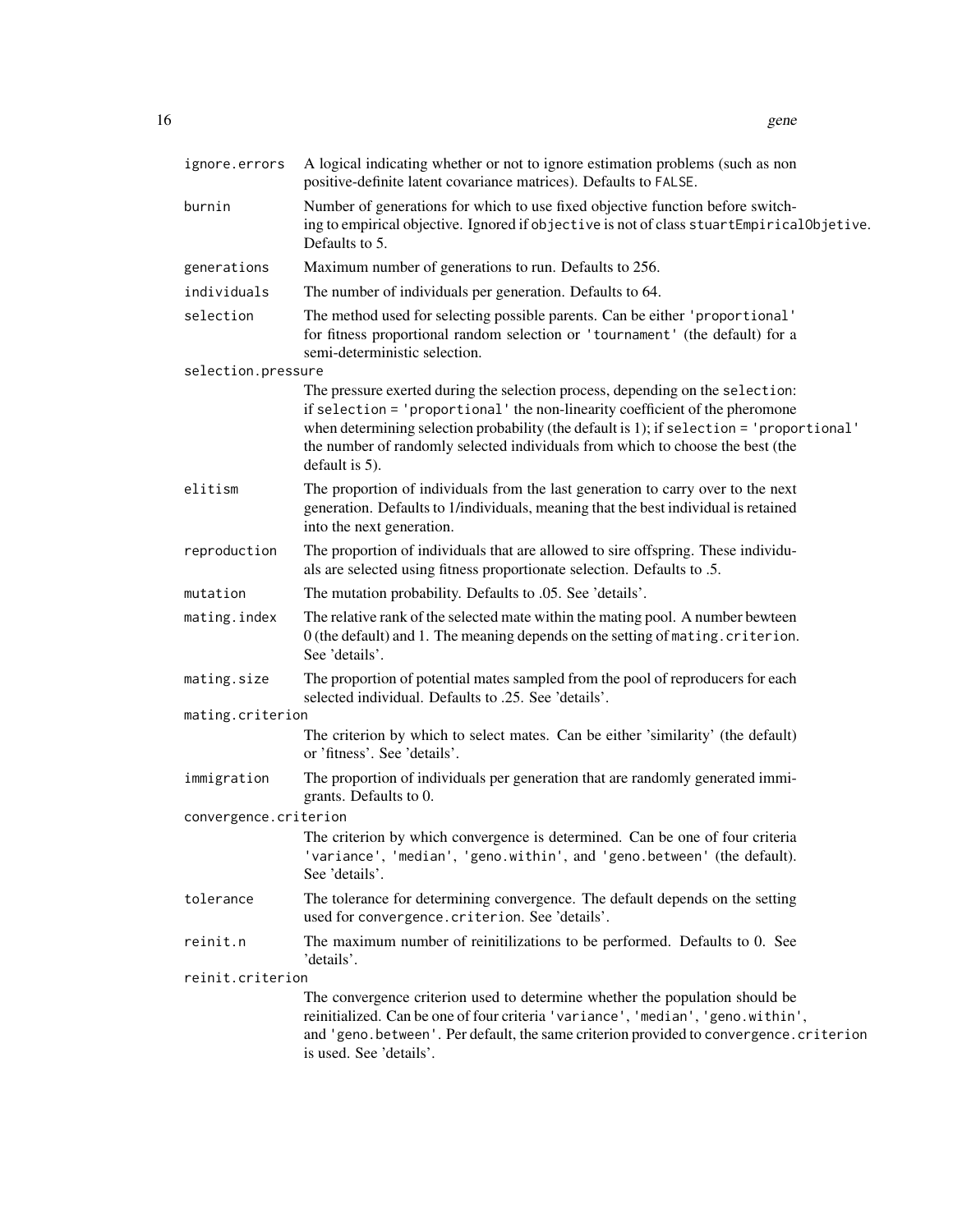#### <span id="page-16-0"></span>gene that the set of the set of the set of the set of the set of the set of the set of the set of the set of the set of the set of the set of the set of the set of the set of the set of the set of the set of the set of the

| The tolerance for determining the necessity of reinitialization. The default de-<br>pends on the setting used for convergence. criterion. See 'details'.<br>The proportion of the population to be discarded and replaced by random indi-<br>viduals when reinitializing. Defaults to .75. See 'details'.    |
|--------------------------------------------------------------------------------------------------------------------------------------------------------------------------------------------------------------------------------------------------------------------------------------------------------------|
|                                                                                                                                                                                                                                                                                                              |
|                                                                                                                                                                                                                                                                                                              |
| The counter which the scheduling of parameters pertains to. Can be either<br>'run' (the default), for a continuous schedule, 'generation', for a schedule that is<br>restarted every time the population is reinitialized.                                                                                   |
|                                                                                                                                                                                                                                                                                                              |
| A list additional arguments to be passed to the estimation software. The names<br>of list elements must correspond to the arguments changed in the respective<br>estimation software. E.g. analysis.options\$model can contain additional<br>modeling commands - such as regressions on auxiliary variables. |
| A logical indicating whether to suppress the default model generation. If TRUE<br>a model must be provided in analysis.options\$model.                                                                                                                                                                       |
| A random seed for the generation of random samples. See Random for more                                                                                                                                                                                                                                      |
| The stem of the filenames used to save inputs, outputs, and data files when<br>software='Mplus'. This may include the file path. When NULL (the default)<br>files will be saved to the temporary directory, which is deleted when the R ses-<br>sion is ended.                                               |
|                                                                                                                                                                                                                                                                                                              |

#### Details

The pheromone function provided via objective is used to assess the quality of the solutions. These functions can contain any combination of the fit indices provided by the estimation software. When using Mplus these fit indices are 'rmsea', 'srmr', 'cfi', 'tli', 'chisq' (with 'df' and 'pvalue'), 'aic', 'bic', and 'abic'. With lavaan any fit index provided by [inspect](#page-0-0) can be used. Additionally 'crel' provides an aggregate of composite reliabilites, 'rel' provides a vector or a list of reliability coefficients for the latent variables, 'con' provides an aggregate consistency estimate for MTMM analyses, and 'lvcor' provides a list of the latent variable correlation matrices. For more detailed objective functions 'lambda', 'theta', 'psi', and 'alpha' provide the model-implied matrices. Per default a pheromone function using 'crel', 'rmsea', and 'srmr' is used. Please be aware that the objective must be a function with the required fit indices as (correctly named) arguments.

Using model comparisons via the comparisons argument compares the target model to a model with one less degree of assumed invariance (e.g. if your target model contains strong invariance, the comparison model contain weak invariance). Adding comparisons will change the preset for the objective function to include model differences. With comparisons, a custom objective function (the recommended approach) can also include all model fit indices with a preceding delta. to indicate the difference in this index between the two models. If more than one type of comparison is used, the argument of the objective function should end in the type of comparison requested (e.g. delta.cfi.group to use the difference in CFI between the model comparison of invariance across groups).

The genetic algorithm implemented selects parents in a two-step procedure. First, either a tournament or a fitness proportionate selection is performed to select inviduals times reproduction viable parents. Then, the non-self-adaptive version of mating proposed by Galán, Mengshoel, and Pinter (2013) is used to perform mating. In contrast to the original article, the mating.index and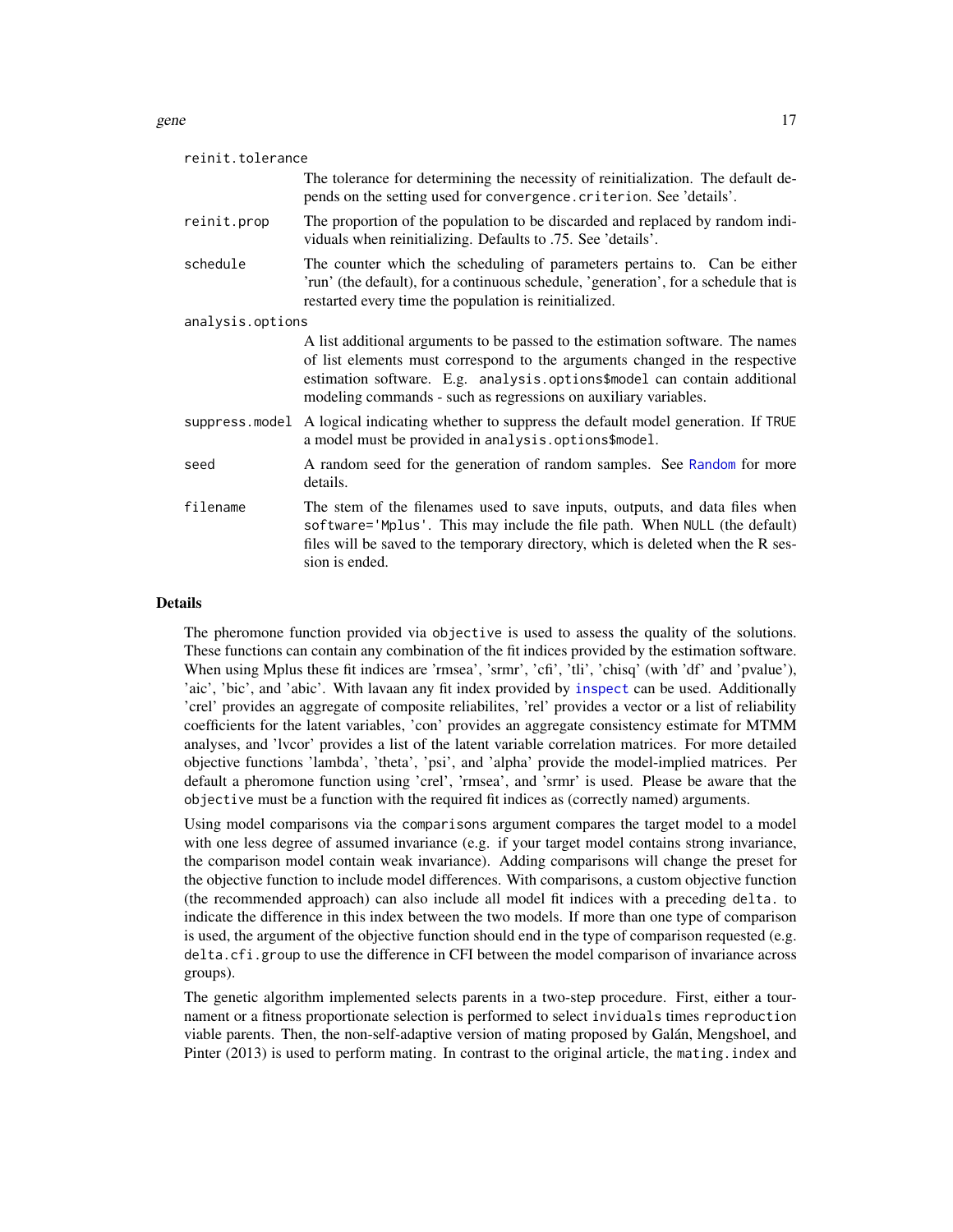mating.size are handled as proportions, not integers. Similarity-based mating is based on the Jaccard Similarity. Mutation is currently always handled as an exchange of the selection state between two items. This results in mutation selecting one item that was not selected prior to mutation and dropping one item selected prior to mutation.

Per default (convergence.criterion = 'geno.between'), convergence is checked by tracking the changes between selection probabilities over three subsequent generations. If the difference between these selections probabilities falls below tolerance (.01 by default) in three consecutive generations, the algorithm is deemed to have converged. To avoid false convergence in the early search, the lower of either 10% of the generations or 10 generations must be completed, before convergence is checked. When using reinitialization the default for reinit.tolerance is .05 to initiate a full reinitialization of the population. An alternative convergence criterion is the variance of the global-best values on the objective function, as proposed by Bhandari, Murthy, and Pal (2012). For generalizability over different functions provided to objective, variances are scaled to the first global-best found. In this case the setting for tolerance pertains to the pure variance estimate and defaults to .0005 (or .005 when regarding the reinitialization process discussed below). Alternatively, the setting 'median' checks for the relative difference between the objective function value of the generation-best and the median value of a generation (scaled by the former). Here, the default is .05 (or .10 when regarding the reinitialization process). The setting 'geno.within' checks for the variability of genotypes in a generation, by determining the relative frequency, with which each item is selected. Convergence is reached if this relative frequency is either tolerance (.8, by default - or .7 for the reinitialization process) or 1 - tolerance for all items within a generation.

A reinitialization procedure can be used to avoid premature convergence. The behavior is controlled via the arguments starting in reinit. The argument reinit.n determines the maximum number of possible reinitializations. After each reinitialization, the generation counter is reset, allowing for the maximum number of generations before the search is aborted. The reinit.criterion and reinit. tolerance relate to convergence criteria outlined above. It is recommended to use a higher tolerance on reinitialization than on final convergence to avoid long periods of stagnant search. The reinit.prop determines the proportion of the population to be replaced by random individuals when reinitializing. Note that even when reinit.prop  $= 1$ , the number of individuals kept due to elitism is not discarded.

### Value

Returns an object of the class stuartOutput for which specific summary and plot methods are available. The results are a list.

| call             | The called function.                                                                            |
|------------------|-------------------------------------------------------------------------------------------------|
| software         | The software used to fit the CFA models.                                                        |
| parameters       | A list of the parameters used.                                                                  |
| analysis.options |                                                                                                 |
|                  | A list of the additional arguments passed to the estimation software.                           |
| timer            | An object of the class proc_time which contains the time used for the analysis.                 |
| log              | A data. frame containing the optimization history.                                              |
| log_mat          | A list of matrices (e.g. lvcor) relevant to the estimation history, if any.                     |
| solution         | A list of matrices with the choices made in the global-best solution.                           |
| pheromones       | A list of matrices with the relative selection frequency of items in the final gen-<br>eration. |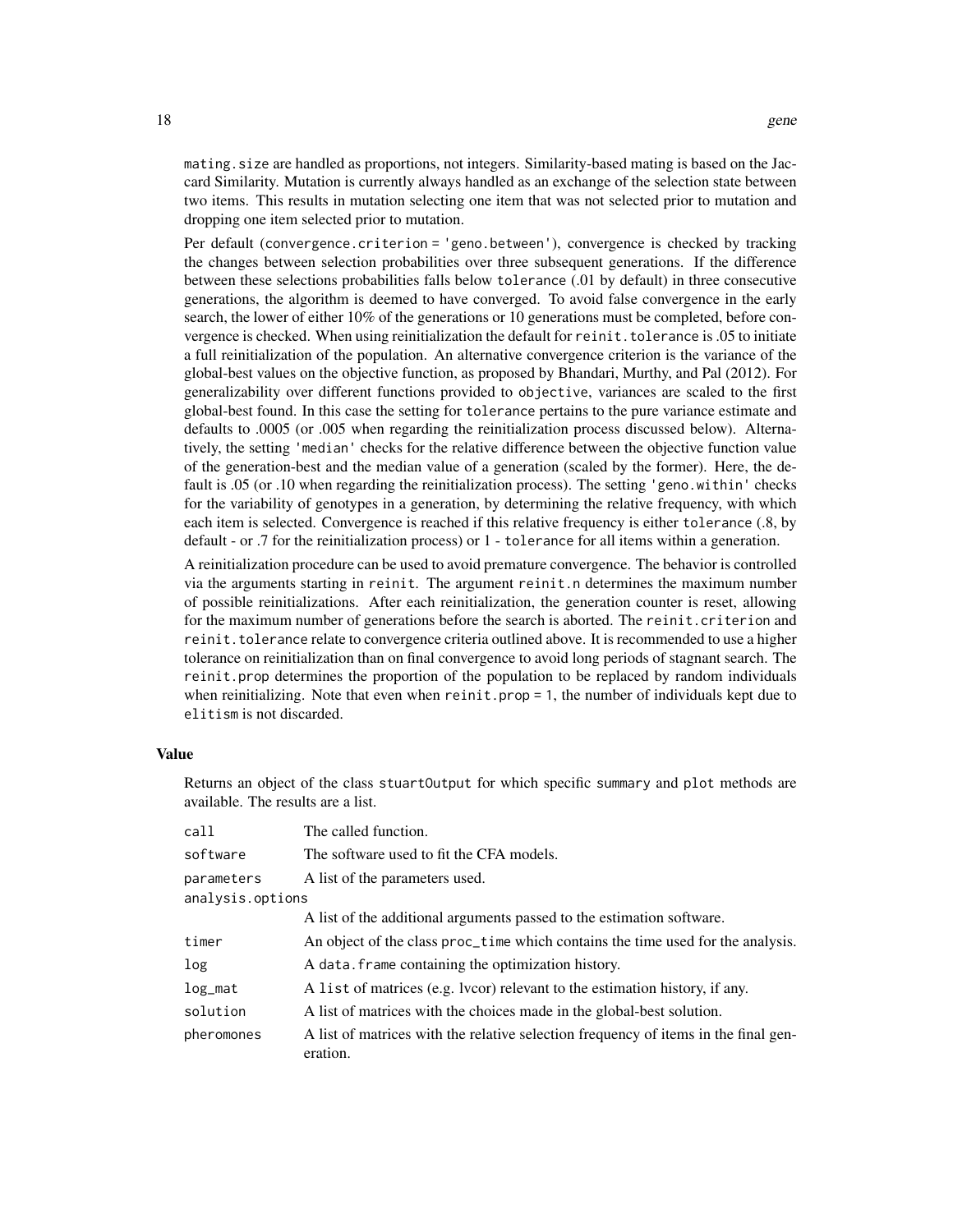<span id="page-18-0"></span>

| subtests | A list containing the names of the selected items and their respective subtests. |
|----------|----------------------------------------------------------------------------------|
| final    | The results of the estimation of the global-best solution.                       |

# Author(s)

Martin Schultze

#### References

Bhandari, D., Murthy, C.A., & Pal, S.K. (2012). Variance as a Stopping Criterion for Genetic Algorithms with Elitist Model. Fundamenta Informaticae, 120, 145-164. doi:10.3233/FI-2012-754

Galán, S.F., Mengshoel, O.J., & Pinter, R. (2013). A novel mating approach for genetic algorithms. Evolutionary Computation, 21(2), 197-229. doi:10.1162/EVCO\_a\_00067

# See Also

[bruteforce](#page-3-1), [mmas](#page-24-1), [randomsamples](#page-32-1)

# Examples

```
# Genetic selection in a simple situation
# requires lavaan
# number of cores set to 1 in all examples
data(fairplayer)
fs \leftarrow list(si = names(fairplayer)[83:92])# minimal example
sel <- gene(fairplayer, fs, 4,
  generations = 1, individuals = 10, # minimal runtime, remove for application
  seed = 55635, cores = 1)
summary(sel)
# longitudinal example
data(fairplayer)
fs <- list(si1 = names(fairplayer)[83:92],
  si2 = names(fairplayer)[93:102],
  si3 = names(fairplayer)[103:112])
repe \le list(si = c('si1', 'si2', 'si3'))
# run to convergence
# switching to best-last mating and 50\% mating size
sel <- gene(fairplayer, fs, 4,
  repeated.measures = repe, long.invariance = 'strong',
  mating.criterion = 'fitness', mating.index = 0,
  mating.size = .5,
  seed = 55635, cores = 1)
```
# forcing a run through all generations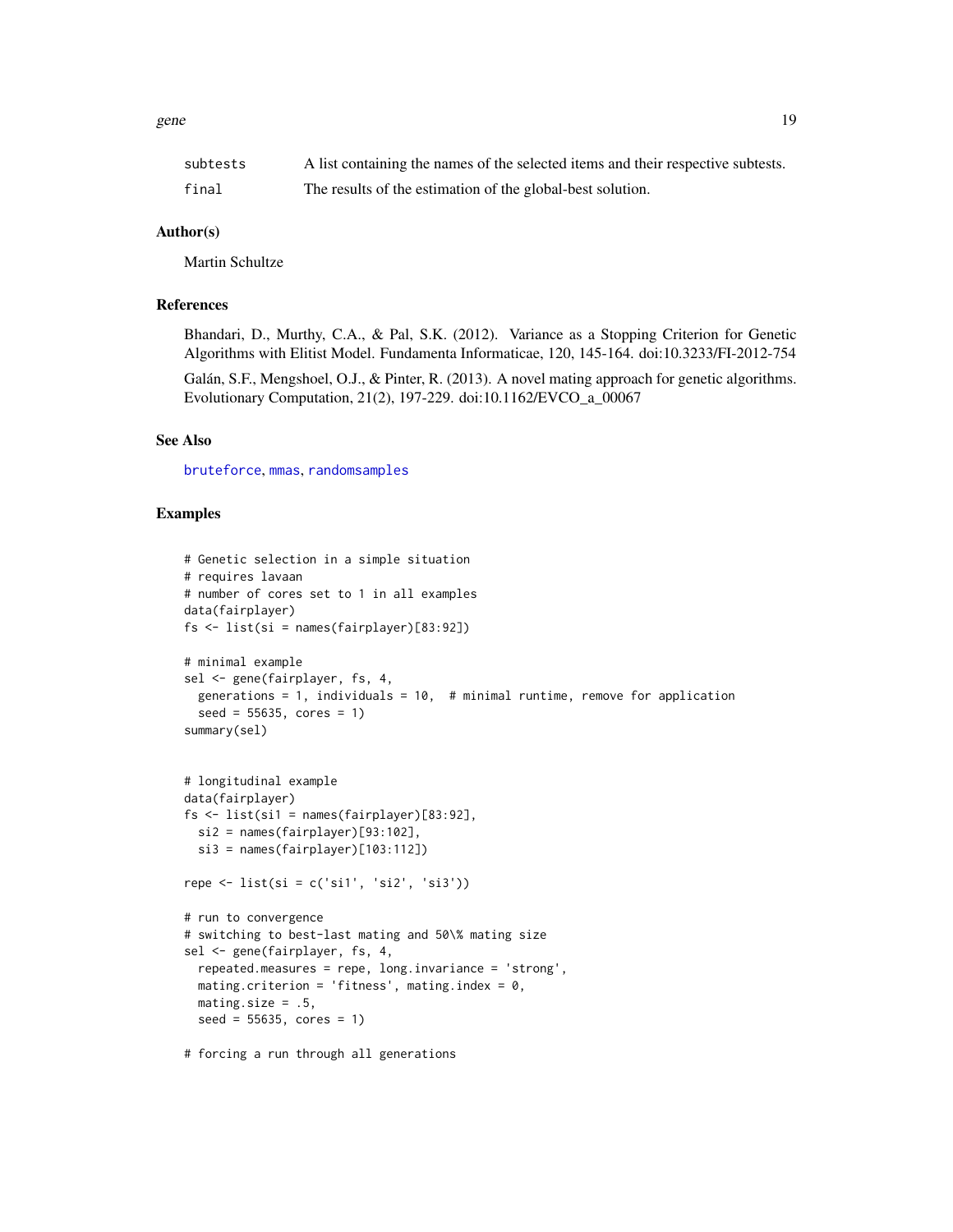```
# by disabling the convergence rule
sel <- gene(fairplayer, fs, 4,
  repeated.measures = repe, long.invariance = 'strong',
  tolerance = 0, seed = 55635,
  cores = 1)
```
<span id="page-19-1"></span>heuristics *Generating heuristics for the use in STUART subtest construction*

# Description

Creates uninformative heuristic matrices for the use in [mmas](#page-24-1).

# Usage

```
heuristics(
  data,
  factor.structure,
  capacity = NULL,
  repeated.measures = NULL,
  mtmm = NULL,grouping = NULL,
  localization = "nodes",
  ...
\mathcal{L}
```
# Arguments

| data              | A data. frame containing all relevant data.                                                                                                                                                                                                                                                          |  |
|-------------------|------------------------------------------------------------------------------------------------------------------------------------------------------------------------------------------------------------------------------------------------------------------------------------------------------|--|
| factor.structure  |                                                                                                                                                                                                                                                                                                      |  |
|                   | A list linking factors to items. The names of the list elements correspond to the<br>factor names. Each list element must contain a character-vector of item names<br>that are indicators of this factor.                                                                                            |  |
| capacity          | A list containing the number of items per subtest. This must be in the same<br>order as the factor. structure provided. If a single number, it is applied to all<br>subtests. If NULL all items are evenly distributed among the subtests.                                                           |  |
| repeated.measures |                                                                                                                                                                                                                                                                                                      |  |
|                   | A list linking factors that are repeated measures of each other. Repeated factors<br>must be in one element of the list - other sets of factors in other elements of the<br>list. When this is NULL (the default) a cross-sectional model is estimated.                                              |  |
| mtmm              | A list linking factors that are measurements of the same construct with different<br>methods. Measurements of the same construct must be in one element of the<br>list - other sets of methods in other elements of the list. When this is NULL (the<br>default) a single method model is estimated. |  |

<span id="page-19-0"></span>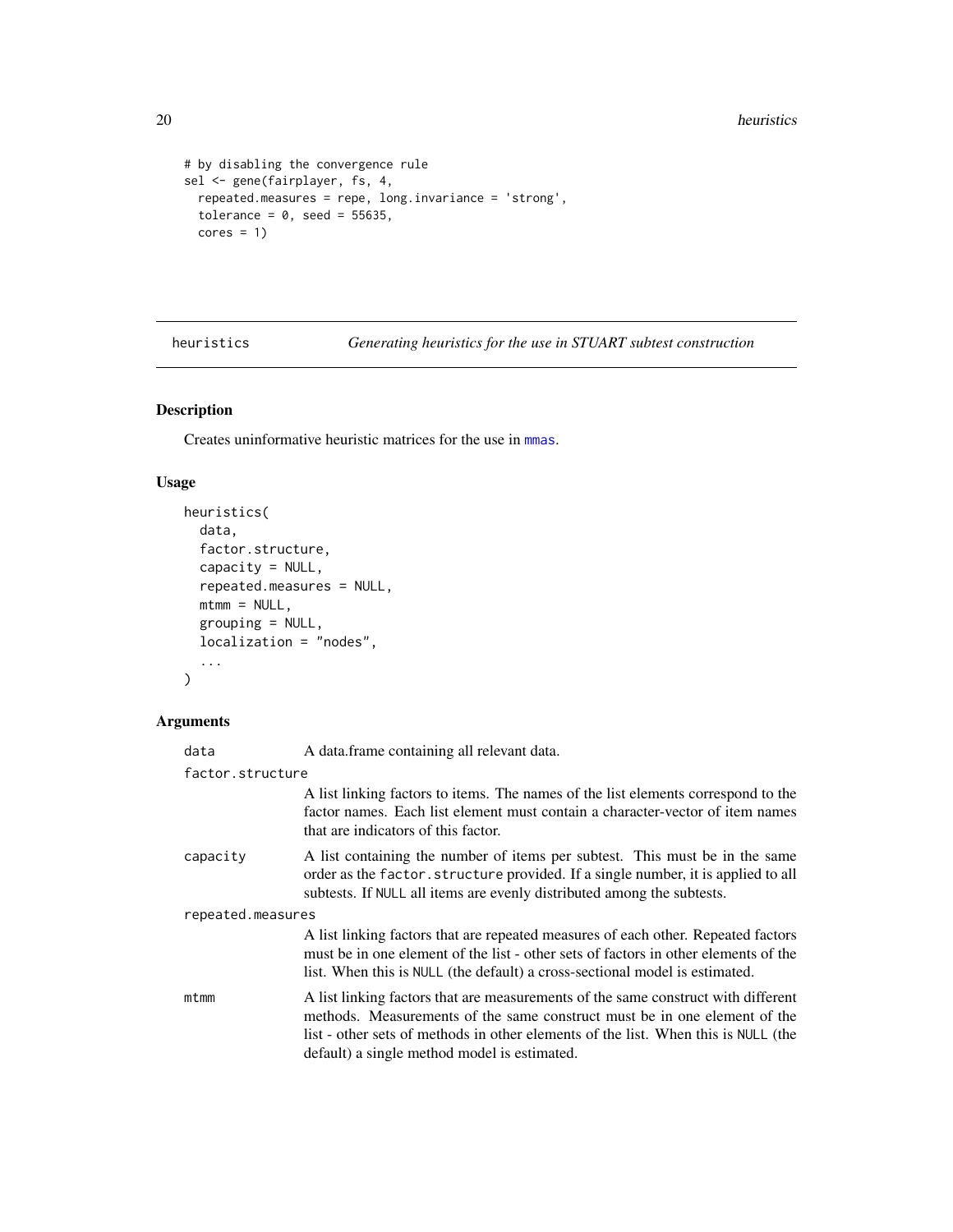#### <span id="page-20-0"></span>heuristics 21

| grouping     | The name of the grouping variable. The grouping variable must be part of data<br>provided and must be a numeric variable.                                                                   |
|--------------|---------------------------------------------------------------------------------------------------------------------------------------------------------------------------------------------|
| localization | Which parameterization to use when depositing pheromones. Can be either<br>'nodes' (the default) for depositing pheromones on selected nodes or 'arcs' for<br>depositing on selection arcs. |
| .            | Other arguments normally provided to mmas, which will be ignored.                                                                                                                           |

# Details

This function generates a list of matrices which can be used as heuristics for all STUART constructions. This is mainly intended to write the structure of the heuristic matrices to an object, change components in line with theoretically derived heuristics and feed them back into [mmas](#page-24-1) via the heuristics argument. The generated heuristics will contain only 1s and 0s, making it no heuristic information. Selection probabilities can be altered by manipulating the contents of the object created by heuristics. Setting a value to 0 will result in prohibiting a certain choice to be made. Please note, that it will lead to unpredictable behavior if the diagonal elements of the matrices produced in the arcs parameterization are set to values other than 0.

#### Value

Returns a list of the same length as the factor.structure argument provided.

#### Author(s)

Martin Schultze

#### See Also

[mmas](#page-24-1)

# Examples

```
# heuristics for node localization
data(fairplayer)
fs <- list(si = names(fairplayer)[83:92])
(heu <- heuristics(fairplayer, fs, 4))
# Define anchor-item
heu$si[1] <- 10000
heu
# heuristics for arc localization
data(fairplayer)
fs <- list(si = names(fairplayer)[83:92])
(heu <- heuristics(fairplayer, fs, 4, localization = 'arcs'))
# Define equal selection of odd and even items
heu$si[1:10,] <- c(rep(c(0, 1), 5), rep(c(1, 0), 5))
```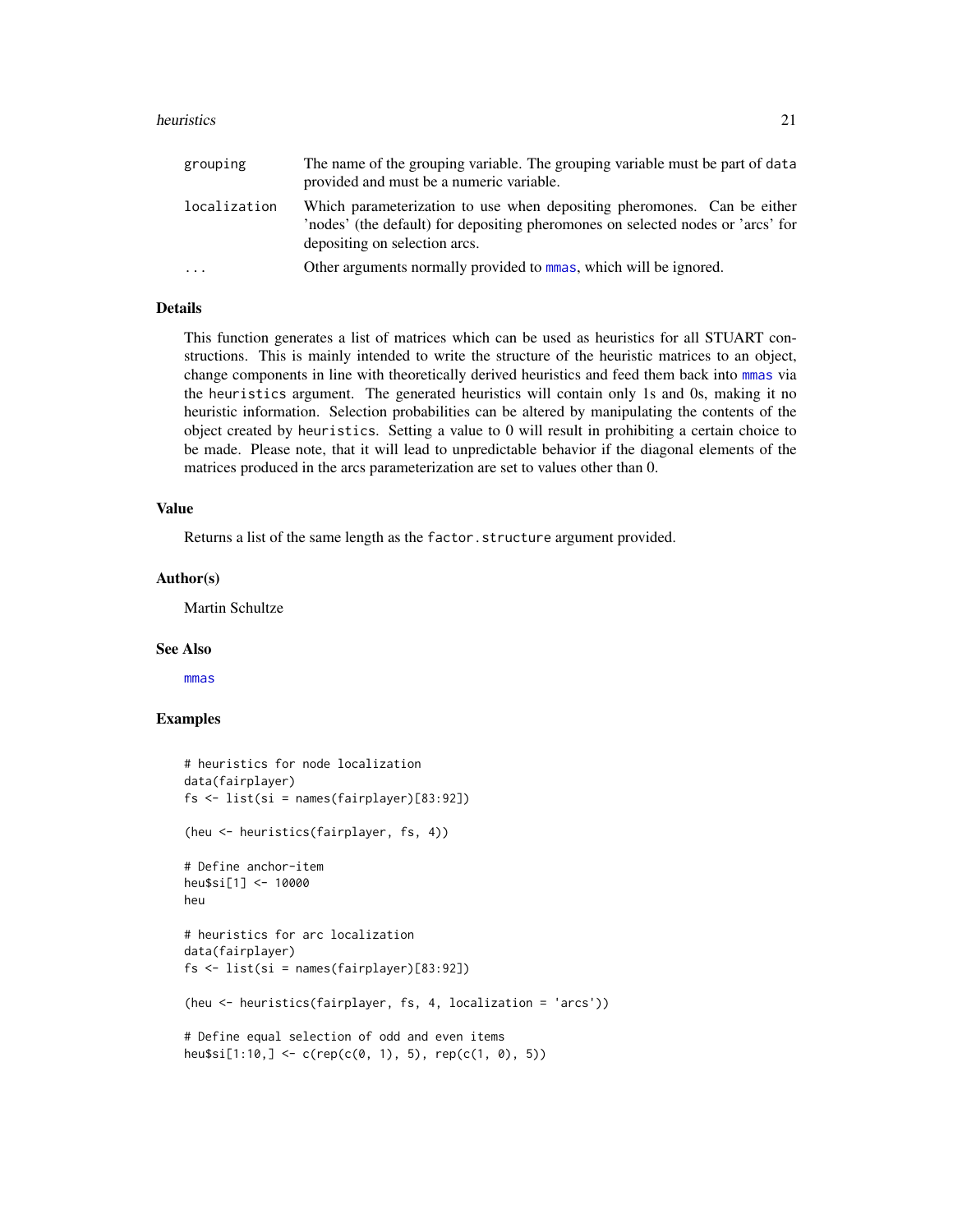<span id="page-21-0"></span>heu

<span id="page-21-1"></span>holdout *Data selection for holdout validation.*

# Description

Split a data. frame into two subsets for holdout validation.

# Usage

```
holdout(data, prop = 0.5, grouping = NULL, seed = NULL, determined = NULL)
```
#### Arguments

| data       | A data.frame.                                                                                                                                                                                                                                                                                         |
|------------|-------------------------------------------------------------------------------------------------------------------------------------------------------------------------------------------------------------------------------------------------------------------------------------------------------|
| prop       | A single value or vector of proportions of data in calibration sample. Defaults<br>to .5, for an even split.                                                                                                                                                                                          |
| grouping   | Name of the grouping variable. Providing a grouping variable ensures that the<br>provided proportion is selected within each group.                                                                                                                                                                   |
| seed       | A random seed. See Random for more details.                                                                                                                                                                                                                                                           |
| determined | Name of a variable indicating the pre-determined assignment to the calibration<br>or the validation sample. This variable must be a factor containing only NA<br>(no determined assingment), "calibrate", or "validate". If no variable is<br>provided (the default) all cases are assigned randomly. |

# Value

Returns a list containing two data.frames, called calibrate and validate. The first corresponds to the calibration sample, the second to the validation sample.

#### Author(s)

Martin Schultze

# See Also

[crossvalidate](#page-8-1)

# Examples

```
# seeded selection, 25% validation sample
data(fairplayer)
split <- holdout(fairplayer, .75, seed = 55635)
lapply(split, nrow) # check size of samples
```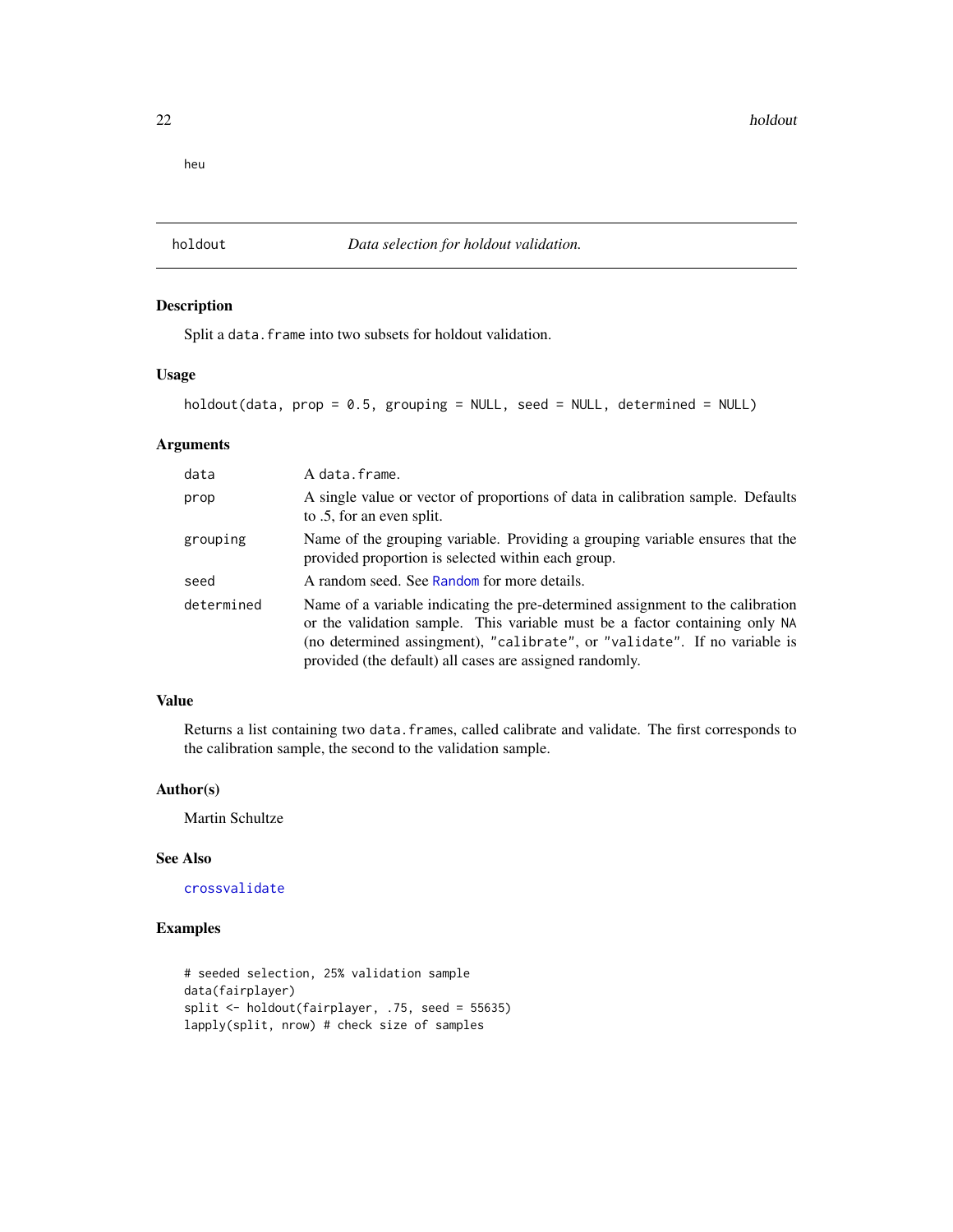<span id="page-22-1"></span><span id="page-22-0"></span>

#### Description

k-Folds crossvalidation for item selection using any approach implemented in STUART.

#### Usage

```
kfold(
  type,
  k = 5,
 max.invariance = "strict",
  seed = NULL,
  seeded.search = TRUE,
  ...,
  remove.details = TRUE
)
```
### Arguments

| type          | A character calling the item-selection procedure. Can be one of "mmas" (see<br>mmas), "gene" (see gene), "bruteforce" (see bruteforce), or randomsamples<br>(see randomsamples).                                                    |
|---------------|-------------------------------------------------------------------------------------------------------------------------------------------------------------------------------------------------------------------------------------|
| k             | The number of folds.                                                                                                                                                                                                                |
|               | max.invariance The maximum measurement invariance level which will be tested. Currently<br>there are four options: 'configural', 'weak', 'strong', and 'strict' (the default).<br>All levels below max. invariance are also tested. |
| seed          | The random seed.                                                                                                                                                                                                                    |
| seeded.search | A logical indicating whether the seed should also be used for the search pro-<br>cedure (the default) or only for the sample splitting.                                                                                             |
| .             | Arguments passed to the item-selection procedure called with type.                                                                                                                                                                  |
|               | remove details A logical indicating whether to remove detailed information such as models<br>and copies of datasets. Reduces output size by approx. 90%. Defaults to TRUE.                                                          |

# Details

The function splits the provided data into k subsets using [holdout](#page-21-1) and runs the item-selection procedure requested via type on the training datasets. Validation is performed using [crossvalidate](#page-8-1) to check for invariance of the measurement models between the training and validation data up to the invariance level provided via max.invariance. The final item selection is based on the highest value on the objective function in the multiple-group SEM imposing max. invariance between the training and validation data.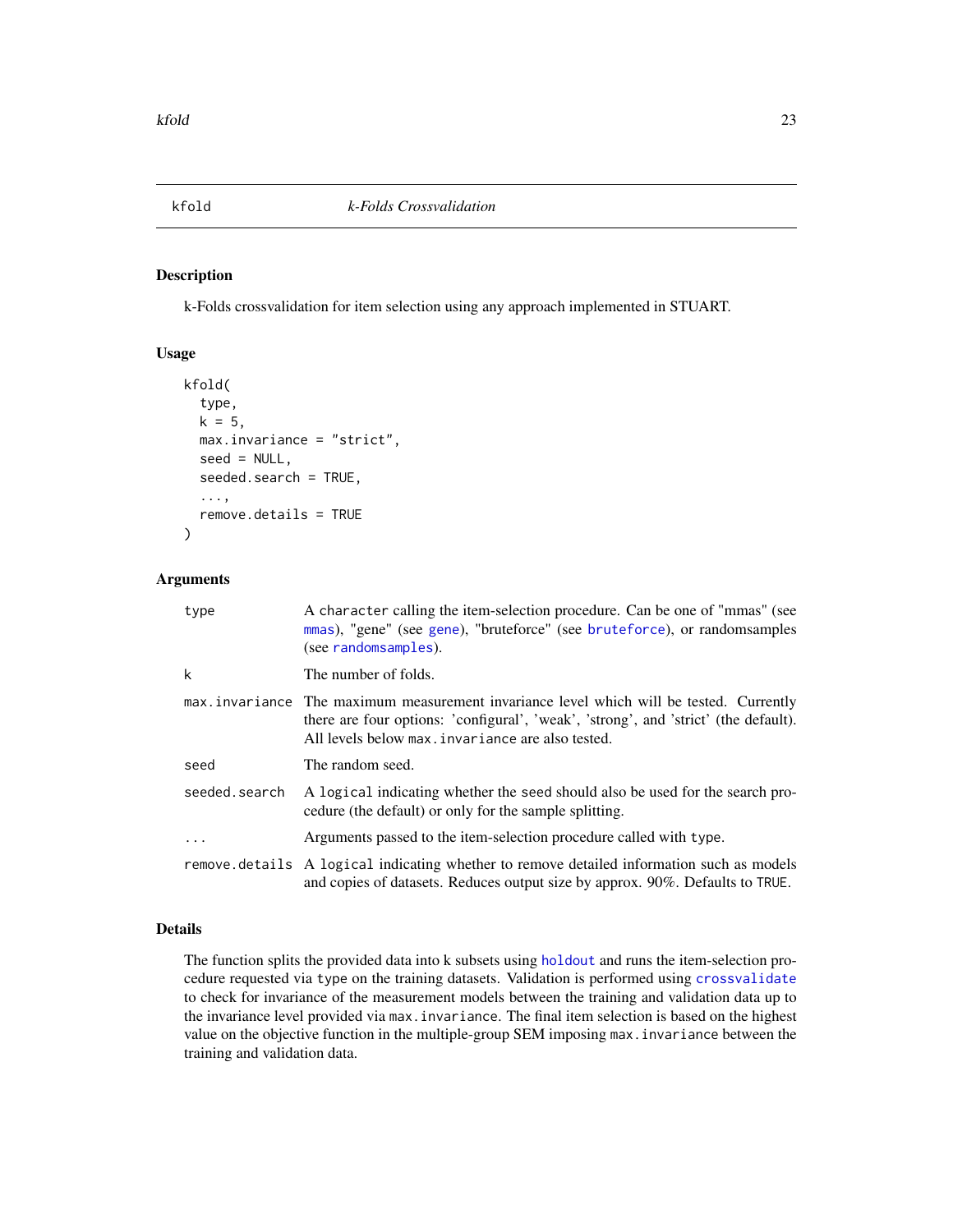# <span id="page-23-0"></span>Value

Returns an object of the class stuartKfold for which specific summary and print methods are available. The results are a list.

| call             | The called function.                                                                                                                                                 |  |
|------------------|----------------------------------------------------------------------------------------------------------------------------------------------------------------------|--|
| subtests         | A list containing the names of the selected items and their respective subtests.                                                                                     |  |
| solution         | A list of matrices with the choices made in the global-best solution.                                                                                                |  |
| final            | The results of the estimation of the solution leading to best objective value when<br>cross-validated.                                                               |  |
| frequencies      | A list of matrices showing the relative frequencies with which an item was se-<br>lected across the k-folds.                                                         |  |
| full             | A list of the results returned by the k runs of type.                                                                                                                |  |
| crossvalidations |                                                                                                                                                                      |  |
|                  | A list of data.frames showing the fit and model comparisons of all invariance<br>levels up to max. invariance in each of the k folds.                                |  |
| data             | A data. frame. The same as the original data. frame provided to data with the<br>added variable stuartKfold indicating which fold an observation was assigned<br>to. |  |

#### Author(s)

Martin Schultze

# See Also

[holdout](#page-21-1) [crossvalidate](#page-8-1)

# Examples

```
# k-Folding for a simple bruteforce selection
data(fairplayer)
fs <- list(ra = names(fairplayer)[53:57])
sel <- kfold('bruteforce', k = 3,
  data = fairplayer, factor.structure = fs,
 capacity = 3, seed = 55635,
 cores = 1)summary(sel)
### longitudinal example with mmas ----
data(fairplayer)
fs \le list(si1 = names(fairplayer)[83:92],
 si2 = names(fairplayer)[93:102],
  si3 = names(fairplayer)[103:112])
repe <- list(si = c('si1', 'si2', 'si3'))
```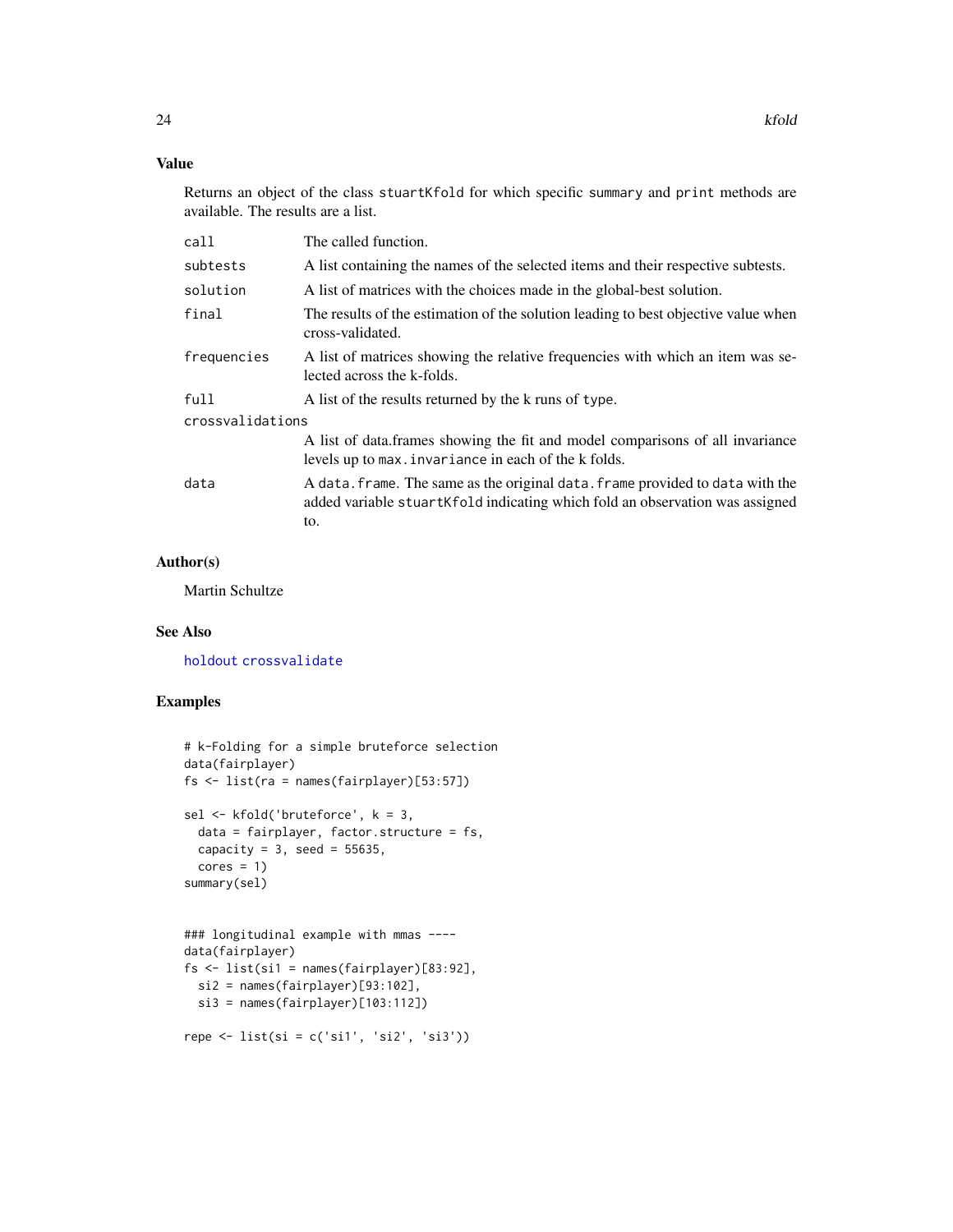<span id="page-24-0"></span>mmas 25

```
sel_mmas <- kfold('mmas', k = 5,
 data = fairplayer, factor.structure = fs,
 repeated.measures = repe, long.invariance = 'strong',
 capacity = 3, seed = 55635, pbest = .5,
 cores = 1)summary(sel_mmas)
```
#### <span id="page-24-1"></span>mmas *Subtest construction using the Max-Min-Ant-System*

#### Description

Construct subtests from a given pool of items using the classical Max-Min Ant-System (Stützle, 1998). Allows for multiple constructs, occasions, and groups.

# Usage

```
mmas(
  data,
  factor.structure,
  capacity = NULL,item.weights = NULL,
  item.invariance = "congeneric",
  repeated.measures = NULL,
  long.invariance = "strict",
  mtmm = NULL,mtmm.invariance = "configural",
  grouping = NULL,
  group.invariance = "strict",
  comparisons = NULL,
  auxiliary = NULL,
  use.order = FALSE,
  software = "lavaan",
  cores = NULL,
  objective = NULL,
  ignore.errors = FALSE,
  burnin = 5,
  ants = 16,
  colonies = 256,
  evaporation = 0.95,
  alpha = 1,
  beta = 1,
  pheromones = NULL,
  heuristics = NULL,
  deposit = "ib",
```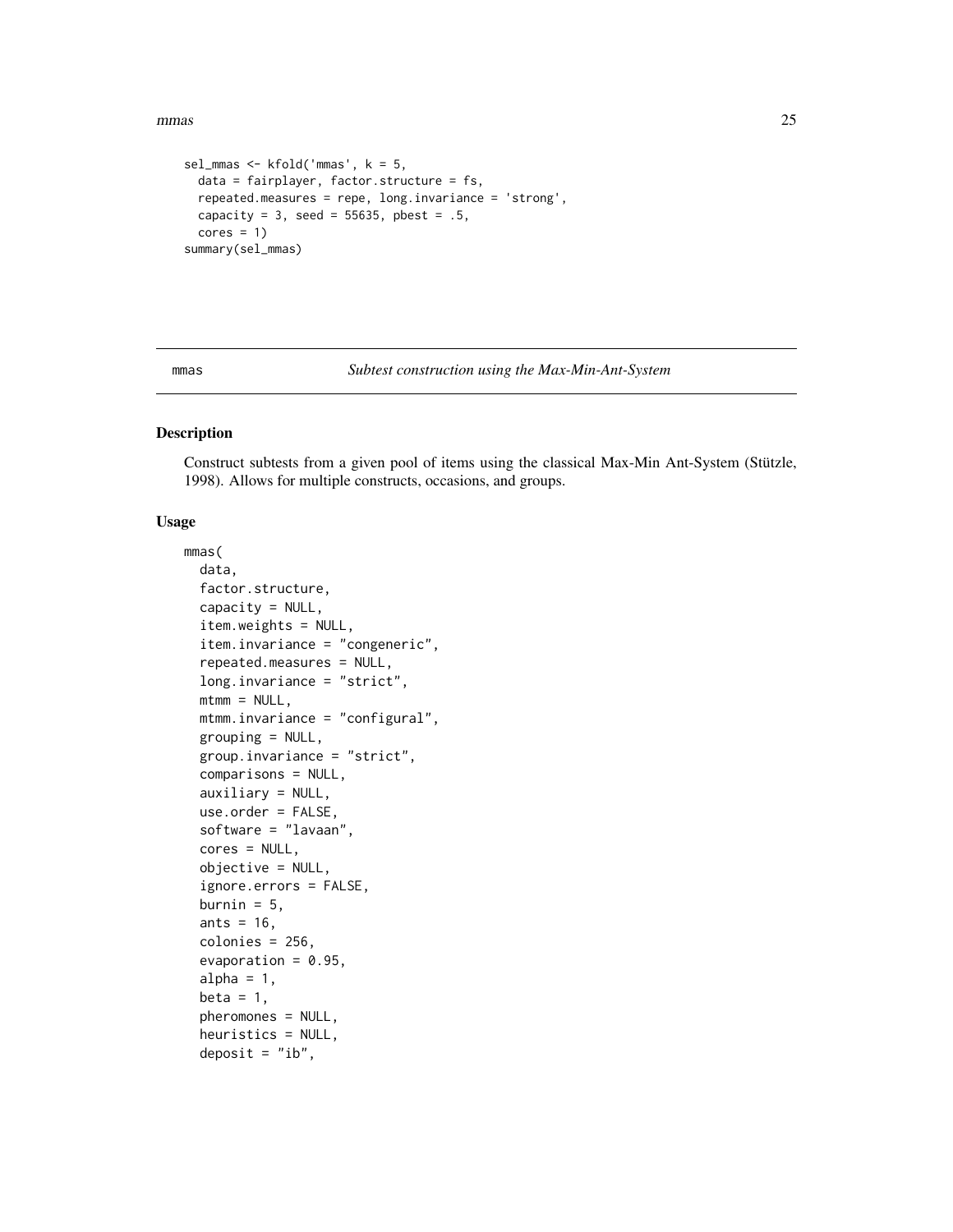26 mmas and the contract of the contract of the contract of the contract of the contract of the contract of the contract of the contract of the contract of the contract of the contract of the contract of the contract of th

```
localization = "nodes",
 pbest = 0.005,tolerance = 0.5,
 schedule = "run",analysis.options = NULL,
  suppress.model = FALSE,
 seed = NULL,
 filename = NULL
\mathcal{L}
```
# Arguments

| data              | A data.frame containing all relevant data.                                                                                                                                                                                                                                                                                                           |  |
|-------------------|------------------------------------------------------------------------------------------------------------------------------------------------------------------------------------------------------------------------------------------------------------------------------------------------------------------------------------------------------|--|
| factor.structure  |                                                                                                                                                                                                                                                                                                                                                      |  |
|                   | A list linking factors to items. The names of the list elements correspond to the<br>factor names. Each list element must contain a character-vector of item names<br>that are indicators of this factor.                                                                                                                                            |  |
| capacity          | A list containing the number of items per subtest. This must be in the same<br>order as the factor. structure provided. If a single number, it is applied to all<br>subtests. If NULL all items are evenly distributed among the subtests.                                                                                                           |  |
| item.weights      | A placeholder. Currently all weights are assumed to be one.                                                                                                                                                                                                                                                                                          |  |
| item.invariance   |                                                                                                                                                                                                                                                                                                                                                      |  |
|                   | A character vector of length 1 or the same length as factor. structure contain-<br>ing the desired invariance levels between items pertaining to the same subtest.<br>Currently there are five options: 'congeneric', 'ess.equivalent', 'ess.parallel',<br>'equivalent', and 'parallel', the first being the default.                                |  |
| repeated.measures |                                                                                                                                                                                                                                                                                                                                                      |  |
|                   | A list linking factors that are repeated measures of each other. Repeated factors<br>must be in one element of the list - other sets of factors in other elements of the<br>list. When this is NULL (the default) a cross-sectional model is estimated.                                                                                              |  |
| long.invariance   |                                                                                                                                                                                                                                                                                                                                                      |  |
|                   | A character vector of length 1 or the same length as repeated.measures con-<br>taining the longitudinal invariance level of repeated items. Currently there are<br>four options: 'configural', 'weak', 'strong', and 'strict'. Defaults to 'strict'.<br>When repeated.measures=NULL this argument is ignored.                                        |  |
| mtmm              | A list linking factors that are measurements of the same construct with different<br>methods. Measurements of the same construct must be in one element of the<br>list - other sets of methods in other elements of the list. When this is NULL (the<br>default) a single method model is estimated.                                                 |  |
| mtmm.invariance   |                                                                                                                                                                                                                                                                                                                                                      |  |
|                   | A character vector of length 1 or the same length as mtmm containing the invari-<br>ance level of MTMM items. Currently there are five options: 'none', 'configu-<br>ral', 'weak', 'strong', and 'strict'. Defaults to 'configural'. With 'none' differing<br>items are allowed for different methods. When mtmm=NULL this argument is ig-<br>nored. |  |
| grouping          | The name of the grouping variable. The grouping variable must be part of data<br>provided and must be a numeric variable.                                                                                                                                                                                                                            |  |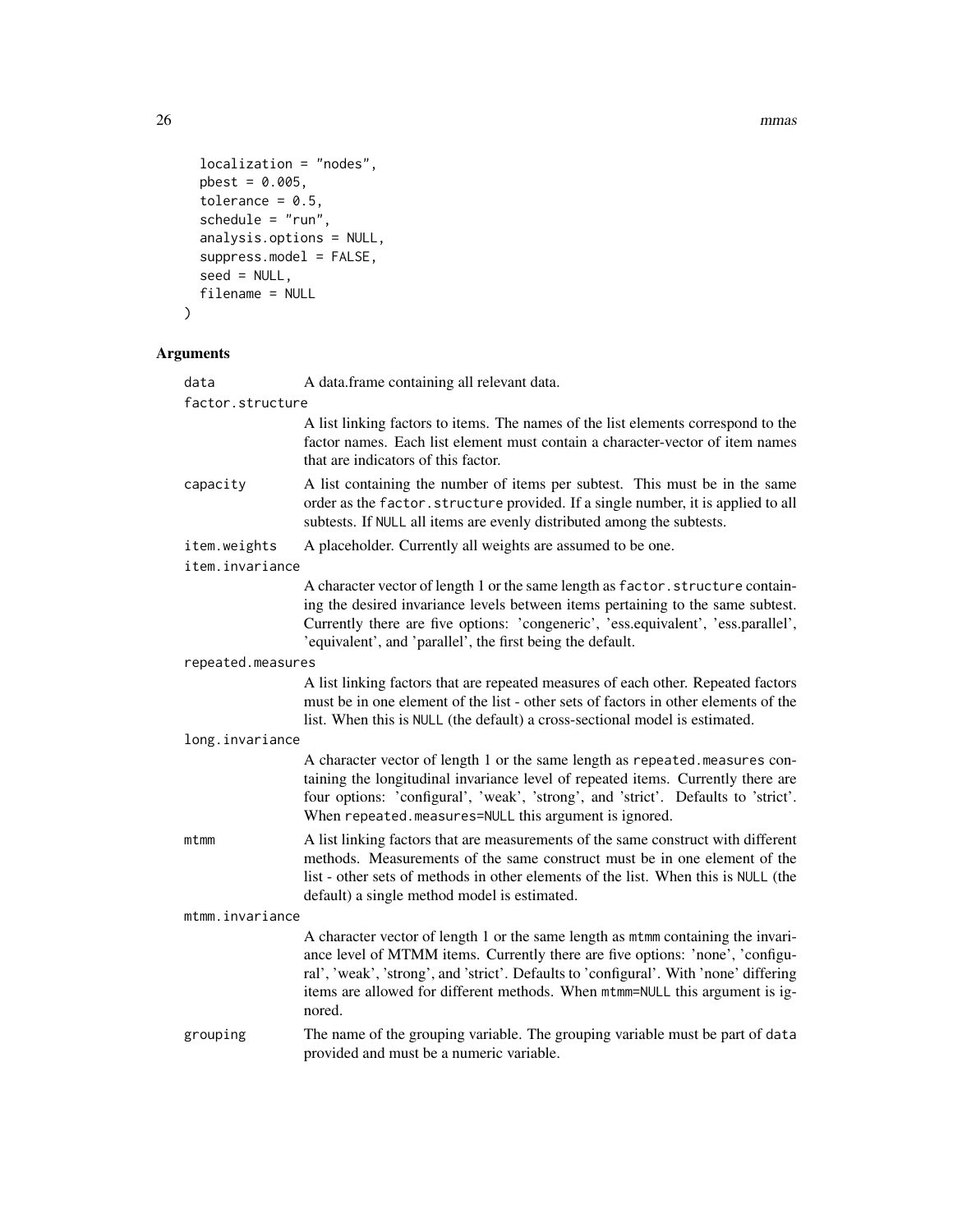#### <span id="page-26-0"></span>mmas 27

| group.invariance |                                                                                                                                                                                                                                                                                                                               |
|------------------|-------------------------------------------------------------------------------------------------------------------------------------------------------------------------------------------------------------------------------------------------------------------------------------------------------------------------------|
|                  | A single value describing the assumed invariance of items across groups. Cur-<br>rently there are four options: 'configural', 'weak', 'strong', and 'strict'. Defaults<br>to 'strict'. When grouping=NULL this argument is ignored.                                                                                           |
| comparisons      | A character vector containing any combination of 'item', 'long', 'mtmm', and<br>'group' indicating which invariance should be assessed via model comparisons.<br>The order of the vector dictates the sequence in which model comparisons are<br>performed. Defaults to NULL meaning that no model comparisons are performed. |
| auxiliary        | The names of auxiliary variables in data. These can be used in additional mod-<br>eling steps that may be provided in analysis.options\$model.                                                                                                                                                                                |
| use.order        | A logical indicating whether or not to take the selection order of the items into<br>account. Defaults to FALSE.                                                                                                                                                                                                              |
| software         | The name of the estimation software. Can currently be 'lavaan' (the default) or<br>'Mplus'. Each option requires the software to be installed.                                                                                                                                                                                |
| cores            | The number of cores to be used in parallel processing. If NULL (the default) the<br>result of detectCores will be used. On Unix-y machines parallel processing is<br>implemented via mclapply, on Windows machines it is realized via parlapply.                                                                              |
| objective        | A function that converts the results of model estimation into a pheromone. See<br>'details' for details.                                                                                                                                                                                                                      |
| ignore.errors    | A logical indicating whether or not to ignore estimation problems (such as non<br>positive-definite latent covariance matrices). Defaults to FALSE.                                                                                                                                                                           |
| burnin           | Number of colonies for which to use fixed objective function before switching to<br>empirical objective. Ignored if objective is not of class stuartEmpiricalObjetive.<br>Defaults to 5.                                                                                                                                      |
| ants             | The number of ants per colony to be estimated. Can either be a single value or<br>an array with two columns for parameter scheduling. See 'details'.                                                                                                                                                                          |
| colonies         | The maximum number of colonies estimated since finding the latest global-best<br>solution before aborting the process. Can either be a single value or an array<br>with two columns for parameter scheduling. See 'details'.                                                                                                  |
| evaporation      | The evaporation coefficient. Can either be a single value or an array with two<br>columns for parameter scheduling. See 'details'.                                                                                                                                                                                            |
| alpha            | The nonlinearity coefficient of the pheromone-trail's contribution to determining<br>selection probabilities. Defaults to 1 (linear). Can either be a single value or an<br>array with two columns for parameter scheduling. See 'details'.                                                                                   |
| beta             | The nonlinearity coefficient of the heuristics' contribution to determining selec-<br>tion probabilities. Defaults to 1 (linear). Can either be a single value or an array<br>with two columns for parameter scheduling. See 'details'.                                                                                       |
| pheromones       | A list of pheromones as created by mmas. This can be used to continue previous<br>runs of this function.                                                                                                                                                                                                                      |
| heuristics       | An object of the class stuartHeuristic as provided by heuristics which<br>contains heuristic information to be used in determining selection probabili-<br>ties. If NULL (the default) selection probabilities are determined solely by the<br>pheromones.                                                                    |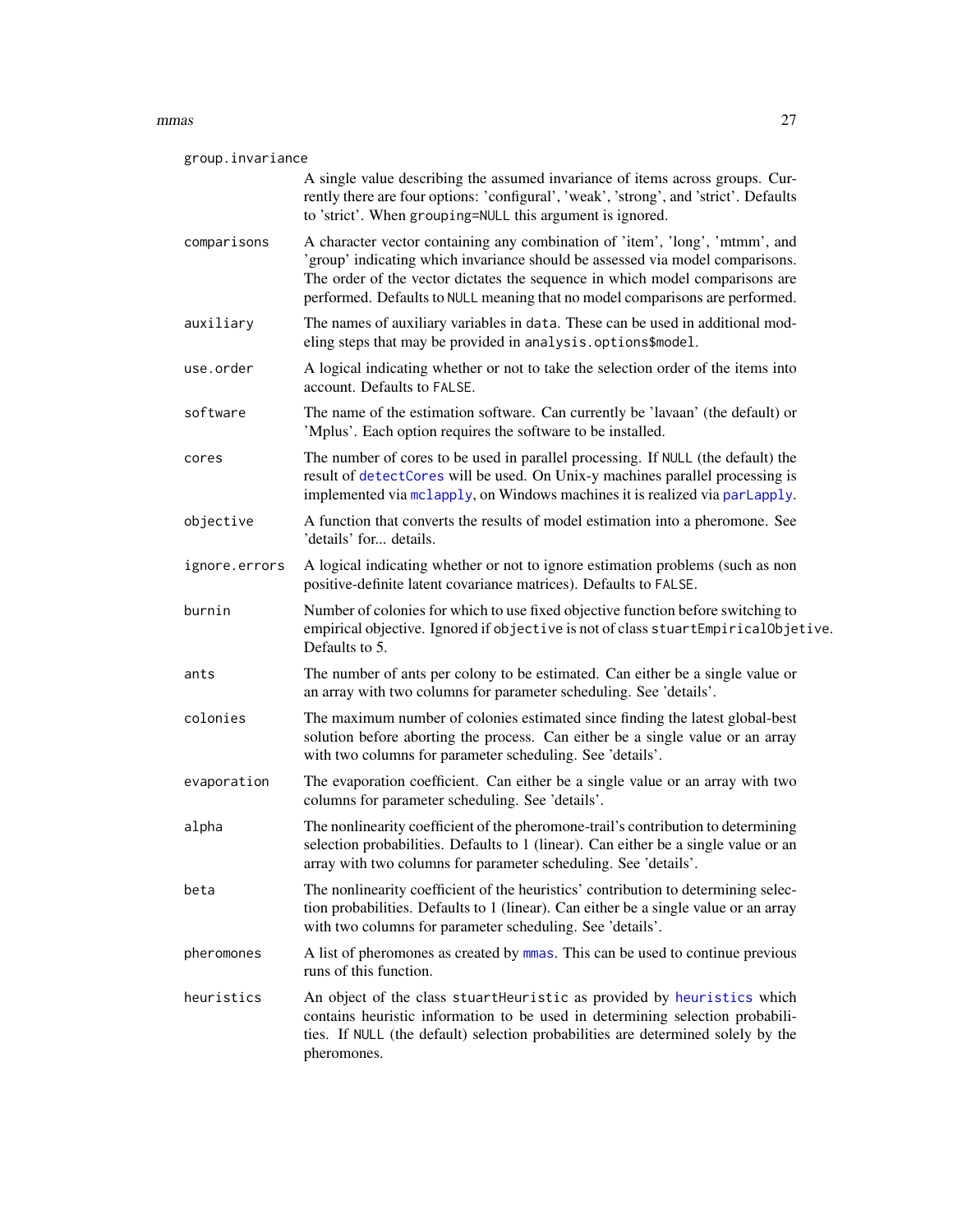<span id="page-27-0"></span>

| deposit          | Which deposit rule to use. Can be either 'ib' (the default) for an iteration-best<br>deposit rule, or 'gb' for a global-best deposit rule.                                                                                                                                                                                           |
|------------------|--------------------------------------------------------------------------------------------------------------------------------------------------------------------------------------------------------------------------------------------------------------------------------------------------------------------------------------|
| localization     | Which localization to use when depositing pheromones. Can be either 'nodes'<br>(the default) for depositing pheromones on selected nodes or 'arcs' for deposit-<br>ing on selection arcs.                                                                                                                                            |
| pbest            | The desired overall probability of constructing the global-best solution when the<br>algorithm convergels. Can either be a single value or an array with two columns<br>for parameter scheduling. See 'details'.                                                                                                                     |
| tolerance        | The tolerance of imprecision when comparing the pheromones to the upper and<br>lower limits. Can either be a single value or an array with two columns for<br>parameter scheduling. See 'details'.                                                                                                                                   |
| schedule         | The counter which the scheduling of parameters pertains to. Can be either 'run'<br>(the default), for a continuous schedule, 'colony', for a schedule that is restarted<br>every time a new global best is found, or 'mixed' for a schedule that restarts its<br>current phase every time a new global best is found. See 'details'. |
| analysis.options |                                                                                                                                                                                                                                                                                                                                      |
|                  | A list additional arguments to be passed to the estimation software. The names<br>of list elements must correspond to the arguments changed in the respective<br>estimation software. E.g. analysis.options\$model can contain additional<br>modeling commands - such as regressions on auxiliary variables.                         |
|                  | suppress model A logical indicating whether to suppress the default model generation. If TRUE<br>a model must be provided in analysis.options\$model.                                                                                                                                                                                |
| seed             | A random seed for the generation of random samples. See Random for more<br>details.                                                                                                                                                                                                                                                  |
| filename         | The stem of the filenames used to save inputs, outputs, and data files when<br>software='Mplus'. This may include the file path. When NULL (the default)<br>files will be saved to the temporary directory, which is deleted when the R ses-<br>sion is ended.                                                                       |

## **Details**

The pheromone function provided via objective is used to assess the quality of the solutions. These functions can contain any combination of the fit indices provided by the estimation software. When using Mplus these fit indices are 'rmsea', 'srmr', 'cfi', 'tli', 'chisq' (with 'df' and 'pvalue'), 'aic', 'bic', and 'abic'. With lavaan any fit index provided by [inspect](#page-0-0) can be used. Additionally 'crel' provides an aggregate of composite reliabilites, 'rel' provides a vector or a list of reliability coefficients for the latent variables, 'con' provides an aggregate consistency estimate for MTMM analyses, and 'lvcor' provides a list of the latent variable correlation matrices. For more detailed objective functions 'lambda', 'theta', 'psi', 'alpha', and 'nu' provide the model-implied matrices. Per default a pheromone function using 'crel', 'rmsea', and 'srmr' is used. Please be aware that the objective must be a function with the required fit indices as (correctly named) arguments.

Using model comparisons via the comparisons argument compares the target model to a model with one less degree of assumed invariance (e.g. if your target model contains strong invariance, the comparison model contain weak invariance). Adding comparisons will change the preset for the objective function to include model differences. With comparisons, a custom objective function (the recommended approach) can also include all model fit indices with a preceding delta. to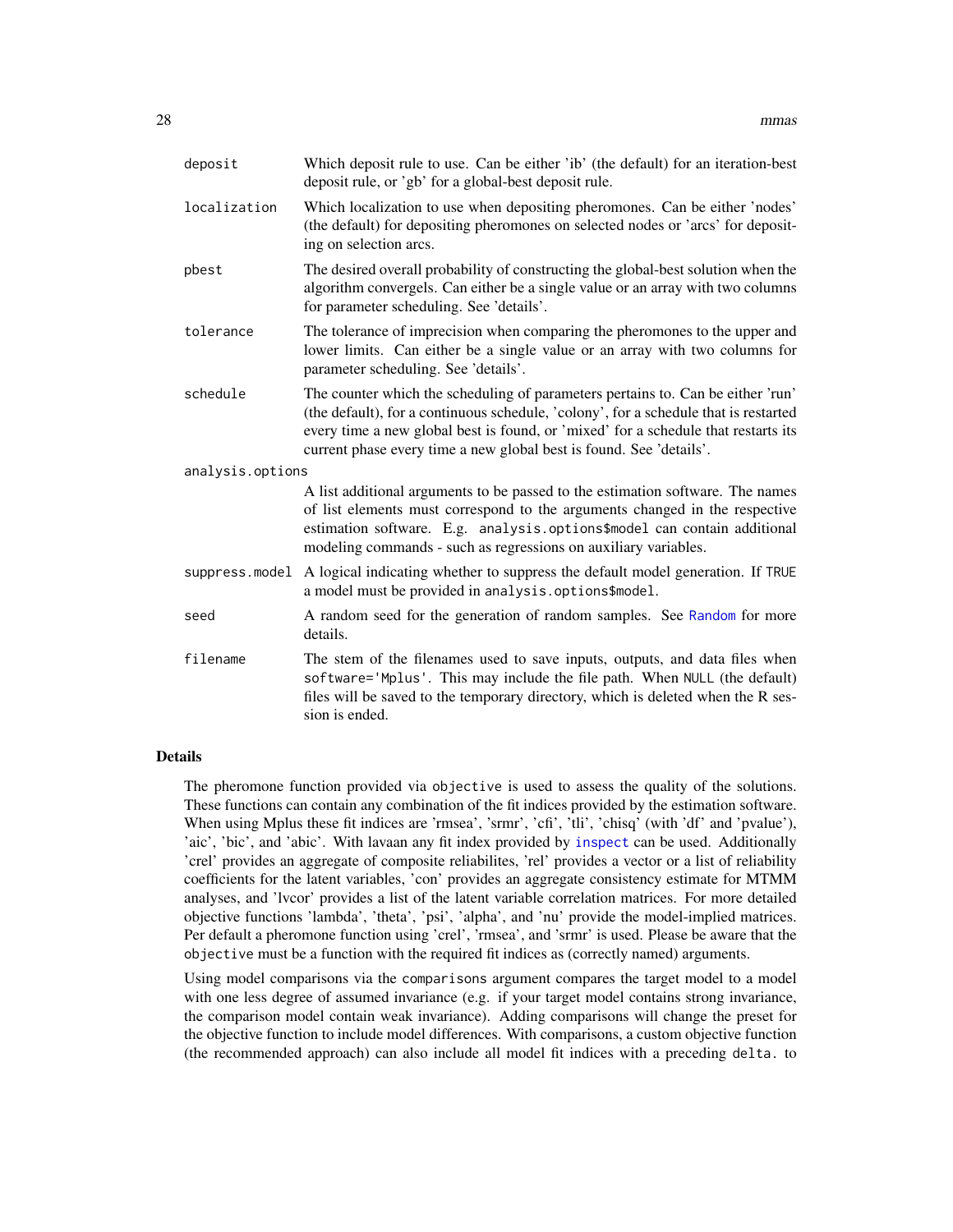#### mmas 29

indicate the difference in this index between the two models. If more than one type of comparison is used, the argument of the objective function should end in the type of comparison requested (e.g. delta.cfi.group to use the difference in CFI between the model comparison of invariance across groups).

The scheduling of parameters is possible for the arguments ants, colonies, evaporation, pbest, alpha, beta, tolerance, and deposit. For all of these parameter scheduling is done when an array with two columns is provided. The first column of the array contains the timer, i.e. when to switch between parameter settings, the second column contains the values. The argument schedule can be used to select an absolute schedule (schedule='run'), a relative schedule which resets completely after a new global best is found (schedule='colony'), or a mixed version which resets the current phase of the schedule after a new global best is found (schedule='mixed'). When providing a parameter schedule for iterations 0, 3, and 10 using 'run' will result in a change after the third and the tenth iteration - irrespective of whether global best solutions were found. In contrast, using 'colony' will result in the first setting being used again once a new global best is found. This setting will then be used until iteration 3 (if no new best solution is found) before a switch occurs. If a new global best is found the setting will begin the sequence from the beginning. Using 'mixed' will result in the first setting being used until three consecutive iterations cannot produce a new global best. After this the second setting is used. If a new global best is found, the second setting is kept, but for the purpose of the schedule it is now iteration 3 again, meaning that the third setting will be used later than in a 'run' schedule.

#### Value

Returns an object of the class stuartOutput for which specific summary and plot methods are available. The results are a list.

| call             | The called function.                                                             |
|------------------|----------------------------------------------------------------------------------|
| software         | The software used to fit the CFA models.                                         |
| parameters       | A list of the ACO parameters used.                                               |
| analysis.options |                                                                                  |
|                  | A list of the additional arguments passed to the estimation software.            |
| timer            | An object of the class proc_time which contains the time used for the analysis.  |
| log              | A data. frame containing the optimization history.                               |
| $log\_mat$       | A list of matrices (e.g. lvcor) relevant to the estimation history, if any.      |
| solution         | A list of matrices with the choices made in the global-best solution.            |
| pheromones       | A list of matrices with the pheromones of each choice.                           |
| subtests         | A list containing the names of the selected items and their respective subtests. |
| final            | The results of the estimation of the global-best solution.                       |

#### Author(s)

Martin Schultze

#### References

Stützle, T. (1998). Local search algorithms for combinatorial problems: Analysis, improvements, and new applications. Unpublished doctoral dissertation. Darmstadt: Fachbereich Informatik, Universität Darmstadt.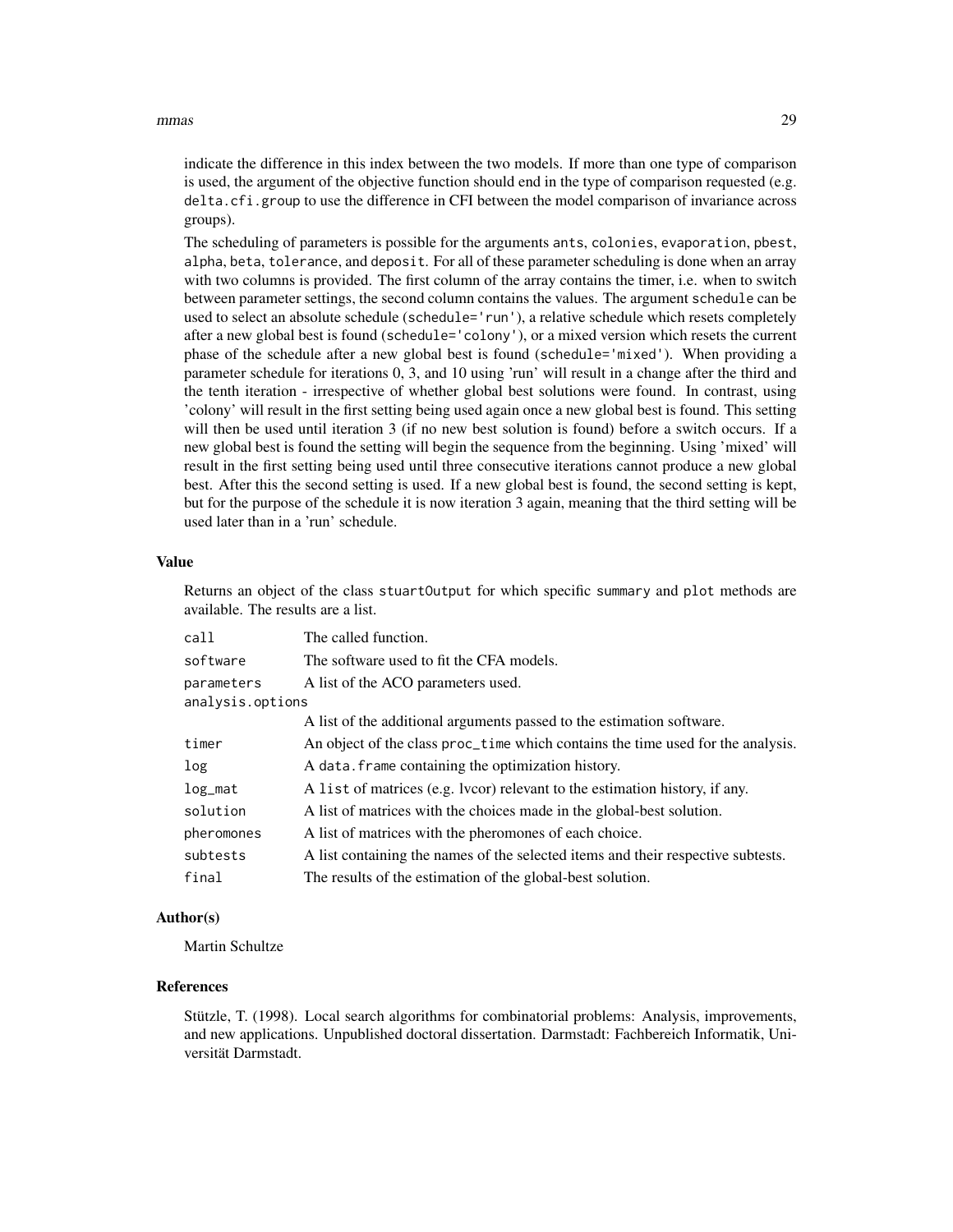# See Also

[bruteforce](#page-3-1), [gene](#page-12-1), [randomsamples](#page-32-1), [heuristics](#page-19-1)

#### Examples

```
# MMAS in a simple situation
# requires lavaan
# number of cores set to 1 in all examples
data(fairplayer)
fs <- list(si = names(fairplayer)[83:92])
# minimal example
sel <- mmas(fairplayer, fs, 4,
  colonies = 0, ants = 10, # minimal runtime, remove for application
  seed = 55635, cores = 1)
summary(sel)
# longitudinal example
data(fairplayer)
fs <- list(si1 = names(fairplayer)[83:92],
  si2 = names(fairplayer)[93:102],
  si3 = names(fairplayer)[103:112])
repe <- list(si = c('si1', 'si2', 'si3'))
# change evaporation rate after 10 and 20 colonies
sel <- mmas(fairplayer, fs, 4,
  repeated.measures = repe, long.invariance = 'strong',
  evaporation = cbind(c(0, 10, 20), c(.95, .8, .5)),seed = 55635, cores = 1)
```
<span id="page-29-1"></span>objectivematrices *Generate matrix-components for objective functions.*

#### Description

Generate objects of the correct structure for use in custom objective functions.

# Usage

```
objectivematrices(
  data,
  factor.structure,
  capacity = NULL,
 matrices = c("lvcor"),
 n.random = 0,
```
<span id="page-29-0"></span>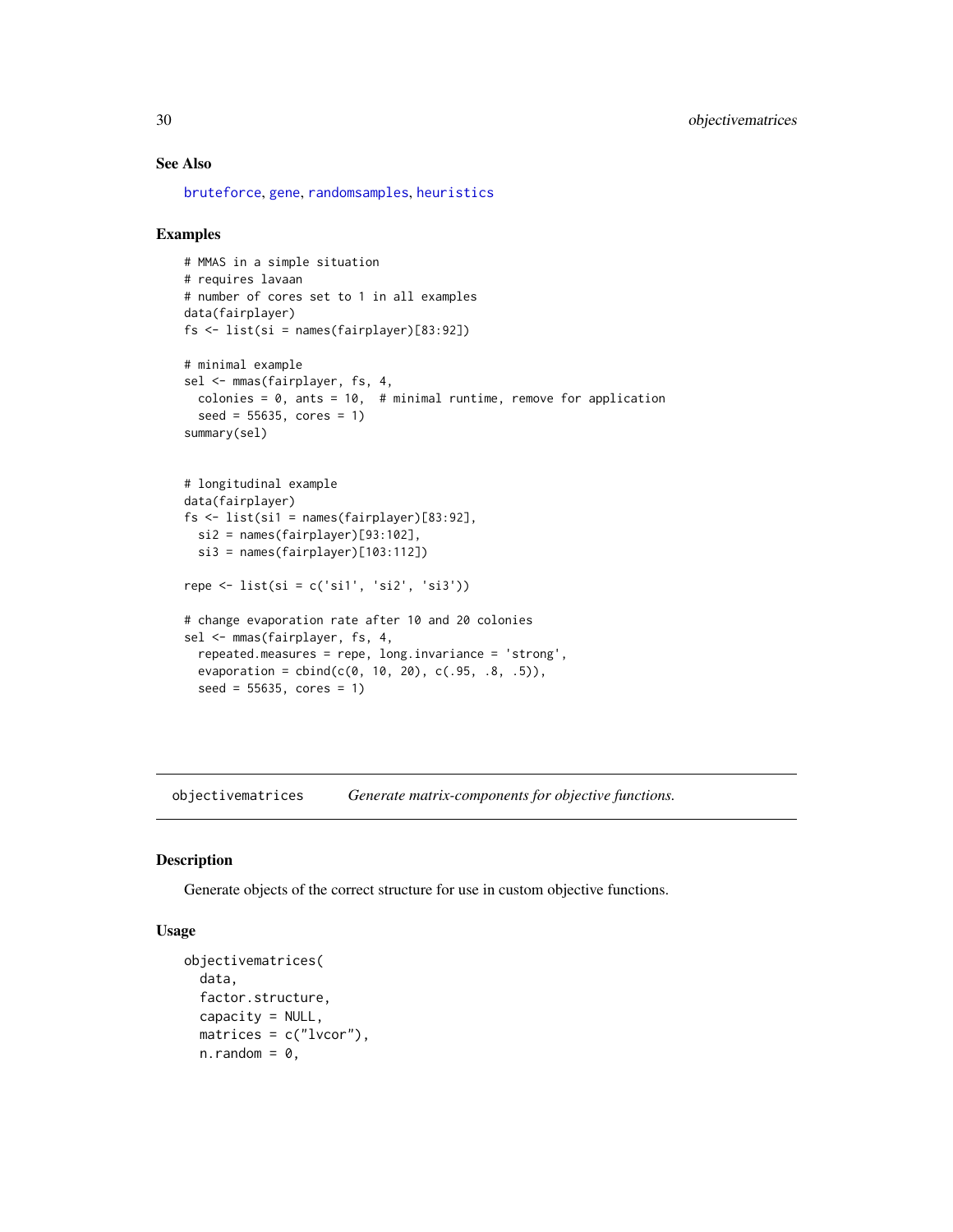# objectivematrices 31

```
item.invariance = "congeneric",
repeated.measures = NULL,
long.invariance = "strict",
mtmm = NULL,mtmm.invariance = "configural",
grouping = NULL,
group.invariance = "strict",
comparisons = NULL,
auxiliary = NULL,
use.order = FALSE,
software = "lavaan",
cores = NULL,
objective = NULL,
ignore.errors = FALSE,
analysis.options = NULL,
suppress.model = FALSE,...
```
# Arguments

 $\mathcal{L}$ 

| data              | A data.frame containing all relevant data.                                                                                                                                                                                                                                                                            |  |
|-------------------|-----------------------------------------------------------------------------------------------------------------------------------------------------------------------------------------------------------------------------------------------------------------------------------------------------------------------|--|
| factor.structure  |                                                                                                                                                                                                                                                                                                                       |  |
|                   | A list linking factors to items. The names of the list elements correspond to the<br>factor names. Each list element must contain a character-vector of item names<br>that are indicators of this factor.                                                                                                             |  |
| capacity          | A list containing the number of items per subtest. This must be in the same<br>order as the factor. structure provided. If a single number, it is applied to all<br>subtests. If NULL all items are evenly distributed among the subtests.                                                                            |  |
| matrices          | Which matrix to extract. Can be one of '1vcor' (the default) for latent correla-<br>tions, 'lambda', 'theta', 'psi', or 'alpha' for the model-implied matrices.                                                                                                                                                       |  |
| n.random          | The number of random draws to base values on. If $0$ (the default) values are in<br>the matrices are set to $0$ and can be overwritten later. If any value larger than $0$ ,<br>the mean from n. random random solutions is used.                                                                                     |  |
| item.invariance   |                                                                                                                                                                                                                                                                                                                       |  |
|                   | A character vector of length 1 or the same length as factor. structure contain-<br>ing the desired invariance levels between items pertaining to the same subtest.<br>Currently there are five options: 'congeneric', 'ess.equivalent', 'ess.parallel',<br>'equivalent', and 'parallel', the first being the default. |  |
| repeated.measures |                                                                                                                                                                                                                                                                                                                       |  |
|                   | A list linking factors that are repeated measures of each other. Repeated factors<br>must be in one element of the list - other sets of factors in other elements of the<br>list. When this is NULL (the default) a cross-sectional model is estimated.                                                               |  |
| long.invariance   |                                                                                                                                                                                                                                                                                                                       |  |
|                   | A character vector of length 1 or the same length as repeated.measures con-<br>taining the longitudinal invariance level of repeated items. Currently there are<br>four options: 'configural', 'weak', 'strong', and 'strict'. Defaults to 'strict'.<br>When repeated.measures=NULL this argument is ignored.         |  |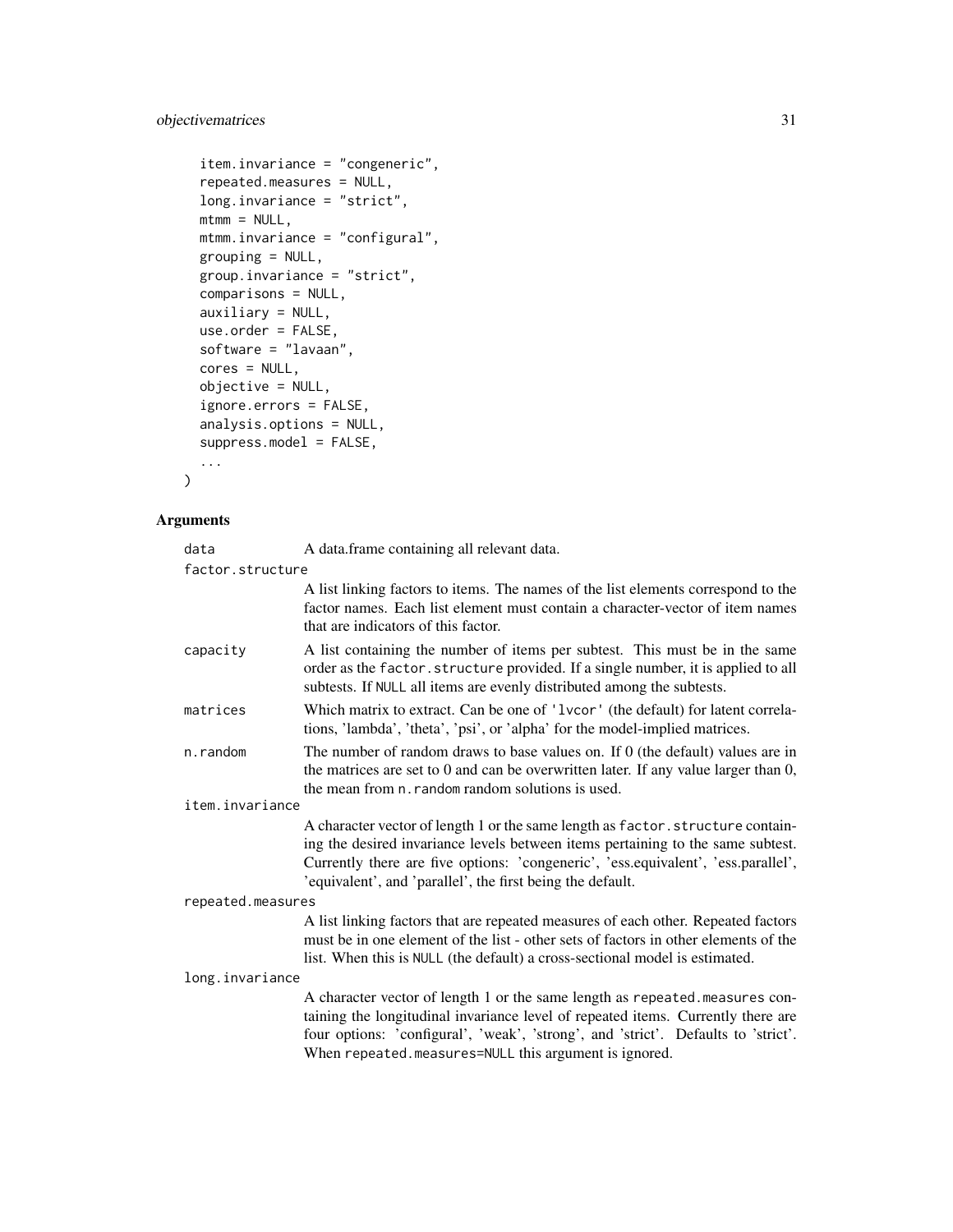<span id="page-31-0"></span>

| mtmm             | A list linking factors that are measurements of the same construct with different<br>methods. Measurements of the same construct must be in one element of the<br>list - other sets of methods in other elements of the list. When this is NULL (the<br>default) a single method model is estimated.                                                 |
|------------------|------------------------------------------------------------------------------------------------------------------------------------------------------------------------------------------------------------------------------------------------------------------------------------------------------------------------------------------------------|
| mtmm.invariance  |                                                                                                                                                                                                                                                                                                                                                      |
|                  | A character vector of length 1 or the same length as mtmm containing the invari-<br>ance level of MTMM items. Currently there are five options: 'none', 'configu-<br>ral', 'weak', 'strong', and 'strict'. Defaults to 'configural'. With 'none' differing<br>items are allowed for different methods. When mtmm=NULL this argument is ig-<br>nored. |
| grouping         | The name of the grouping variable. The grouping variable must be part of data<br>provided and must be a numeric variable.                                                                                                                                                                                                                            |
| group.invariance |                                                                                                                                                                                                                                                                                                                                                      |
|                  | A single value describing the assumed invariance of items across groups. Cur-<br>rently there are four options: 'configural', 'weak', 'strong', and 'strict'. Defaults<br>to 'strict'. When grouping=NULL this argument is ignored.                                                                                                                  |
| comparisons      | A character vector containing any combination of 'item', 'long', 'mtmm', and<br>'group' indicating which invariance should be assessed via model comparisons.<br>The order of the vector dictates the sequence in which model comparisons are<br>performed. Defaults to NULL meaning that no model comparisons are performed.                        |
| auxiliary        | The names of auxiliary variables in data. These can be used in additional mod-<br>eling steps that may be provided in analysis.options\$model.                                                                                                                                                                                                       |
| use.order        | A logical indicating whether or not to take the selection order of the items into<br>account. Defaults to FALSE.                                                                                                                                                                                                                                     |
| software         | The name of the estimation software. Can currently be 'lavaan' (the default) or<br>'Mplus'. Each option requires the software to be installed.                                                                                                                                                                                                       |
| cores            | The number of cores to be used in parallel processing. If NULL (the default) the<br>result of detectCores will be used. On Unix-y machines parallel processing is<br>implemented via mclapply, on Windows machines it is realized via parlapply.                                                                                                     |
| objective        | A function that converts the results of model estimation into a pheromone. See<br>'details' for details.                                                                                                                                                                                                                                             |
| ignore.errors    | A logical indicating whether or not to ignore estimation problems (such as non<br>positive-definite latent covariance matrices). Defaults to FALSE.                                                                                                                                                                                                  |
| analysis.options |                                                                                                                                                                                                                                                                                                                                                      |
|                  | A list additional arguments to be passed to the estimation software. The names<br>of list elements must correspond to the arguments changed in the respective<br>estimation software. E.g. analysis.options\$model can contain additional<br>modeling commands - such as regressions on auxiliary variables.                                         |
|                  | suppress model A logical indicating whether to suppress the default model generation. If TRUE<br>a model must be provided in analysis.options\$model.                                                                                                                                                                                                |
|                  | Additional arguments passed either to randomsamples or to lavaan.                                                                                                                                                                                                                                                                                    |

# Value

Returns an object of class stuartFixedObjective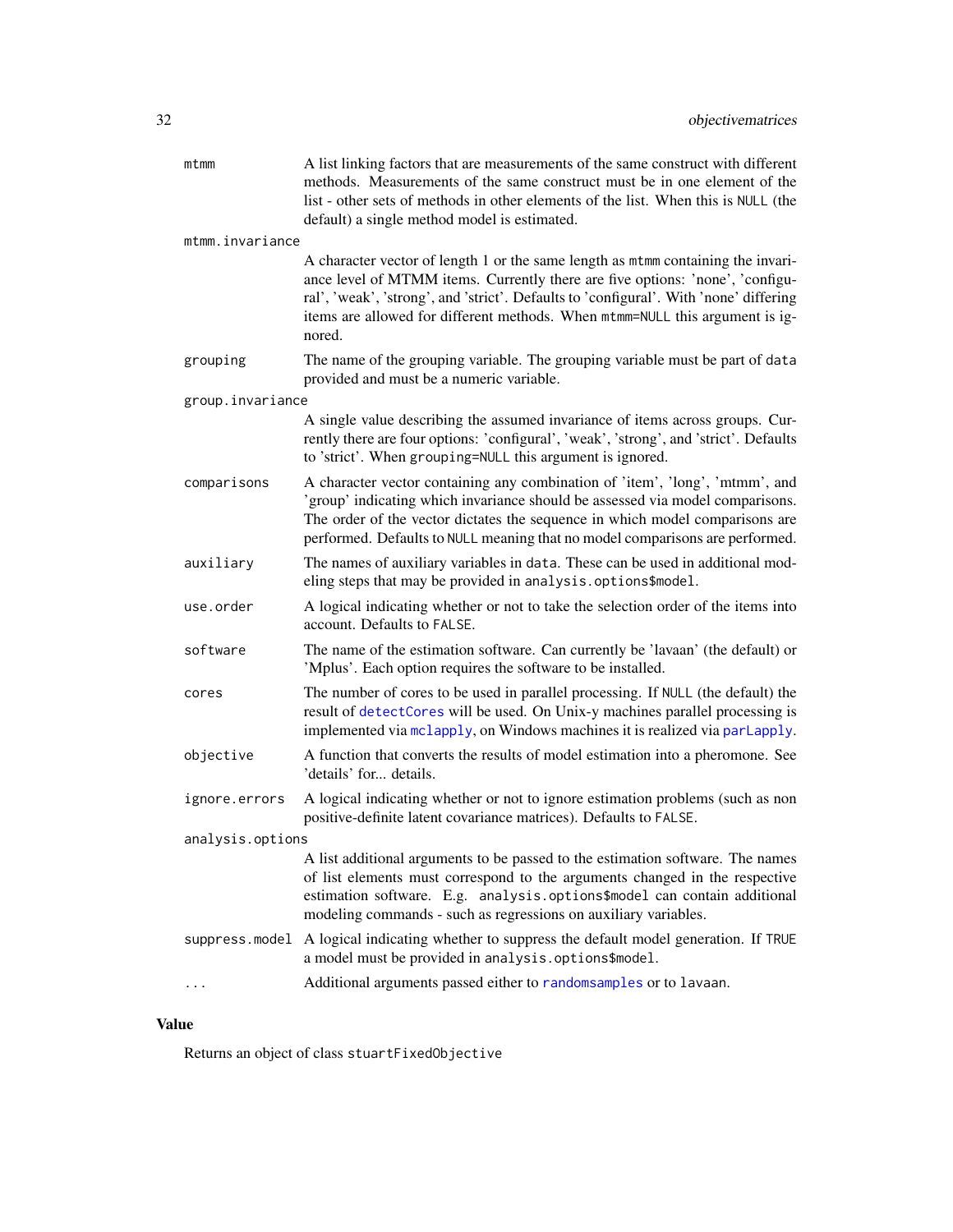# <span id="page-32-0"></span>randomsamples 33

# Author(s)

Martin Schultze

# See Also

[empiricalobjective](#page-9-1), [extractobjective](#page-0-0), [objectivematrices](#page-29-1)

# Examples

```
# Extract latent correlation matric
# requires lavaan
# number of cores set to 1 in all examples
data(sups)
fs \leftarrow list(pro = names(sups)[2:13],fee = names(sups)[14:20])
mats <- objectivematrices(sups, fs, 3,
  cores = 1)mats
mats$lvcor$use[,] <- FALSE
mats$lvcor$use[2, 1] <- TRUE
```

```
mats$lvcor$use
```
<span id="page-32-1"></span>randomsamples *Generating random samples of Subtests*

#### Description

Construct a defined number of random subtests from a given pool of items.

# Usage

```
randomsamples(
 data,
  factor.structure,
 capacity = NULL,
  item.invariance = "congeneric",
  repeated.measures = NULL,
  long.invariance = "strict",
 mtmm = NULL,mtmm.invariance = "configural",
 grouping = NULL,
  group.invariance = "strict",
  comparisons = NULL,
```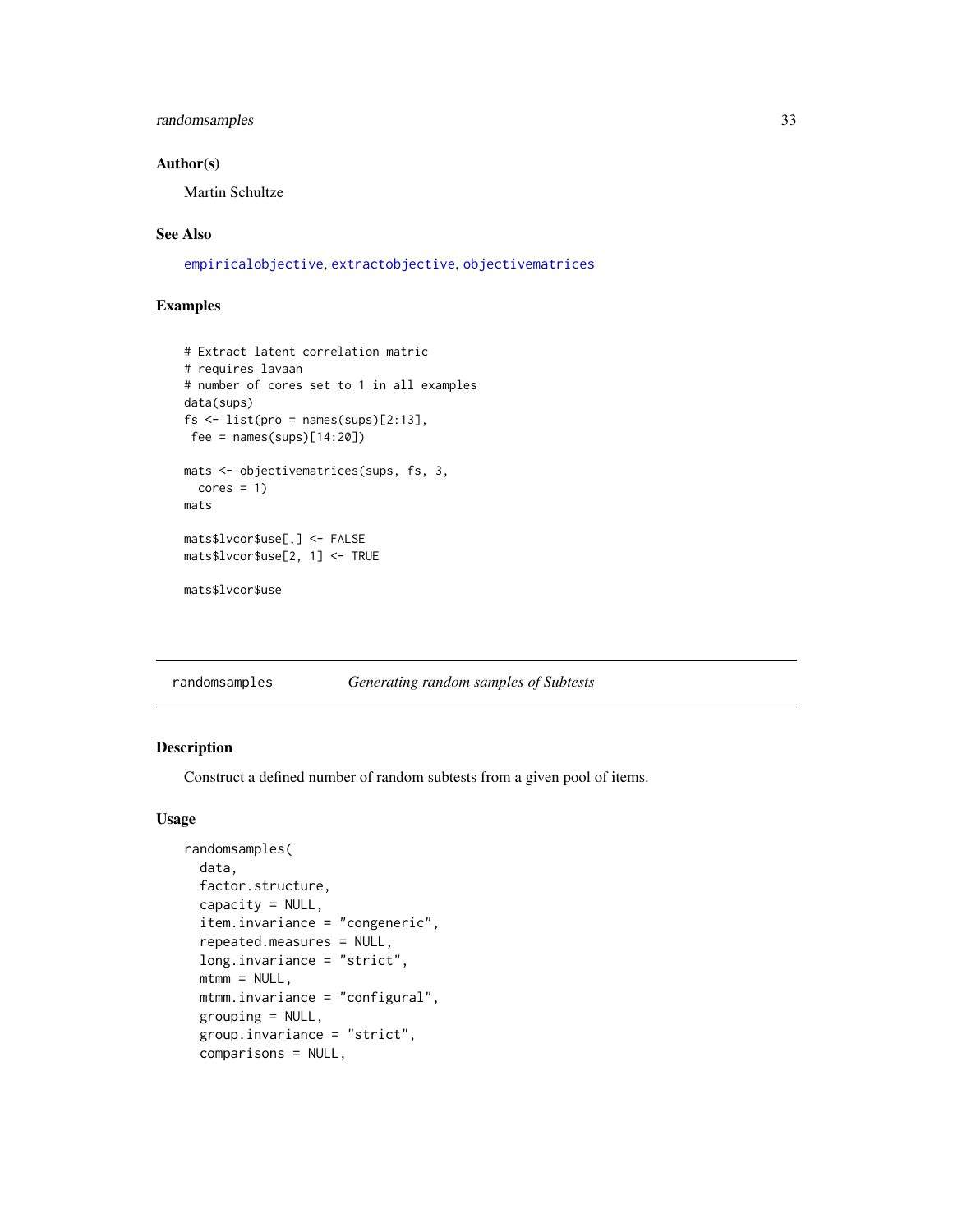```
auxiliary = NULL,
 use.order = FALSE,
 software = "lavaan",
 cores = NULL,
 objective = NULL,
 ignore.errors = FALSE,
 analysis.options = NULL,
 suppress.model = FALSE,
 seed = NULL,
 request.override = 10000,
 filename = NULL,
 n = 1000,percentile = 100
)
```
# Arguments

| data              | A data.frame containing all relevant data.                                                                                                                                                                                                                                                                            |
|-------------------|-----------------------------------------------------------------------------------------------------------------------------------------------------------------------------------------------------------------------------------------------------------------------------------------------------------------------|
| factor.structure  |                                                                                                                                                                                                                                                                                                                       |
|                   | A list linking factors to items. The names of the list elements correspond to the<br>factor names. Each list element must contain a character-vector of item names<br>that are indicators of this factor.                                                                                                             |
| capacity          | A list containing the number of items per subtest. This must be in the same<br>order as the factor. structure provided. If a single number, it is applied to all<br>subtests. If NULL all items are evenly distributed among the subtests.                                                                            |
| item.invariance   |                                                                                                                                                                                                                                                                                                                       |
|                   | A character vector of length 1 or the same length as factor. structure contain-<br>ing the desired invariance levels between items pertaining to the same subtest.<br>Currently there are five options: 'congeneric', 'ess.equivalent', 'ess.parallel',<br>'equivalent', and 'parallel', the first being the default. |
| repeated.measures |                                                                                                                                                                                                                                                                                                                       |
|                   | A list linking factors that are repeated measures of each other. Repeated factors<br>must be in one element of the list - other sets of factors in other elements of the<br>list. When this is NULL (the default) a cross-sectional model is estimated.                                                               |
| long.invariance   |                                                                                                                                                                                                                                                                                                                       |
|                   | A character vector of length 1 or the same length as repeated measures con-<br>taining the longitudinal invariance level of repeated items. Currently there are<br>four options: 'configural', 'weak', 'strong', and 'strict'. Defaults to 'strict'.<br>When repeated.measures=NULL this argument is ignored.         |
| mtmm              | A list linking factors that are measurements of the same construct with different<br>methods. Measurements of the same construct must be in one element of the<br>list - other sets of methods in other elements of the list. When this is NULL (the<br>default) a single method model is estimated.                  |
| mtmm.invariance   |                                                                                                                                                                                                                                                                                                                       |
|                   | A character vector of length 1 or the same length as mtmm containing the invari-<br>ance level of MTMM items. Currently there are five options: 'none', 'configu-<br>ral', 'weak', 'strong', and 'strict'. Defaults to 'configural'. With 'none' differing                                                            |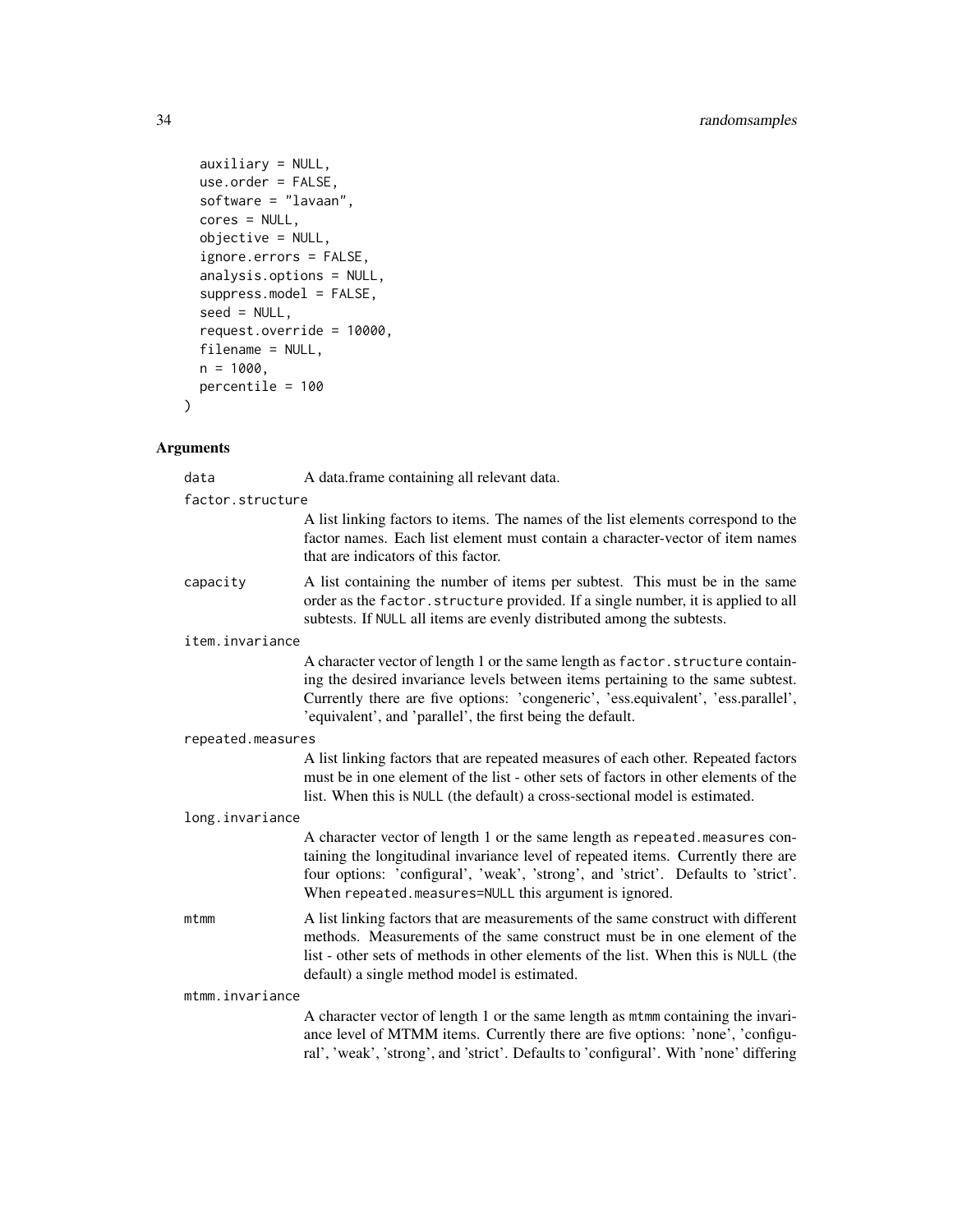<span id="page-34-0"></span>

|                  | items are allowed for different methods. When mtmm=NULL this argument is ig-<br>nored.                                                                                                                                                                                                                                        |
|------------------|-------------------------------------------------------------------------------------------------------------------------------------------------------------------------------------------------------------------------------------------------------------------------------------------------------------------------------|
| grouping         | The name of the grouping variable. The grouping variable must be part of data<br>provided and must be a numeric variable.                                                                                                                                                                                                     |
| group.invariance |                                                                                                                                                                                                                                                                                                                               |
|                  | A single value describing the assumed invariance of items across groups. Cur-<br>rently there are four options: 'configural', 'weak', 'strong', and 'strict'. Defaults<br>to 'strict'. When grouping=NULL this argument is ignored.                                                                                           |
| comparisons      | A character vector containing any combination of 'item', 'long', 'mtmm', and<br>'group' indicating which invariance should be assessed via model comparisons.<br>The order of the vector dictates the sequence in which model comparisons are<br>performed. Defaults to NULL meaning that no model comparisons are performed. |
| auxiliary        | The names of auxiliary variables in data. These can be used in additional mod-<br>eling steps that may be provided in analysis.options\$model.                                                                                                                                                                                |
| use.order        | A logical indicating whether or not to take the selection order of the items into<br>account. Defaults to FALSE.                                                                                                                                                                                                              |
| software         | The name of the estimation software. Can currently be 'lavaan' (the default),<br>'Mplus', or 'Mplus Demo'. Each option requires the software to be installed.                                                                                                                                                                 |
| cores            | The number of cores to be used in parallel processing. If NULL (the default) the<br>result of detectCores will be used. On Unix-y machines parallel processing is<br>implemented via mclapply, on Windows machines it is realized via parLapply.                                                                              |
| objective        | A function that converts the results of model estimation into a pheromone. See<br>mmas for details.                                                                                                                                                                                                                           |
| ignore.errors    | A logical indicating whether or not to ignore estimation problems (such as non<br>positive-definite latent covariance matrices). Defaults to FALSE.                                                                                                                                                                           |
| analysis.options |                                                                                                                                                                                                                                                                                                                               |
|                  | A list additional arguments to be passed to the estimation software. The names<br>of list elements must correspond to the arguments changed in the respective<br>estimation software. E.g. analysis.options\$model can contain additional<br>modeling commands - such as regressions on auxiliary variables.                  |
| suppress.model   | A logical indicating whether to suppress the default model generation. If TRUE<br>a model must be provided in analysis.options\$model.                                                                                                                                                                                        |
| seed             | A random seed for the generation of random samples. See Random for more<br>details.                                                                                                                                                                                                                                           |
| request.override |                                                                                                                                                                                                                                                                                                                               |
|                  | The maximum number of combinations for which the estimation is performed<br>immediately, without an additional override request.                                                                                                                                                                                              |
| filename         | The stem of the filenames used to save inputs, outputs, and data files when<br>software='Mplus'. This may include the file path. When NULL (the default)<br>files will be saved to the temporary directory, which is deleted when the R ses-<br>sion is ended.                                                                |
| n                | The number of random samples to be drawn.                                                                                                                                                                                                                                                                                     |
| percentile       | The percentile of the final solution reported among the viable solutions. Defaults<br>to 100 (the best solution found).                                                                                                                                                                                                       |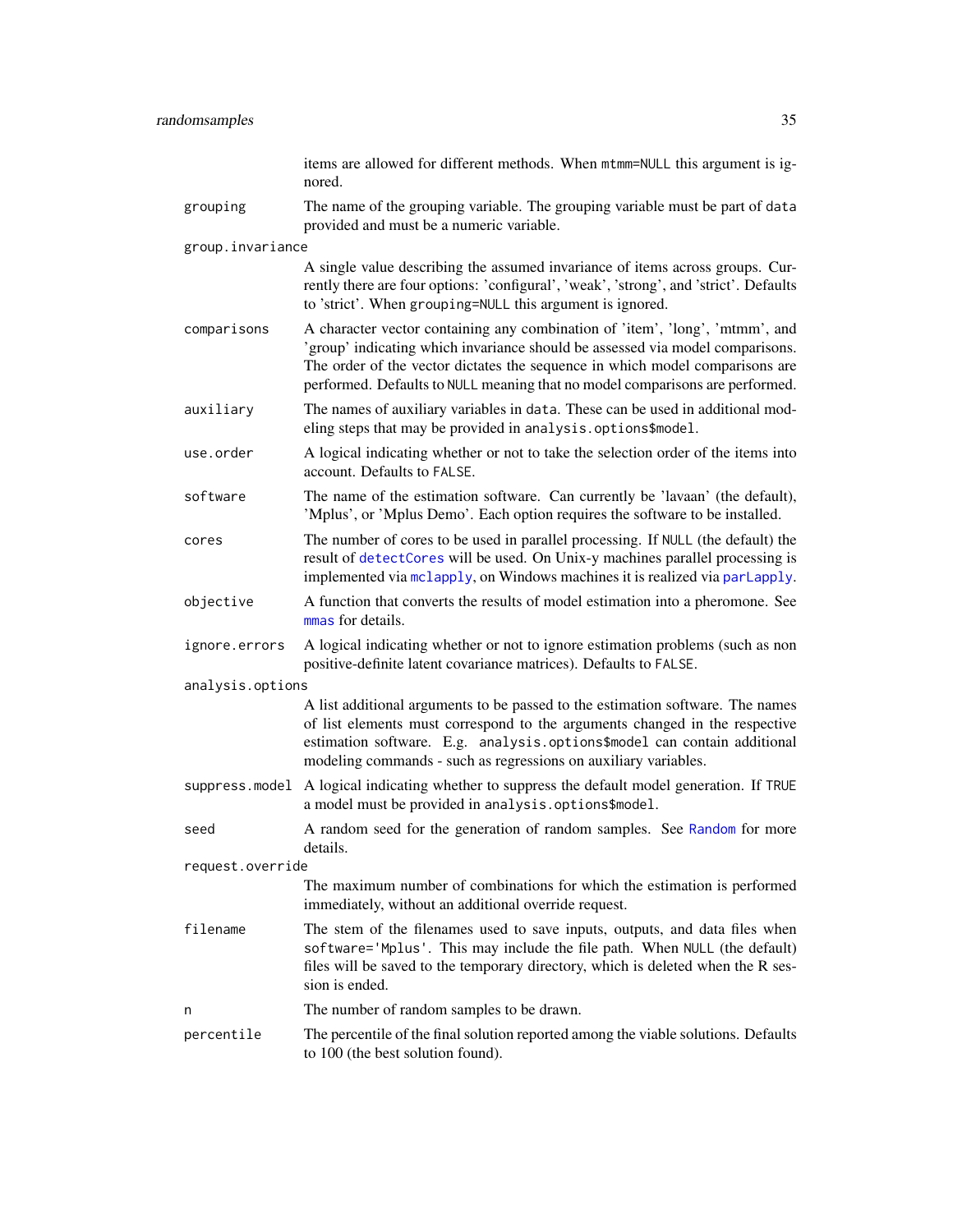# <span id="page-35-0"></span>Details

The pheromone function provided via objective is used to assess the quality of the solutions. These functions can contain any combination of the fit indices provided by the estimation software. When using Mplus these fit indices are 'rmsea', 'srmr', 'cfi', 'tli', 'chisq' (with 'df' and 'pvalue'), 'aic', 'bic', and 'abic'. With lavaan any fit index provided by [inspect](#page-0-0) can be used. Additionally 'crel' provides an aggregate of composite reliabilites, 'rel' provides a vector or a list of reliability coefficients for the latent variables, 'con' provides an aggregate consistency estimate for MTMM analyses, and 'lvcor' provides a list of the latent variable correlation matrices. For more detailed objective functions 'lambda', 'theta', 'psi', 'alpha', and 'nu' provide the model-implied matrices. Per default a pheromone function using 'crel', 'rmsea', and 'srmr' is used. Please be aware that the objective must be a function with the required fit indices as (correctly named) arguments.

Using model comparisons via the comparisons argument compares the target model to a model with one less degree of assumed invariance (e.g. if your target model contains strong invariance, the comparison model contain weak invariance). Adding comparisons will change the preset for the objective function to include model differences. With comparisons, a custom objective function (the recommended approach) can also include all model fit indices with a preceding delta. to indicate the difference in this index between the two models. If more than one type of comparison is used, the argument of the objective function should end in the type of comparison requested (e.g. delta.cfi.group to use the difference in CFI between the model comparison of invariance across groups).

#### Value

Returns an object of the class stuartOutput for which specific summary and plot methods are available. The results are a list.

| call             | The called function.                                                             |  |
|------------------|----------------------------------------------------------------------------------|--|
| software         | The software used to fit the CFA models.                                         |  |
| parameters       | A list of the parameters used.                                                   |  |
| analysis.options |                                                                                  |  |
|                  | A list of the additional arguments passed to the estimation software.            |  |
| timer            | An object of the class proc_time which contains the time used for the analysis.  |  |
| log              | A data. Frame containing the estimation history.                                 |  |
| $log\_mat$       | A list of matrices (e.g. lvcor) relevant to the estimation history, if any.      |  |
| solution         | <b>NULL</b>                                                                      |  |
| pheromones       | <b>NULL</b>                                                                      |  |
| subtests         | A list containing the names of the selected items and their respective subtests. |  |
| final            | The results of the estimation of the global-best solution.                       |  |

# Author(s)

Martin Schultze

#### See Also

[bruteforce](#page-3-1), [mmas](#page-24-1), [gene](#page-12-1)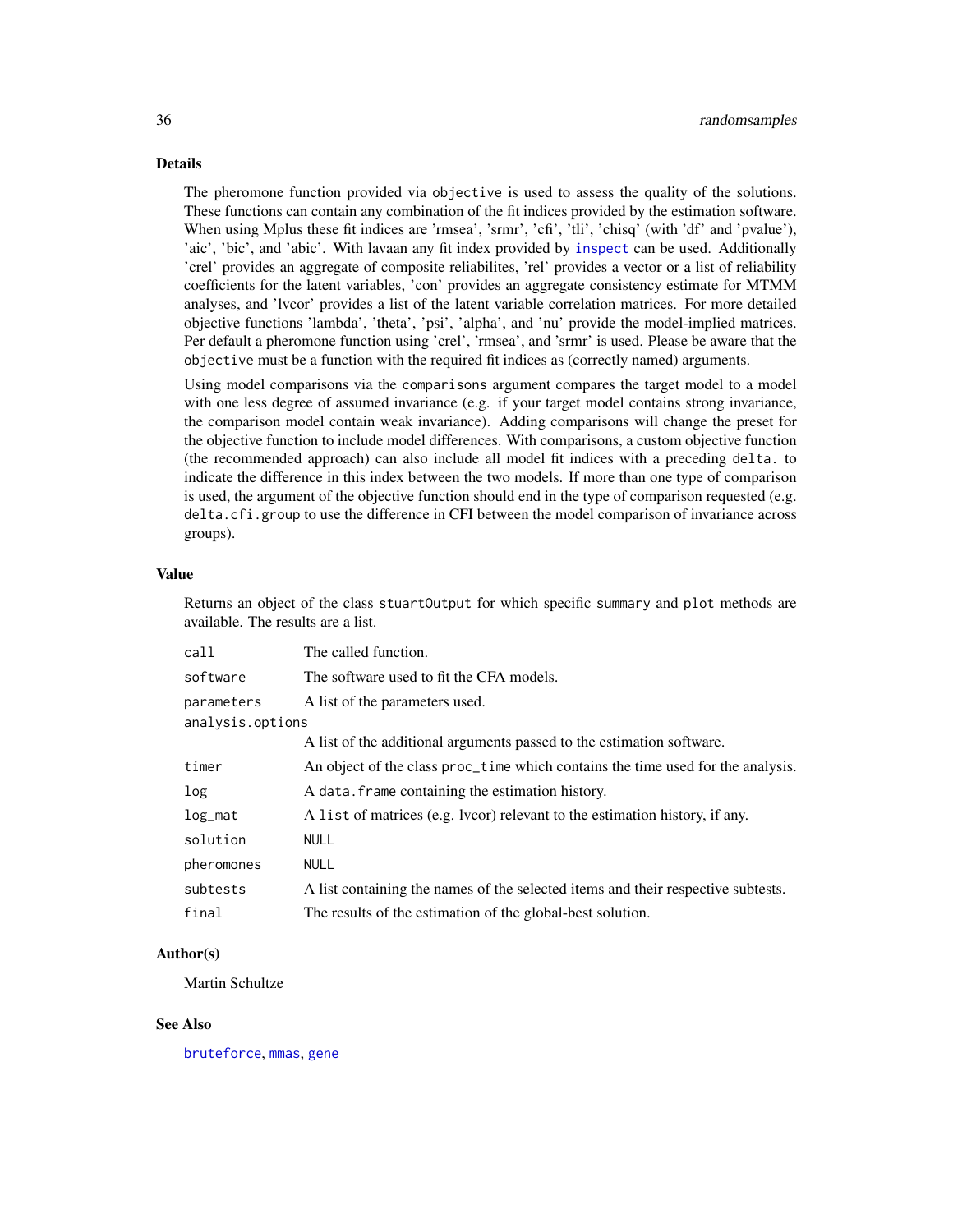<span id="page-36-0"></span>Examples

```
# Random samples in a simple situation
# requires lavaan
# number of cores set to 1 in all examples
data(fairplayer)
fs <- list(si = names(fairplayer)[83:92])
# 10 random solutions, report median solution
sel <- randomsamples(fairplayer, fs, 4,
 n = 10, percentile = 50,
 seed = 55635, cores = 1)
summary(sel)
```
<span id="page-36-1"></span>sia *Data from a German Meaning of Work Scale.*

#### Description

Self-reports from a scale construction study for a German Meaning of Work Scale (Feser et al., 2019) with three facets: Self-realization (17 items), belonging (9 items), justification (8 Items). The data additionally include assessments on the Work and Meaning Inventory (Steger et al., 2012), alienation from work (Fischer and Kohr, 2014).

#### Usage

sia

# Format

A data frame with 257 observations on 62 variables.

# Details

- lfdn. Participant ID.
- self1 self17. 17 items of the self-realization facet.
- belong1 belong9. 9 items of the belonging facet.
- just1 just8. 8 items of the justification facet.
- wami1 wami10. 10 items of the Work and Meaning Inventory.
- alien1 alien10. 10 item of the alienation from work sacle.
- age. Age in years.
- sex. Gender with  $1 = \text{female}, 2 = \text{other}, 3 = \text{male}.$
- work. Type of employment  $1 =$  employed,  $2 =$  self-employed,  $3 =$  temp-work,  $4 =$  civil servant.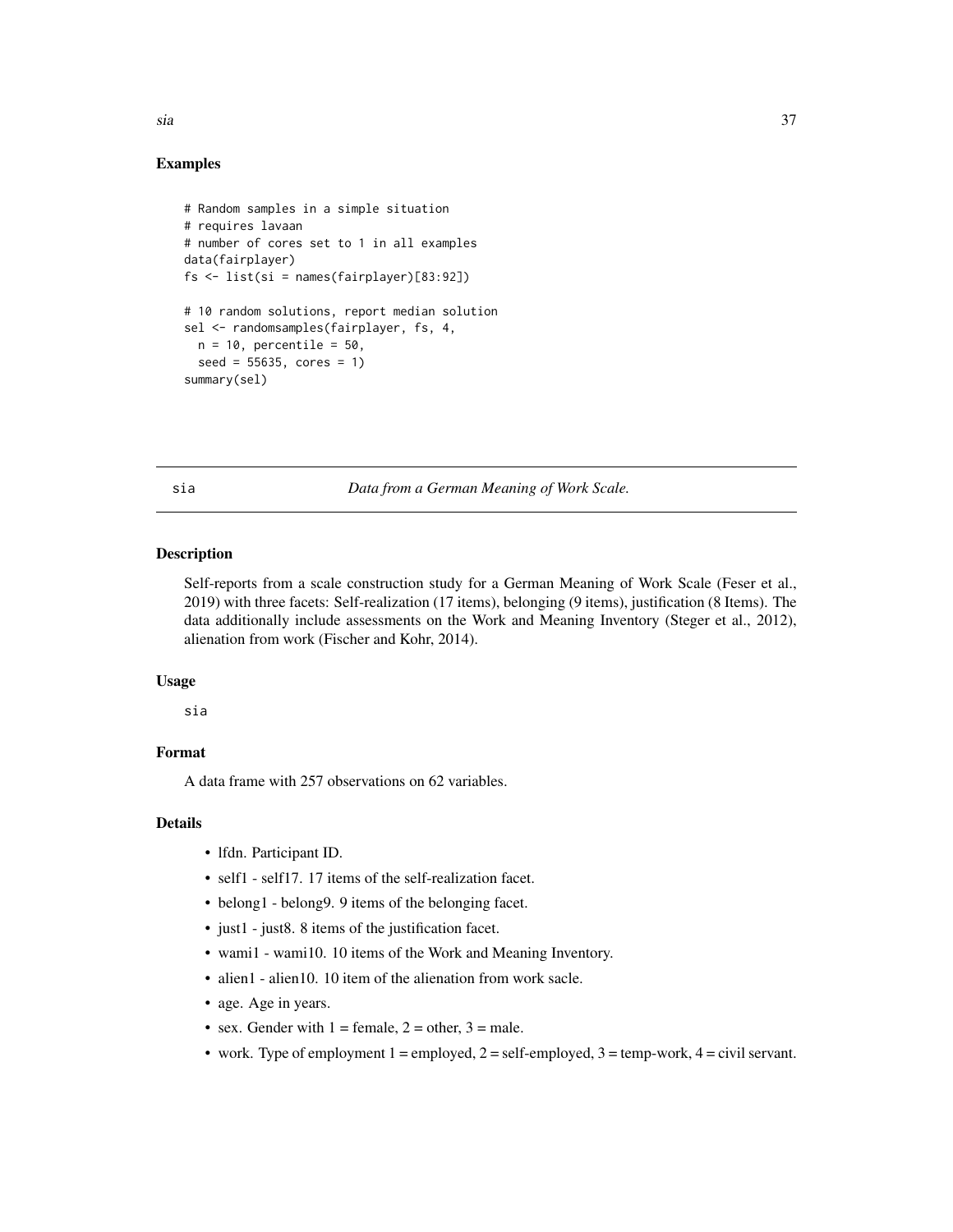- <span id="page-37-0"></span>• wokrhours. Weekly work hours.
- tenure1. Years at the current place of employment.
- tenure2. Years of experience in current job.
- kldb2010. German Classification of Occupations (first code number).

#### Source

Feser, M., Lorenz, T., & Mainz, E. (2019). Meaning of work: A culture based approach towards the construction of a German questionnaire. Poster presented at the 19th Congress of The European Association for Work & Organizational Psychology. Turin, Italy.

Fischer, A., & Kohr, H. (2014). Entfremdung von der Arbeit. Zusammentstellung Sozialwissenschaftlicher Items Und Skalen, ZIS. https://doi.org/https://doi.org/10.6102/zis8

Steger, M. F., Dik, B. J., & Duffy, R. D. (2012). Measuring Meaningful Work. Journal of Career Assessment, 20(3), 322–337. https://doi.org/10.1177/1069072711436160

<span id="page-37-1"></span>sups *Data from a scale for Supervisor Support*

#### Description

A scale for supervisor support with 19 items. The scale consists of two subscales: carreer promotion (items 1 through 12) and feedback and goal setting (items 13 through 19).

# Format

A data frame with 411 observations on 20 variables. The first variable indicates the person ID, the following 19 all stem from the scale for Supervisor Support

#### Source

Janssen, A.B., Schultze, M., & Grötsch, A. (2015). Following the ants: Development of short scales for proactive personality and supervisor support by Ant Colony Optimization. European Journal of Psychological Assessment.